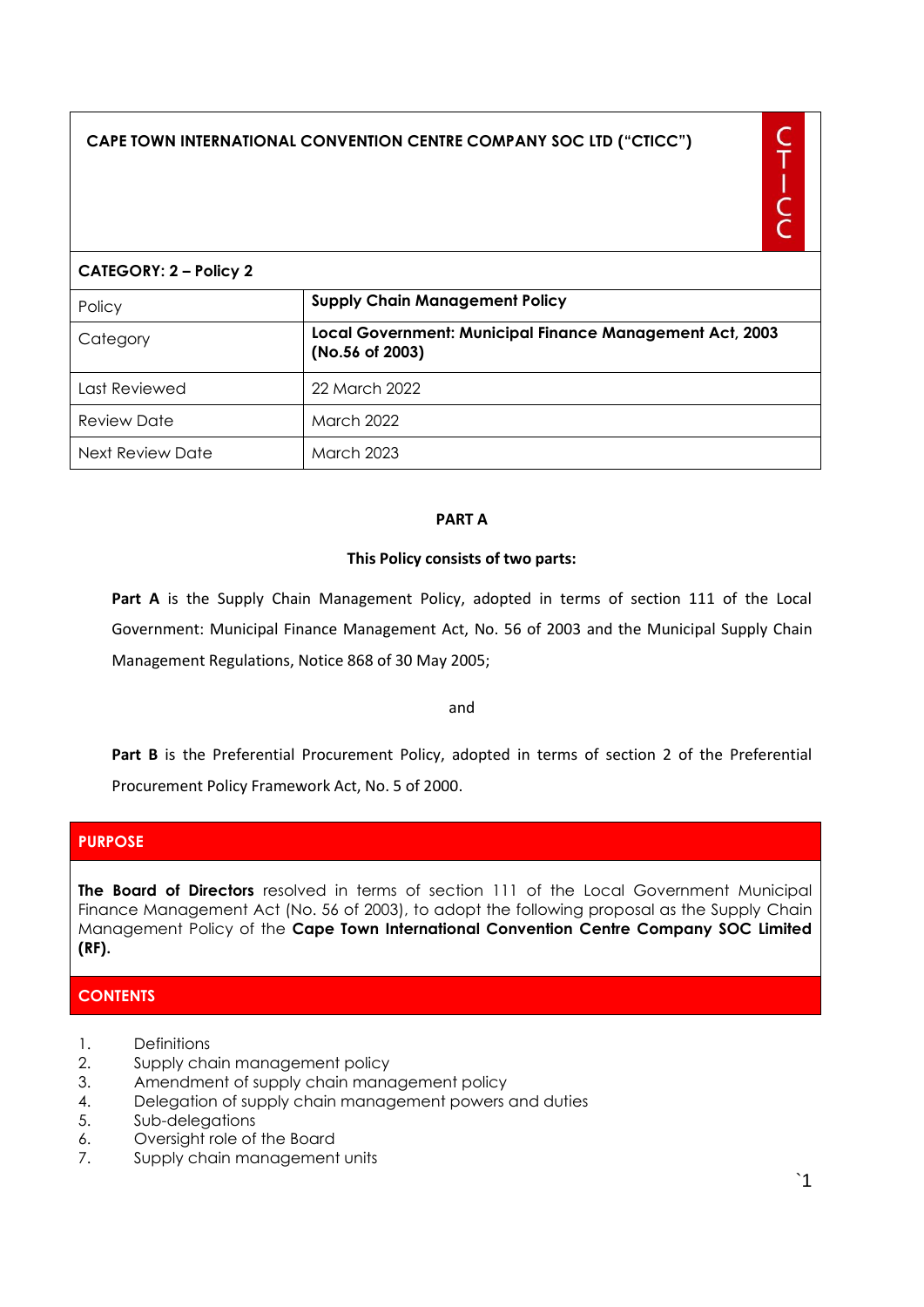- 8. Training of supply chain management officials
- 9. Format of supply chain management system
- 10. System of demand management
- 11. System of acquisition management
- 12. Range of procurement processes
- 13. General preconditions for consideration of written quotations or bids
- 14. Lists of accredited prospective providers
- 15. Petty cash purchases
- 16. Written or verbal quotations
- 17. Formal written price quotations
- 18. Procedures for procuring goods or services through written or verbal quotations and formal written price quotations
- 19. Competitive bidding process
- 20. Process for competitive bidding
- 21. Bid documentation for competitive bids
- 22. Public invitation for competitive bids
- 23. Procedure for Electronic Bid Submission
- 24. Procedure for handling, opening and recording of bids
- 25. Negotiations with preferred bidders
- 26. Two-stage bidding process
- 27. Committee system for competitive bids
- 28. Bid specification committees
- 29. Bid evaluation committees
- 30. Bid adjudication committees
- 31. Procurement of banking services
- 32. Procurement of IT related goods or services
- 33. Procurement of goods and services under contracts secured by other organs of state
- 34. Procurement of goods necessitating special safety arrangements
- 35. Proudly SA Campaign
- 36. Appointment of consultants
- 37. Deviation from, and ratification of minor breaches of, procurement processes
- 38. Unsolicited bids
- 39. Combating of abuse of supply chain management system
- 40. Logistics management
- 41. Disposal management
- 42. Risk management
- 43. Performance management
- 44. Contract management
- 45. Prohibition on awards to persons whose tax matters are not in order
- 46. Prohibition on awards to persons in the service of the state
- 47. Awards to close family members of persons in the service of the state
- 48. Ethical standards
- 49. Inducements, rewards, gifts and favours
- 50. Sponsorships
- 51. Objections and complaints
- 52. Resolution of disputes, objections, complaints and queries
- 53. Contracts providing for compensation based on turnover
- 54. Approval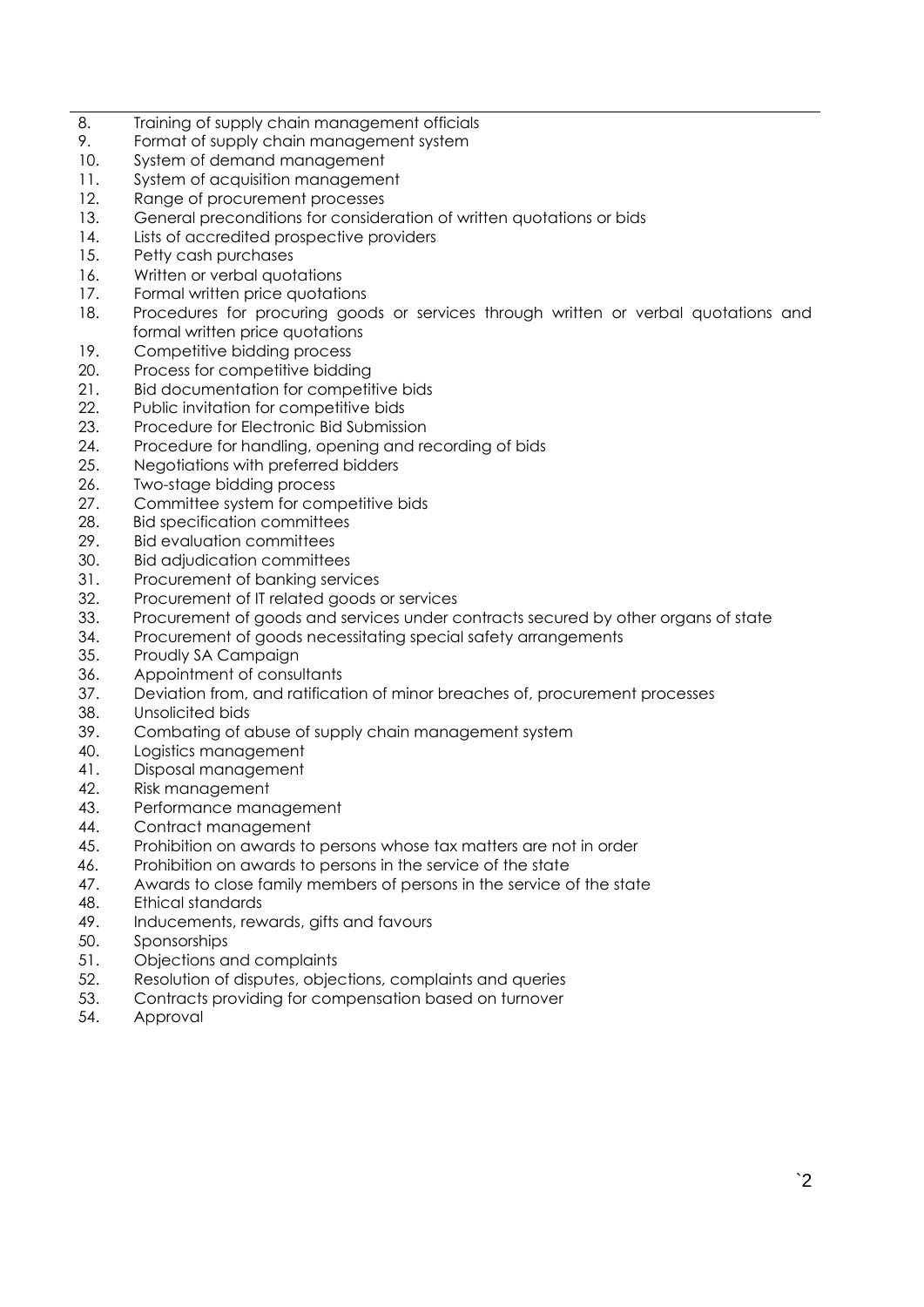In this Policy, unless the context otherwise indicates, a word or expression to which a meaning has been assigned in the Act has the same meaning as in the Act, and –

**"city"** means the Municipality of the City of Cape Town or any person(s) or committee delegated in the authority to act on its behalf;

**"competitive bidding process"** means a competitive bidding process referred to in paragraph 12 (1) (d) of this Policy;

**"competitive bid"** means a bid in terms of a competitive bidding process;

**"days"** unless specifically stated as 'business days', means calendar days; which is any day of the week, including weekends and public holidays;

**"final award"**, in relation to bids or quotations submitted for a contract, means the final decision on which bid or quote to accept;

**"formal written price quotation"** means quotations referred to in paragraph 12 (1) (c) of this Policy;

#### **"in the service of the state"** means to be –

- (a) a member of
	- (i) any municipal council;
	- (ii) any provincial legislature; or
	- (iii) the National Assembly or the National Council of Provinces;
- (b) a member of the board of directors of any municipal entity;
- (c) an official of any municipality or municipal entity;
- (d) an employee of any national or provincial department, national or
- provincial public entity or constitutional institution within the meaning of the Public Finance Management Act, 1999 (Act No.1 of 1999);
- (e) a member of the accounting authority of any national or provincial public entity; or
- (f) an employee of Parliament or a provincial legislature;

**"long term contract"** means a contract with a duration period exceeding one year;

**"long term nature"** means a transaction with a contract duration period exceeding the three years covered in the annual budget for that financial year;

**"Petty Cash"** means a relatively small amount of cash kept at hand for making immediate payments for miscellaneous small expenses;

**"Petty Cash Float"** means the total sum of Petty Cash which has been granted to a Petty Cash Officer;

**"Petty Cash Officer"** means an employee, made responsible for the day-to-day operating of the Petty Cash Float;

**"Preferred Supplier"** means a supplier appointed, as a sub-contractor, to render services directly to CTICC's clientele; and for the opportunity granted in terms of their appoint as a Preferred Supplier must pay the CTICC an opportunity fee as contemplated in the applicable contract.

**"Reconciliation"** means the process of comparing information, for example cash spent, compared with the relevant documentation and receipts;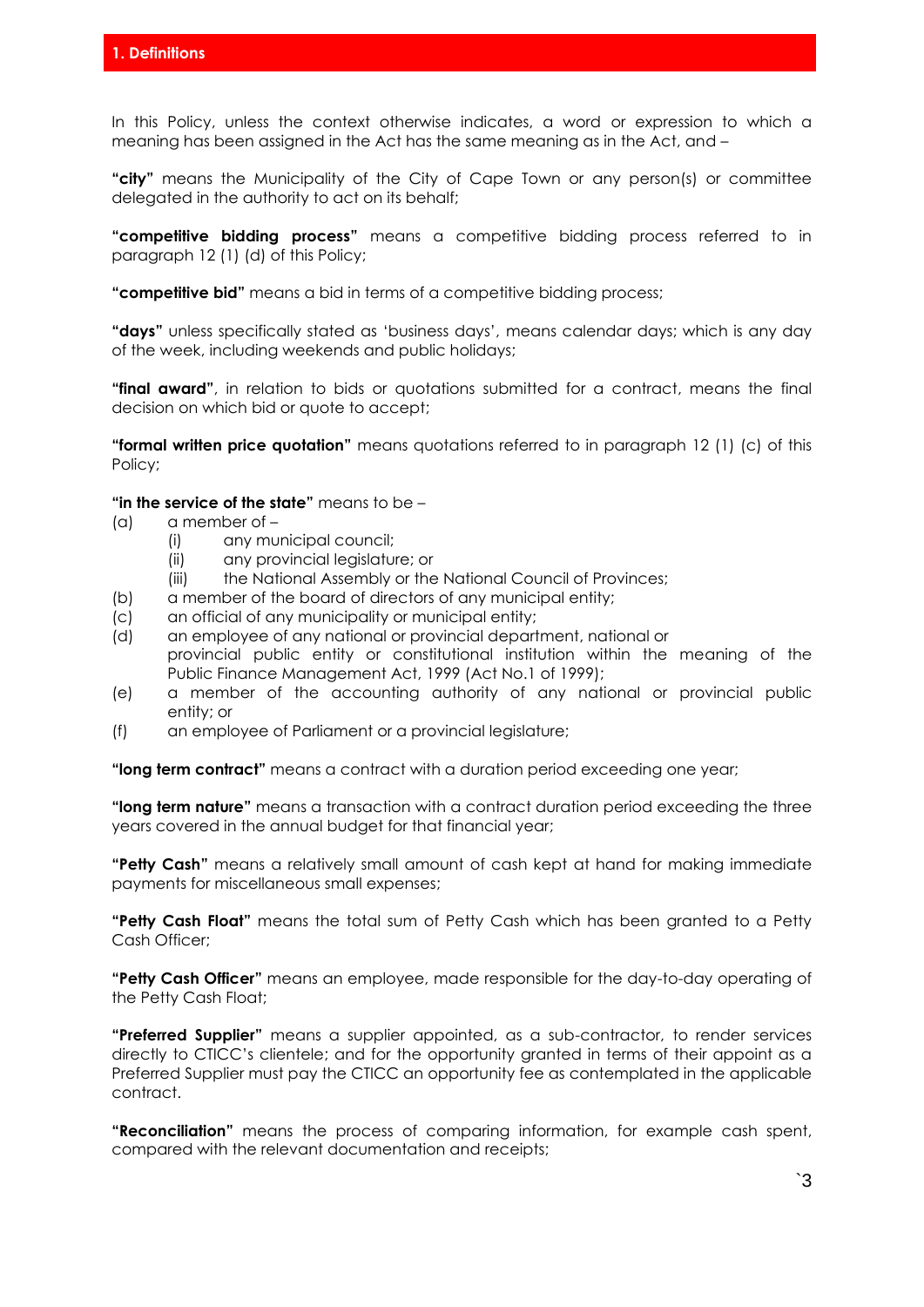**"list of accredited prospective providers"** means the list of accredited prospective providers which the **CTICC** must keep in terms of paragraph 14 of this policy;

**"other applicable legislation"** means any other legislation applicable to municipal supply chain management, including –

- (a) the Preferential Procurement Policy Framework Act, 2000 (Act No. 5 of 2000);
- (b) the Broad-Based Black Economic Empowerment Act, 2003 (Act No. 53 of 2003); and
- (c) the Construction Industry Development Board Act, 2000 (Act No.38 of 2000);

**"Treasury guidelines"** means any guidelines on supply chain management issued by the Minister in terms of section 168 of the Act;

**"the Act"** means the Local Government: Municipal Finance Management Act, 2003 (Act No. 56 of 2003);

**"the Regulations"** means the Local Government: Municipal Finance Management Act, 2003, Municipal Supply Chain Management Regulations published by Government Notice 868 of 2005;

**"written or verbal quotations"** means quotations referred to in paragraph 12(1)(b) of this Policy;

**"Senior Manager"** means the Chief Executive Officer of the CTICC appointed in terms of section 93J of the Municipal Systems Act and as well as the General Managers of the CTICC reporting directly to the Chief Executive Officer.

## **2. Supply chain management policy**

- (1) All officials and other role players in the supply chain management system of the **CTICC** must implement this Policy in a way that -
	- (a) gives effect to
		- (i) section 217 of the Constitution; and
		- (ii) Part 1 of Chapter 11 and other applicable provisions of the Act;
	- (b) is fair, equitable, transparent, competitive and cost effective;
	- (c) complies with
		- (i) the MFMA SCM Regulations;
		- (ii) the Preferential Procurement Policy Framework Act, 2000 and its subsequent Regulations;
		- (iii) the B-BBEE Tourism Sector Code, in alignment with the PPPFA; and
		- (iv) any minimum norms and standards that may be prescribed in terms of section 168 of the Act;
	- (d) is consistent with other applicable legislation;
	- (e) does not undermine the objective for uniformity in supply chain management systems between organs of state in all spheres; and
	- (f) is consistent with national economic policy concerning the promotion of investments and doing business with the public sector.
- (2) CTICC must, in addition to complying with subparagraph (1), apply this Policy, to the extent as determined by the City of Cape Town (parent municipality), in a way that is consistent with the supply chain management policy of the parent municipality.
- (3) **CTICC** may not act otherwise than in accordance with this Policy when–
	- (a) procures goods or services;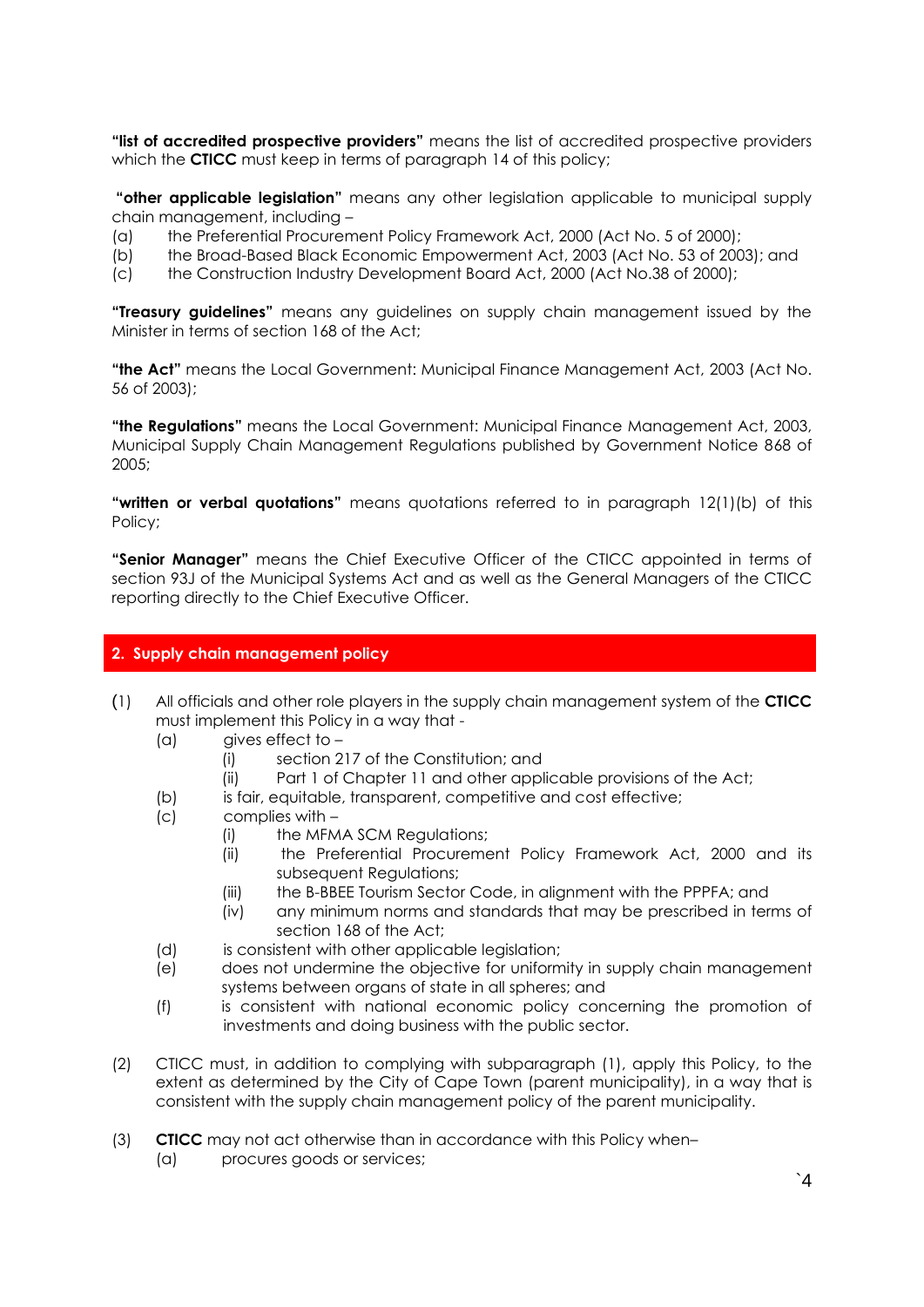- (b) disposes goods no longer needed; or
- (c) selects contractors to provide assistance in the provision of municipal services otherwise than in circumstances where Chapter 8 of the Municipal Systems Act applies.
- (4) This Policy, except where provided otherwise, does not apply in respect of the procurement of goods and services contemplated in section 110(2) of the Act, including –
	- (a) Water from the Department of Water Affairs or a public entity, another municipality or a municipal entity; and
	- (b) Electricity from Eskom or another public entity, another municipality or a municipal entity.

#### **3. Amendment of the supply chain management policy**

- (1) The chief executive officer must
	- (a) at least annually review the implementation of this Policy; and
	- (b) when the chief executive officer considers it necessary, submit proposals for the amendment of this Policy to the **board of directors.**
- (2) If the chief executive officer submits proposed amendments to the **board of directors** that differs from the model policy issued by the National Treasury, the chief executive officer must –
	- (a) ensure that such proposed amendments comply with the Regulations; and
	- (b) report any deviation from the model policy to the National Treasury and the relevant provincial treasury.
- (3) When amending this supply chain management policy, the need for uniformity in supply chain practices, procedures and forms between organs of state in all spheres, particularly to promote accessibility of supply chain management systems for small businesses must be taken into account.

## **4. Delegation of supply chain management powers and duties**

- (1) Subject to paragraph 5 below, the **board of directors** hereby delegates all powers and duties to the chief executive officer which are necessary to enable the chief executive officer –
	- (a) to discharge the supply chain management responsibilities conferred on chief executive officers in terms of –
		- (i) Chapter 8 or 10 of the Act; and
		- (ii) this Policy:
	- (b) to maximize administrative and operational efficiency in the implementation of this Policy;
	- (c) to enforce reasonable cost-effective measures for the prevention of fraud, corruption, favouritism and unfair and irregular practices in the implementation of this Policy; and
	- (d) to comply with his or her responsibilities in terms of section 115 and other applicable provisions of the Act.
- (2) Sections 79 and 106 of the Act apply to the sub delegation of powers and duties delegated to a chief executive officer in terms of subparagraph (1).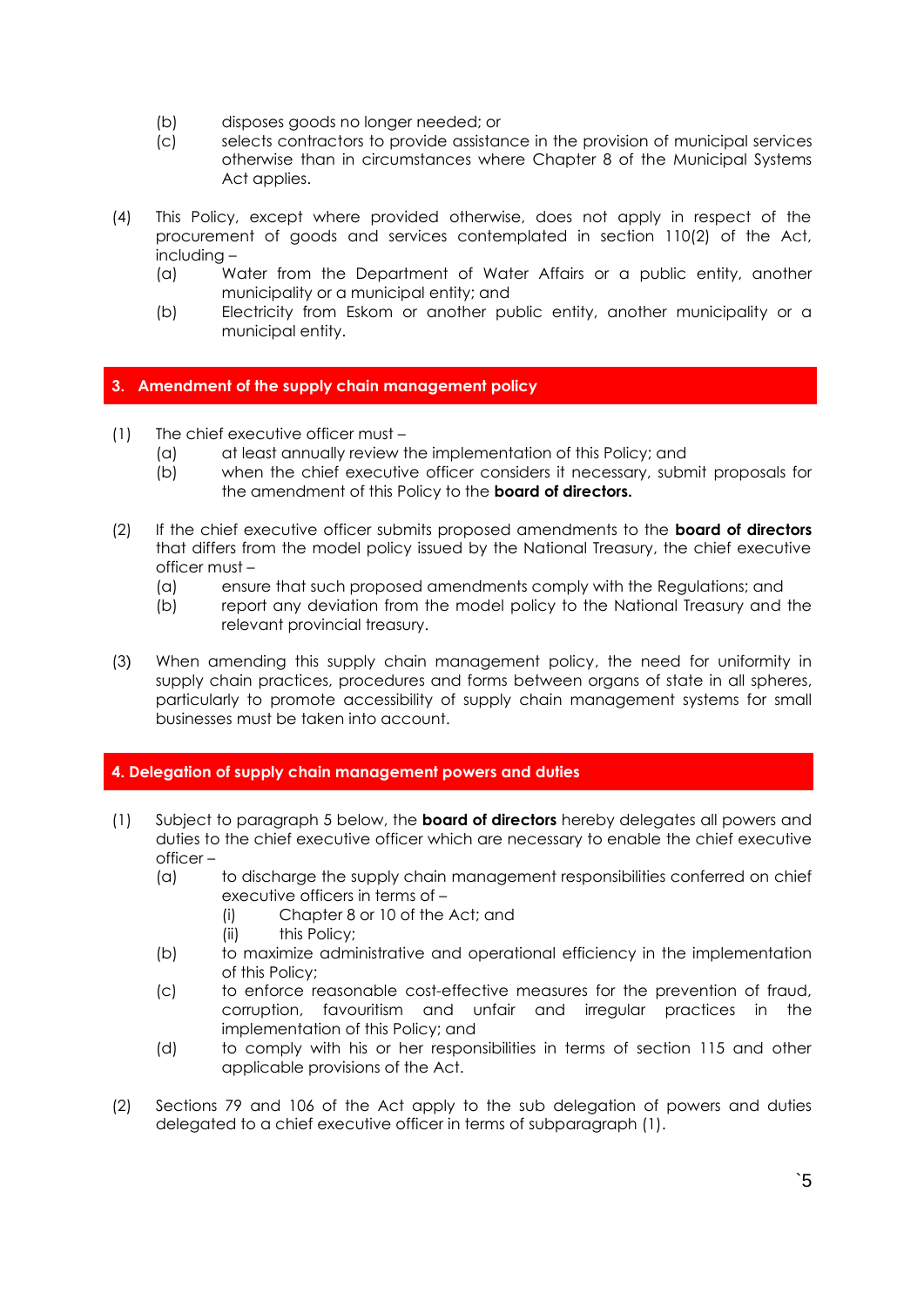- (3) The board of directors or chief executive officer may not sub delegate any supply chain management powers or duties to a person who is not an official of **CTICC** or to a committee which is not exclusively composed of officials of the **CTICC**;
- (4) This paragraph may not be read as permitting an official to whom the power to make final awards has been delegated, to make a final award in a competitive bidding process otherwise than through the committee system provided for in paragraph 26 of this Policy.
- (5) This section must be read in line with the CTICC Authority Framework.

## **5. Sub-delegations**

- (1) The chief executive officer may in terms of section 79 or 106 of the Act sub delegate any supply chain management powers and duties, including those delegated to the chief executive officer in terms of paragraph 4, but any such sub delegation must be consistent with subparagraph (2) of this paragraph and paragraph 4.
- (2) The power to make a final award
	- (a) above R10 million (VAT included) may not be sub delegated by the chief executive officer;
	- (b) above R2 million (VAT included), but not exceeding R10 million (VAT included), may be sub delegated but only to –
		- (i) the chief financial officer;
		- (ii) a senior manager; or
		- (iii) a bid adjudication committee of which the chief financial officer or a senior manager is a member; or
	- (c) not exceeding R2 million (VAT included) may be sub delegated but only to
		- (i) the chief financial officer;
		- (ii) a senior manager;
		- (iii) a manager directly accountable to the chief financial officer or a senior manager; or
		- (iv) a bid adjudication committee.
- (3) Delegations in terms of subparagraph 2, subject to the Authorities Framework, will apply for the approval of any work packages issued against all panel appoints approved by the Bid Adjudication Committee or Chief Executive Officer. The approval of work packages and issuing of an official order will constitute a contract between the CTICC and service provider within the ambit of the panel appointment.
- (4) An official or bid adjudication committee to which the power to make final awards has been sub delegated in accordance with subparagraph (2) must within five days of the end of each month submit to the official referred to in subparagraph (5) a written report containing particulars of each final award made by such official or committee during that month, including–
	- (a) the amount of the award;
	- (b) the name of the person to whom the award was made; and
	- (c) the reason why the award was made to that person.
- (5) A written report referred to in subparagraph (4) must be submitted
	- $(a)$  to the chief executive officer, in the case of an award by
		- (i) the chief financial officer;
		- (ii) a senior manager; or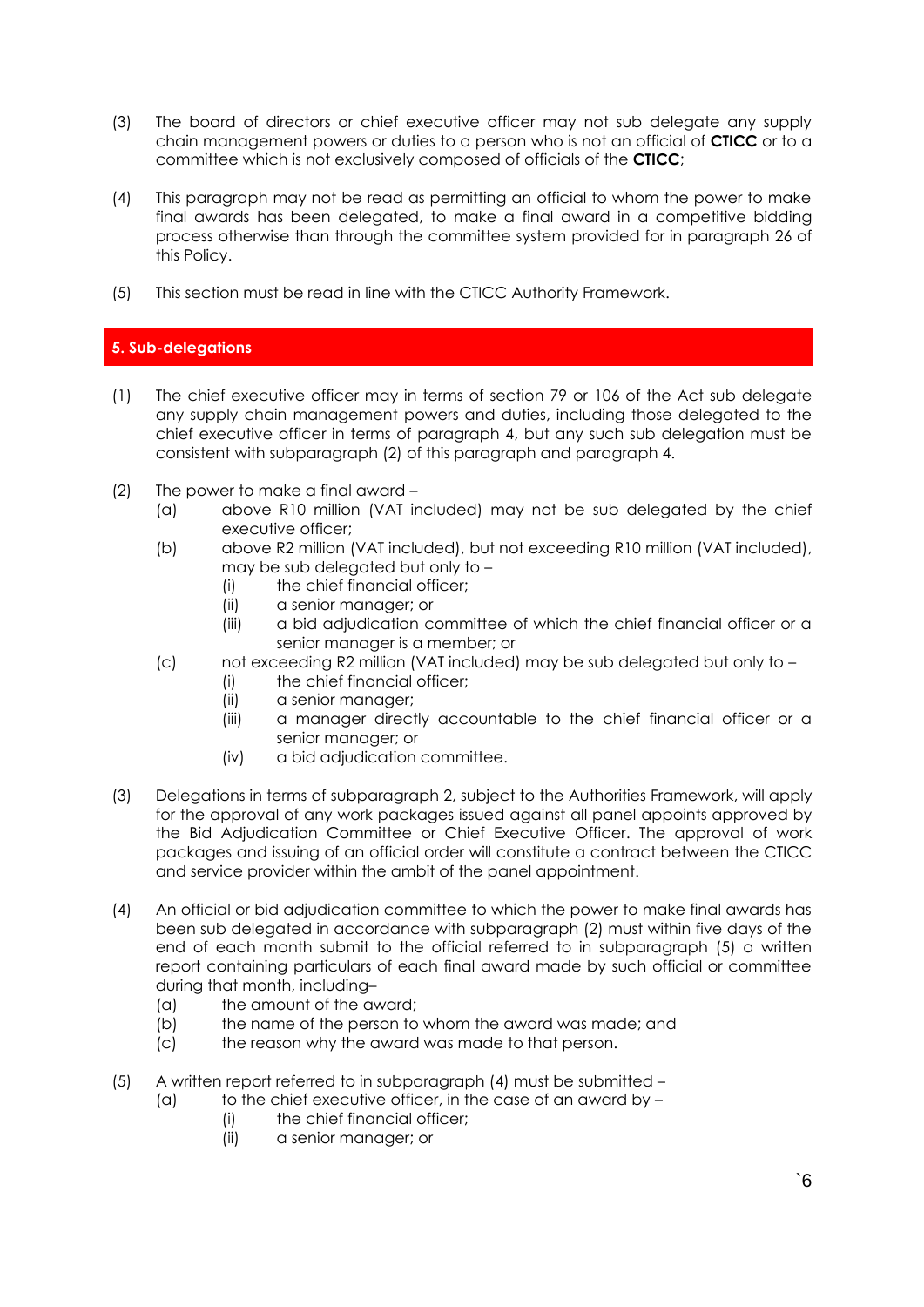- (iii) a bid adjudication committee of which the chief financial officer or a senior manager is a member; or
- (b) to the chief financial officer or the senior manager responsible for the relevant bid, in the case of an award by –
	- (i) a manager referred to in subparagraph (2)(c)(iii); or
	- (ii) a bid adjudication committee of which the chief financial officer or a senior manager is not a member.
- (6) Subparagraphs (4) and (5) of this policy do not apply to procurements out of petty cash.
- (7) This paragraph may not be interpreted as permitting an official to whom the power to make final awards has been sub delegated, to make a final award in a competitive bidding process otherwise than through the committee system provided for in paragraph 26 of this Policy.
- (8) No supply chain management decision-making powers may be delegated to an advisor or consultant.
- (9) This section must be read in line with the CTICC Authority Framework.

## **6. Oversight role of the Board of Directors**

- (1) The **board of directors** must maintain oversight over the implementation of this Policy.
- (2) For the purposes of such oversight the chief executive officer must
	- (a) (i) within 20 days of the end of each financial year, submit a report on the implementation of this Policy to the board of directors, who must then submit the report to the accounting officer of the parent municipality for submission to the council; and
		- (ii) whenever there are serious and material problems in the implementation of this Policy, immediately submit a report **to the board of directors, who must then submit the report to the accounting officer of the parent municipality for submission to the council***.*
- (3) The chief executive officer must, within 10 days of the end of each quarter, submit a report on the implementation of the supply chain management policy to the **board of directors.**
- (4) The reports must be made public in accordance with section 21A of the Municipal Systems Act.

## **7. Supply chain management unit**

- (1) A supply chain management unit is hereby established to implement this Policy.
- (2) The supply chain management unit operates under the direct supervision of the chief financial officer or an official to whom this duty has been delegated in terms of section 82 of the Act.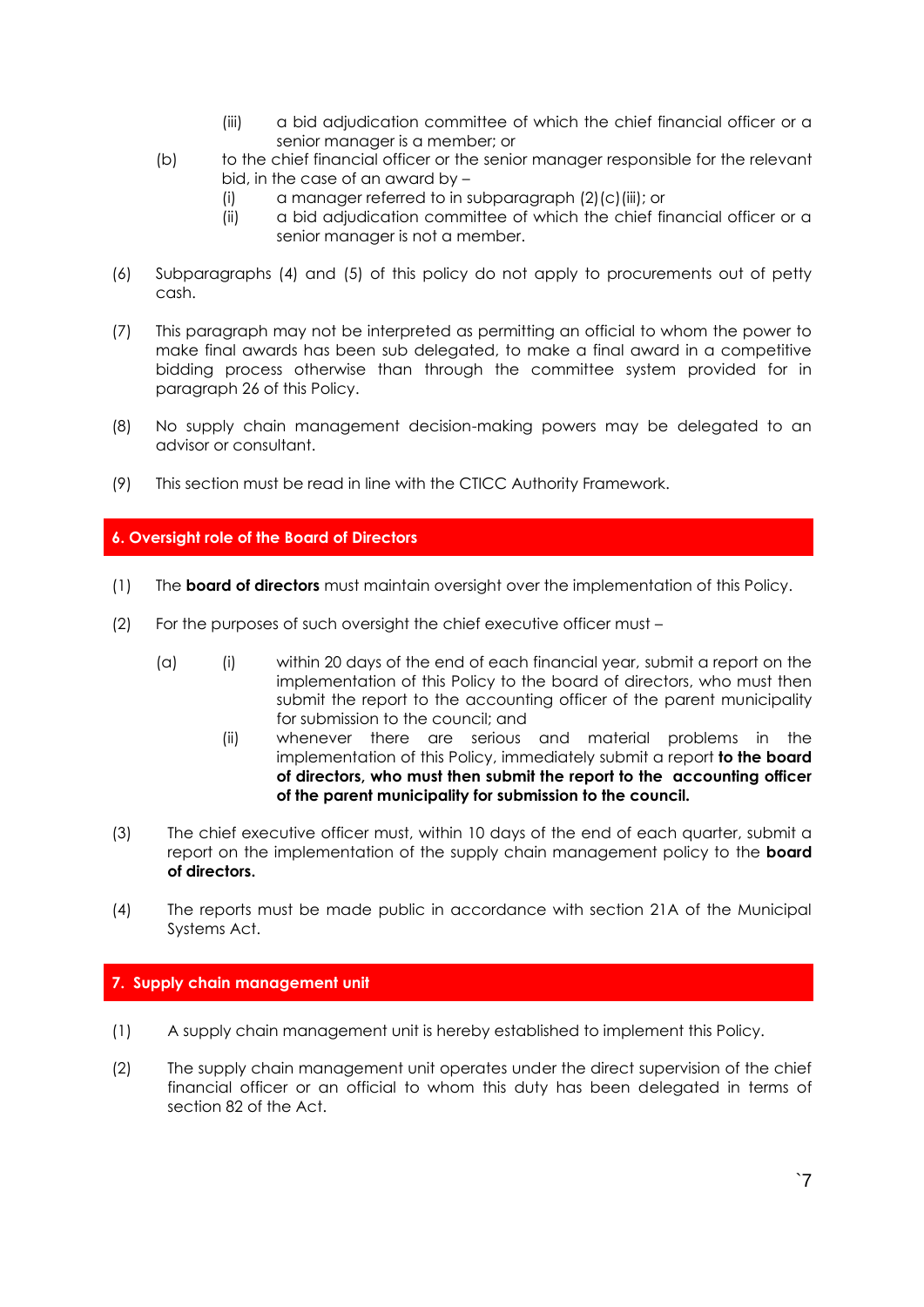#### **8. Training of supply chain management officials**

The training of officials involved in implementing this Policy should be in accordance with any Treasury guidelines on supply chain management training and the CTICC's Training and Skills Development Policy.

#### **9. Format of supply chain management system**

This Policy provides systems for –

- (a) Demand management;
- (b) Acquisition management;
- (c) Logistics management;
- (d) Disposal management;
- (e) Risk management; and
- (f) Performance management.

#### **10. System of demand management**

- **.** (1) The chief executive officer must establish and implement an effective demand management system in order to ensure that resources required by the CTICC support its strategic goals and operational commitments, outlined in the 5 year Strategic Plan and annual budget.
- (2) The demand management system must
	- (a) include timely planning and management processes to ensure that all goods and services required by **CTICC** are delivered at the correct time, at the right price and the right location, and that the quality and quantity is satisfactory;
	- (b) take into account any benefits of economies of scale that may be derived in the case of acquisitions of a repetitive nature;
	- (c) provide for the compilation of the required specifications to ensure that its needs are met;
	- (d) undertake appropriate industry analysis and research to ensure that innovations and technological benefits are maximized;
	- (e) take into consideration all requirements and processes outlined in the CTICC's Cost Containment Policy; and
	- (f) ensure that the annual Procurement Plan is submitted to and approved by the Chief Executive Officer, or their delegated authority, before 31 July of each year.

#### **11. System of acquisition management**

- (1) The chief executive officer must implement the system of acquisition management set out in this Part in order to ensure –
	- (a) that goods and services are procured by **CTICC** in accordance with authorised processes only;
	- (b) that expenditure on goods and services is incurred in terms of an approved budget in terms of section 15 of the Act;
	- (c) that the threshold values for the different procurement processes are complied with;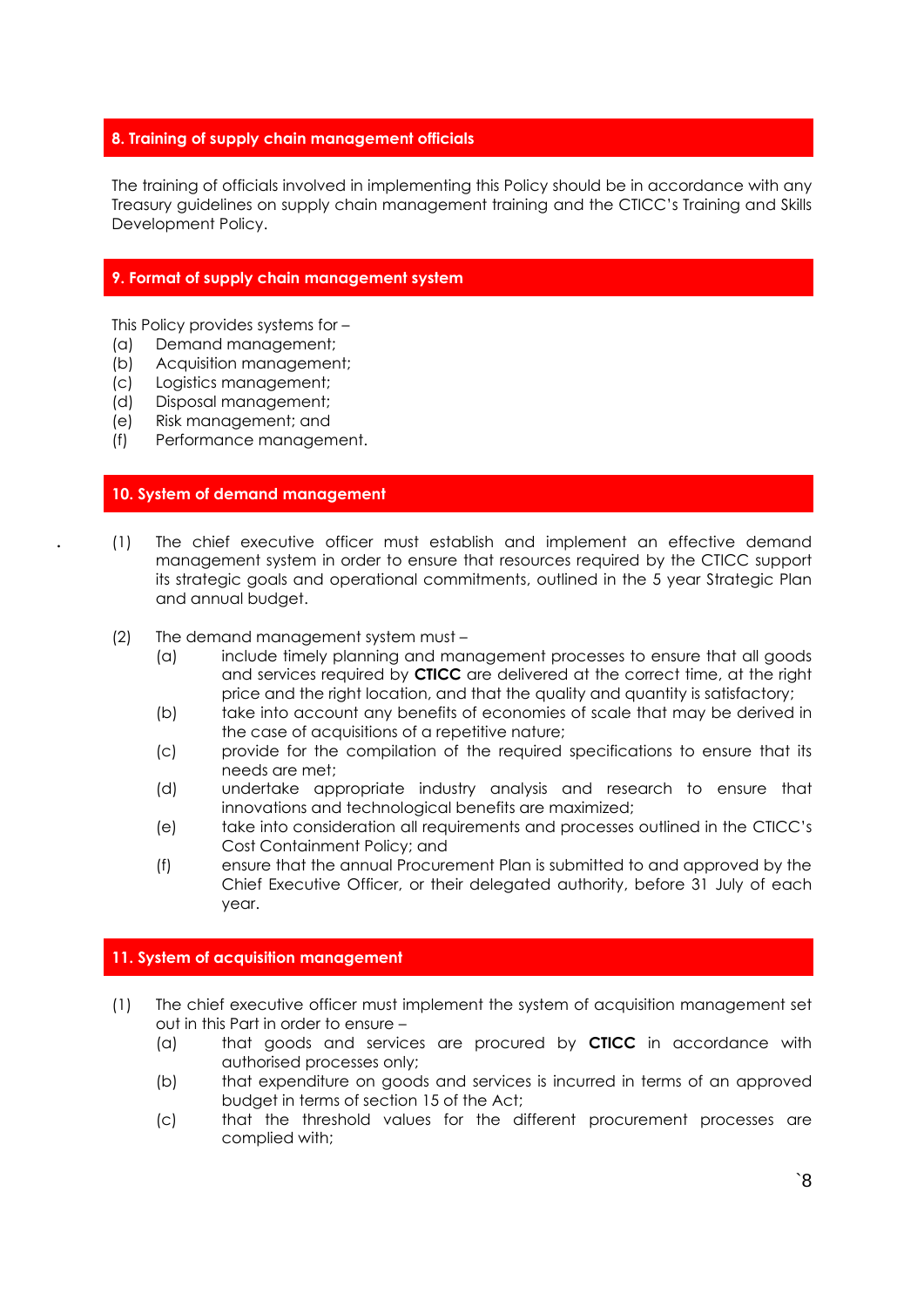- (d) that bid documentation, evaluation and adjudication criteria, and general conditions of a contract, are in accordance with any applicable legislation; and
- (e) that any Treasury guidelines on acquisition management are properly taken into account.
- (2) This policy, except where provided otherwise in it, does not apply in respect of the procurement of goods and services contemplated in section 110(2) of the Act, including-
	- (a) water from the Department of Water Affairs or a public entity, another municipality or municipal entity: and
	- (b) electricity from Eskom or another public entity, another municipality or municipal entity.
- (3) When procuring goods or services contemplated in section 110(2) of the Act, the chief executive officer must make public the fact that such goods or services are procured otherwise than through the **CTICC** supply chain management system, including -
	- (a) the kind of goods or services; and
	- (b) the name of the supplier.

#### **12. Range of procurement processes**

- (1) Goods and services may only be procured by way of
	- (a) Petty cash up to a transaction value of R2 000 (VAT included);
	- (b) written quotations for procurements of a transaction value over R2 000 up to R10 000 (VAT included);
	- (c) formal written price quotations for procurements of a transaction value over R10 000 up to R200 000 (VAT included); and
	- (d) A competitive bidding process for–
		- (i) Procurements above a transaction value of R200 000 (VAT included); and
		- (ii) The procurement of long term contracts.
- (2) Irrespective of the procurement process followed, the CTICC reserves its rights not to make an award, revoke an award already made or cancel a contract where the implementation of the contract may result in reputational risk or harm to the CTICC as a result of (inter alia):
	- (a) reports of poor governance and/or unethical behaviour;
	- (b) association with known family of notorious individuals;
	- (c) poor performance issues, known to the CTICC;
	- (d) negative social media reports; and
	- (e) adverse assurance (e.g. due diligence) report outcomes.

Where any of the above risks are identified, the CTICC will provide the supplier with an opportunity to submit representation.

- (3) The chief executive officer may, in writing-
	- (a) lower, but not increase, the different threshold values specified in subparagraph (1); or
	- (b) direct that
		- (i) written quotations be obtained for any specific procurement of a transaction value lower than R2 000;
		- (ii) formal written price quotations be obtained for any specific procurement of a transaction value lower than R10 000; or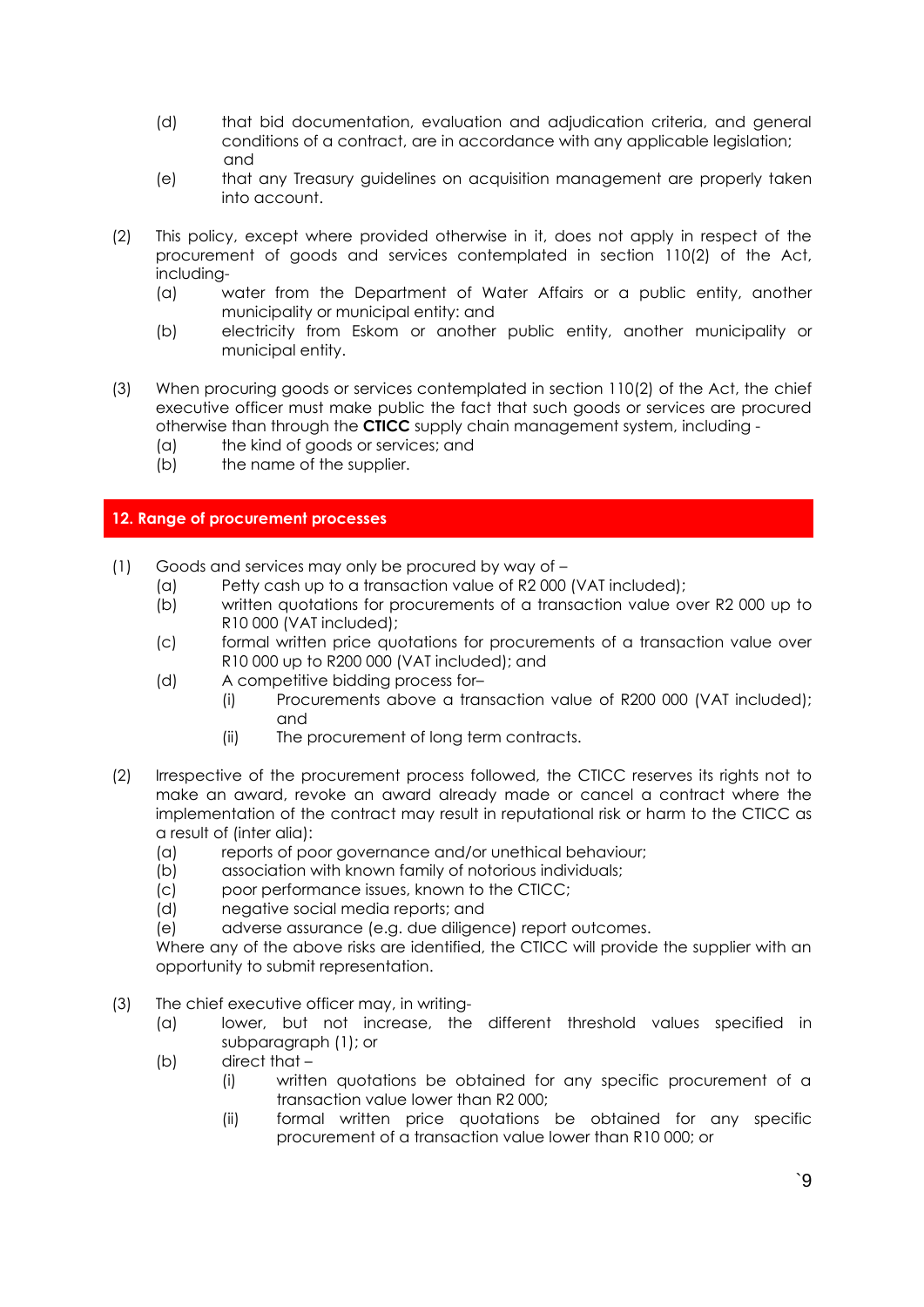- (iii) a competitive bidding process be followed for any specific procurement of a transaction value lower than R200 000.
- (4) Goods or services may not deliberately be split into parts or items of a lesser value merely to avoid complying with the requirements of the policy. When determining transaction values, a requirement for goods or services consisting of different parts or items must as far as possible be treated and dealt with as a single transaction.
- (5) Compliance with all legislative requirements and order procedures not related to the SCM system such as project selection, feasibility, justification and approval processes, planning approvals and budget approvals must be adhered to by the relevant department requiring the goods or services.

#### **13. General preconditions for consideration of written quotations or bids**

A written quotation or bid may not be considered unless the provider who submitted the quotation or bid –

- (a) has furnished that provider's
	- (i) full name;
	- (ii) identification number or company or other registration number; and
	- (iii) tax reference number and VAT registration number, if any;
- (b) has authorised the **CTICC** to obtain a tax clearance from the South African Revenue Services that the provider's tax matters are in order; and
- (c) has indicated
	- (i) whether he or she is in the service of the state, or has been in the service of the state in the previous twelve months;
	- (ii) if the provider is not a natural person, whether any of its directors, managers, principal shareholders or stakeholder is in the service of the state, or has been in the service of the state in the previous twelve months; or
	- (iii) whether a spouse, child or parent of the provider or of a director, manager, shareholder or stakeholder referred to in subparagraph (ii) is in the service of the state, or has been in the service of the state in the previous twelve months.

## **14. Lists of accredited prospective providers**

- (1) The chief executive officer must
	- (a) keep a list of accredited prospective providers of goods and services that must be used for the procurement requirements through written or verbal quotations and formal written price quotations;
	- (b) at least once a year through newspapers commonly circulating locally, the website and any other appropriate ways, invite prospective providers of goods or services to apply for evaluation and listing as accredited prospective providers;
	- (c) specify the listing criteria for accredited prospective providers; and
	- (d) disallow the listing of any prospective provider whose name appears on the National Treasury's database as a person prohibited from doing business with the public sector.
	- (e) ensure that CTICC uses the Central Supplier Database (CSD) supplier number starting with (MAAA) which is auto generated by the CSD after successful registration and validation of prospective providers of goods and services. The CTICC may proceed with the procurement of goods and services in the event of a provider of goods and services being unable to register on the CSD but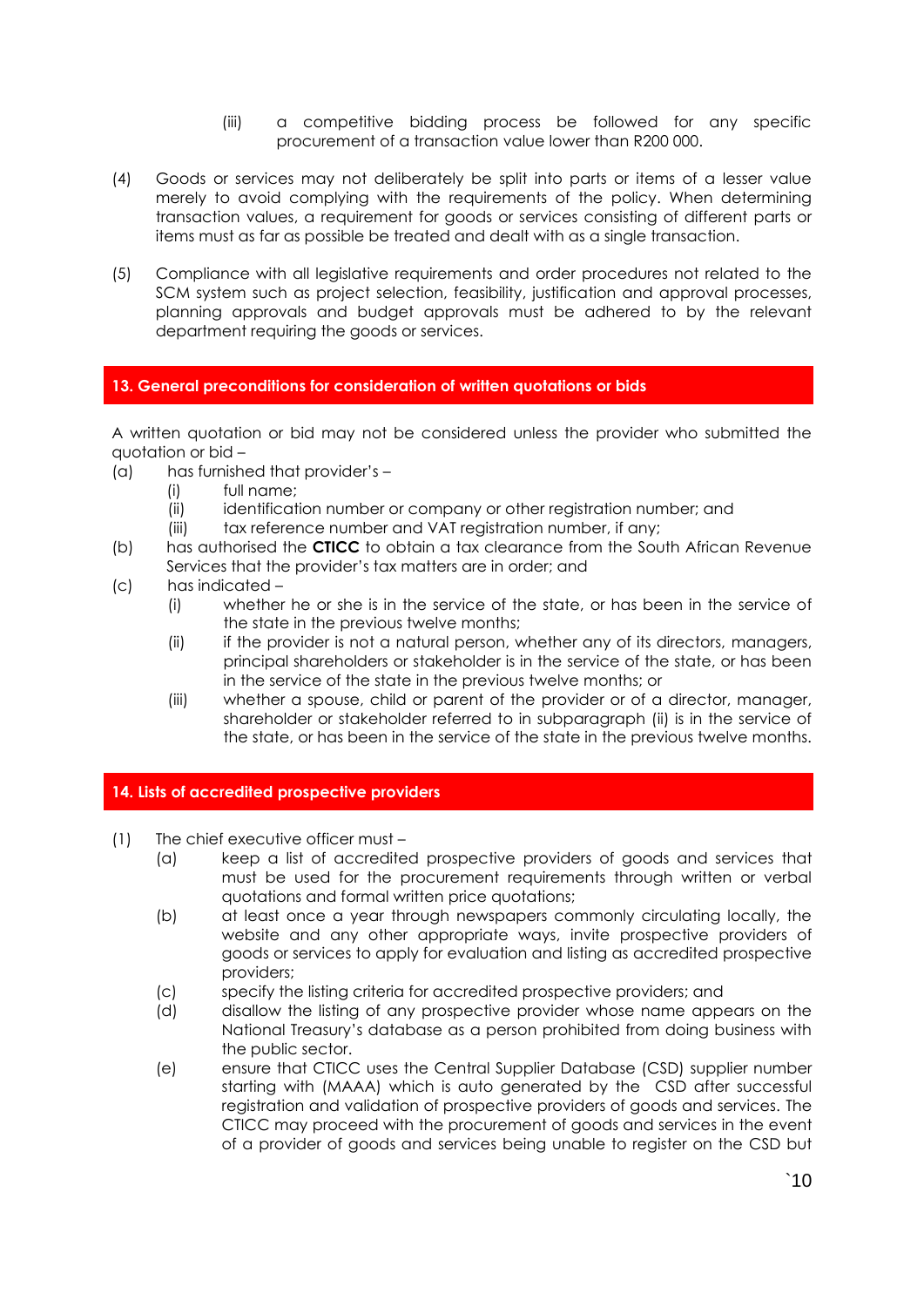still conforms to the registration and listing criteria as listed within CTICC's SCM Policy.

- (2) The list must be updated at least quarterly to include any additional prospective providers and any new commodities or types of services. Prospective providers must be allowed to submit applications for listing at any time.
- (3) The list must be compiled per commodity and per type of service.
- (4) The payment of invoices to suppliers within a period of less than 30 days is not a right in terms of this policy. A supplier may submit a fully motivated application in this regard to the relevant Senior Manager or their delegated authority for consideration. Requests for more frequent payments will be considered at the sole discretion of the delegated authority.

## **15. Petty cash purchases**

#### **(1) General**

- (a) The use of a petty cash float **(a float may not exceed R5 000-00)** is strictly confined to **individual cash purchases of up to a maximum of R500-00.** The Chief Financial Officer may approve petty cash purchases up to R2000.
- (b) The petty cash float is only to be used for non-recurring expenditure of an adhoc nature with a maximum of 10 sub-advances per Department per month; except in instances with the explicit pre-approval of the Chief Financial Officer.
- (c) The petty cash float is not to be used for any of the following:
	- (i) the cashing of cheques;
	- (ii) loans to any person whatsoever;
	- (iii) payment of personal remuneration to any person whatsoever, whether for fees, salaries, wages, travel allowance as part of remuneration, honorarium or other reason, unless authorized by the Chief Financial Officer:
	- (iv) for instalment invoices such as rental of equipment or open orders, even if the amount falls within the specified limit; and
	- (v) For transactions with suppliers who are registered on the CTICC's supplier database (subject to approval by the Chief Financial Officer.
- (d) The petty cash float will be kept by a Petty Cash Office residing within the finance department.
- (e) The cash on hand and used petty cash vouchers are to be kept in a secure location and may only be accessed by the Petty Cash Officer and their immediate superiors.
- (f) If the responsible Petty Cash Officer is either going on leave or is leaving the CTICC's employment, the Petty Cash Officer must perform a reconciliation of the float, before possession of Petty Cash, can be handed over.
- (g) Any increase to the existing float must be made to and approved by the Chief Financial Officer.

#### **(2) Cash Purchase Claim Form**

- (a) Petty cash stationery is available from the Finance Department.
- (b) All details entered on the Cash Purchase Claim must appear on the Cash Purchase record page.
- (c) The Cash Purchase Claim must be completed as follows: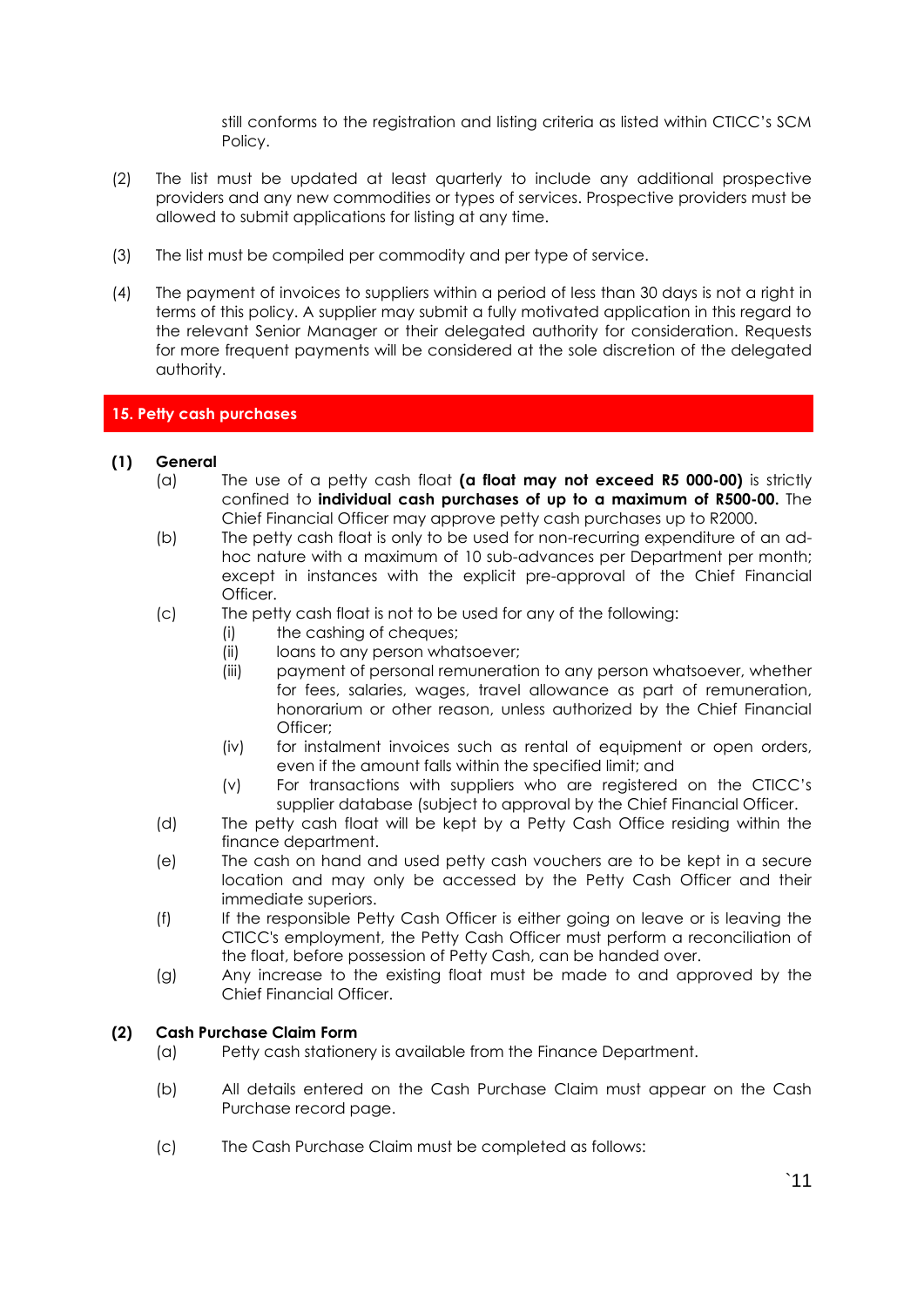- (i) description and cost of the goods/services purchased
- (ii) purchaser's name in print and signature
- (iii) correct budgetary information and GL code to be charged
- (iv) signature of the relevant Manager responsible for the budget
- (d) Original receipts and other valid documentation as required must be attached as proof of payment with the signature of an appropriate financial delegate on this documentation. The receipt and invoice must be in a formal business format. When a vendor's printed invoice is used as a receipt, the invoice must clearly indicate that it has been paid.
- (e) A financial delegate cannot authorise a cash purchase claim where he or she is the purchaser.

#### **(3) Reimbursement of Petty Cash Floats**

- (a) A petty cash float is operated on the basis that expenditure from the float is periodically reimbursed. Such reimbursement requires-
	- (i) returning the cash level of the petty cash float to its original level, and; and
	- (ii) charging the expenditure which has been made to the correct expenditure vote.
- (b) Accordingly, **at any point of time**, the sum of the cash on hand, i.e. remaining unspent, plus the cash advances for un-finalised purchases, plus the completed cash purchase claim forms, updated on the Summary Cash Purchase Claim form, shall equal the level of the petty cash advanced.
- (c) Completed Cash Purchase Claim forms, with attached cash register slips, etc., must be submitted to the Finance Department for reimbursement after the Summary Claim Cover Page and attached documentation have been authorised by a financial delegate.
- (d) Reimbursement of claims where supporting documentation as prescribed in this policy is absent / missing, must be declined.
- (e) The prescribed Summary Cash Purchase Claim Form as well as other relevant forms attached to it must be completed in full.
- (f) The most recently completed Cash Purchase Claim Form must record the reconciliation of the petty cash float. The Accountant: Creditors will decline reimbursement of claims where this is not supplied.
- (g) A petty cash float must never be reimbursed with funds derived from any other source whatsoever

#### **(4) Shortages and losses**

- (a) The Petty Cash Officer will be held accountable for any shortages and / or losses unless there is physical evidence of breaking in and no act or omission on the part of the relevant official contributed to the loss.
- (b) Any shortages in respect of a petty cash float must be reimbursed immediately by the responsible petty cash officer.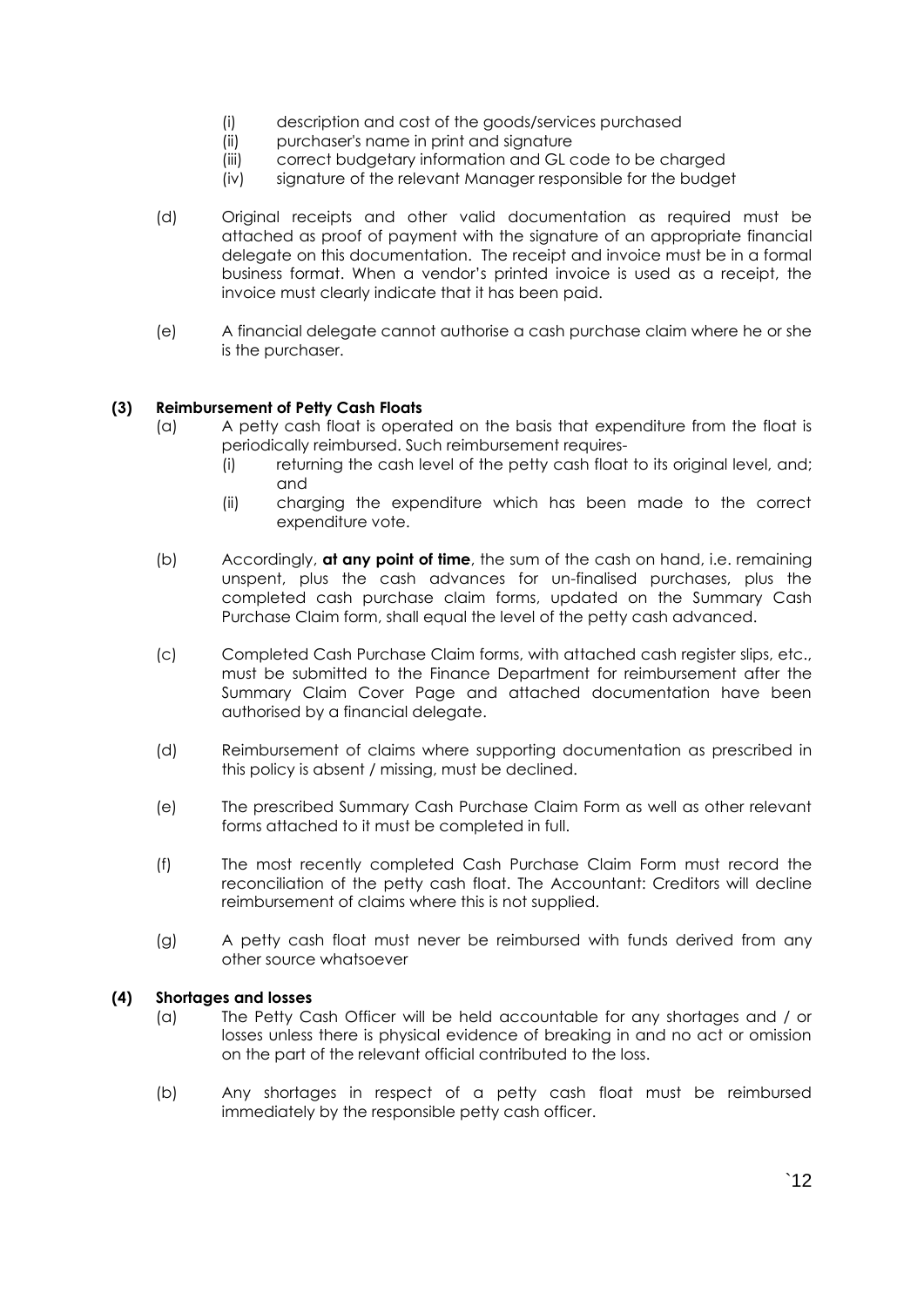(c) Where a petty cash float is stolen the incident must be promptly reported to the Chief Financial Officer in the required format and a case be logged at the South African Police Services.

## **(5) Internal Controls**

- (a) Random surprise Petty Cash counts / audits must be conducted by the relevant Manager / Senior Manager throughout the financial year.
- (b) Monthly Petty Cash reconciliation reports are to be done and the reports must include the total amount of petty cash purchases for that month and receipts and appropriate documents for each purchase.
- (c) Petty Cash reconciliations to the General Ledger must be reconciled and replenished before 30 June of every year (financial year-end).
- (6) The conditions for the procurement of goods or services through petty cash for amounts between R500-00 and R2 000-00 are as follows:
	- (a) A quotation must be obtained from, but not limited to, a provider whose name appears on the list of accredited prospective providers of the CTICC, provided that if the quotation is obtained from a provider who is not listed, such provider must meet the listing criteria set out in paragraph 14(1)(c) and (d) of this Policy;
	- (b) to the extent feasible, providers must be requested to submit such quotations in writing;
	- (c) if a quotation was submitted verbally, the order may be placed only against written confirmation by the selected provider. At least one quotation must be received.

## **16. Written quotations**

The conditions for the procurement of goods or services through written quotations are as follows:

- (a) Quotations must be obtained from at least three different providers preferably from, but not limited to, providers whose names appear on the list of accredited prospective providers of the **CTICC**, provided that if quotations are obtained from providers who are not listed, such providers must meet the listing criteria set out in paragraph 14(1)(c) and (d) of this Policy;
- (b) providers must be requested to submit such quotations in writing;
- (c) if it is not possible to obtain at least three quotations, the reasons must be recorded and reported quarterly to the chief executive officer or another official designated by the chief executive officer; and
- (d) the chief executive officer must record the names of the potential providers requested to provide such quotations with their quoted prices

## **17. Formal written price quotations**

- (1) The conditions for the procurement of goods or services through formal written price quotations, are as follows:
	- (a) quotations must be obtained in writing from at least three different providers whose names appear on the list of accredited prospective providers of the **CTICC.**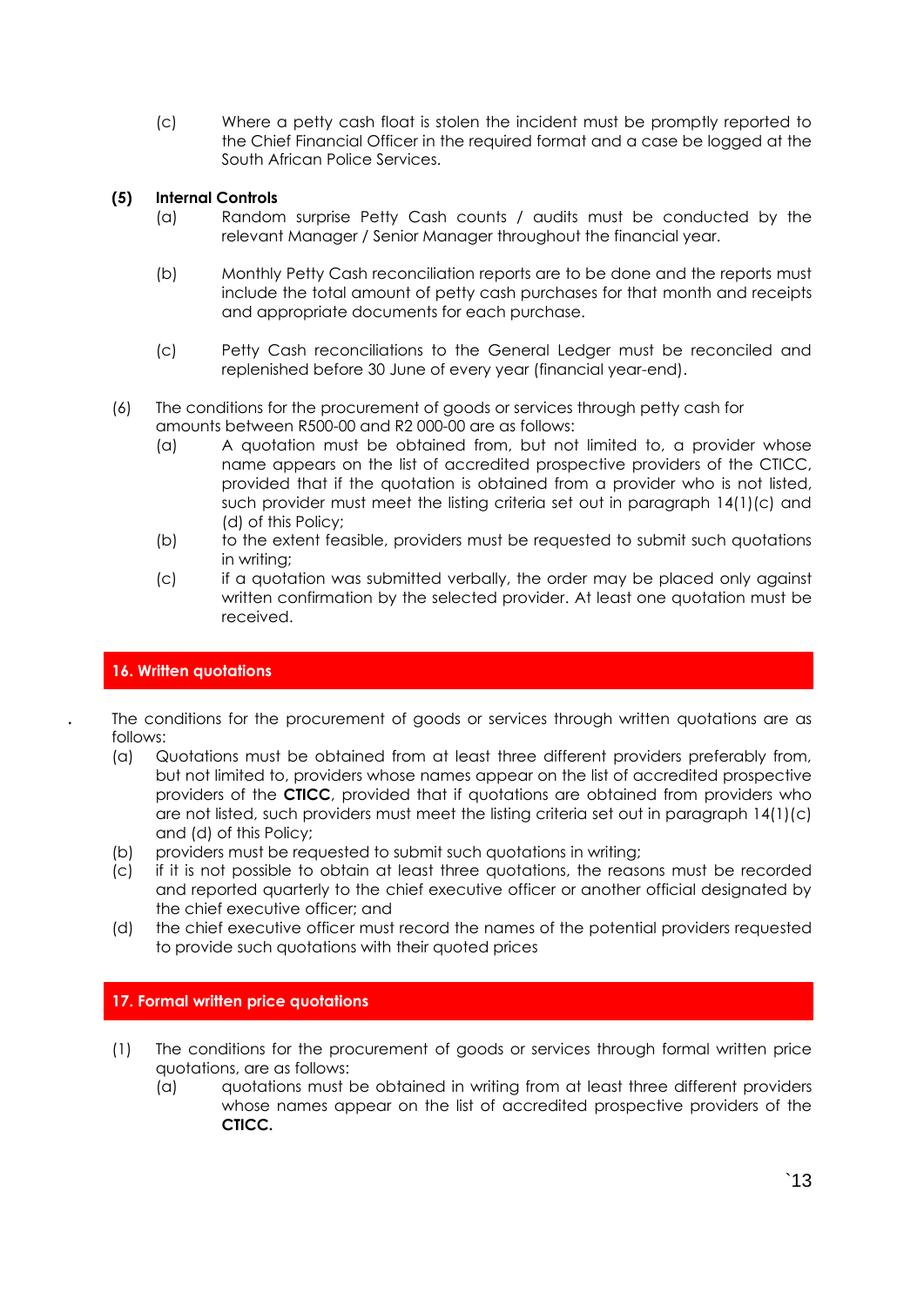- (b) quotations may be obtained from providers who are not listed, provided that such providers meet the listing criteria set out in paragraph 14(1)(c) and (d) of this Policy;
- (c) if it is not possible to obtain at least three quotations, the reasons must be recorded and approved by the chief financial officer or an official designated by the chief financial officer, and
- (d) the chief executive officer must record the names of the potential providers and their written quotations.
- (2) A designated official referred to in subparagraph (1) (c) must within three days of the end of each month report to the chief financial officer on any approvals given during that month by that official in terms of that subparagraph.

**18. Procedures for procuring goods or services through written or verbal quotations and formal written price quotations** 

The procedure for the procurement of goods or services through written quotations or formal written price quotations is as follows:

- (a) when using the list of accredited prospective providers the chief executive officer must promote ongoing competition amongst providers by inviting providers to submit quotations on a rotation basis;
- (b) all requirements in excess of R30 000 (VAT included) that are to be procured by means of formal written price quotations must, in addition to the requirements of paragraph 17, be advertised for at least seven days on the website and an official notice board of the **CTICC**;
- (c) offers received must be evaluated on a comparative basis taking into account unconditional discounts;
- (d) the chief executive officer or chief financial officer must on a monthly basis be notified in writing of all written or verbal quotations and formal written price quotations accepted by an official acting in terms of a sub-delegation;
- (e) offers below R30 000 (VAT included) must be awarded to the lowest priced offer which complies to specifications of the goods or service required and has the ability and capability to deliver the goods and services;
- (f) *Proper records shall be kept*.

## **19. Competitive bids**

- (1) Goods or services above a transaction value of R200 000 (VAT included) and long term contracts may only be procured through a competitive bidding process, subject to paragraph 11(2) of this Policy.
- (2) No requirement for goods or services above an estimated transaction value of R200 000 (VAT included), may deliberately be split into parts or items of lesser value merely for the sake of procuring the goods or services otherwise than through a competitive bidding process.

#### **20. Process for competitive bidding**

The procedures for the following stages of a competitive bidding process are as follows:

(a) Compilation of bidding documentation as detailed in paragraph 21;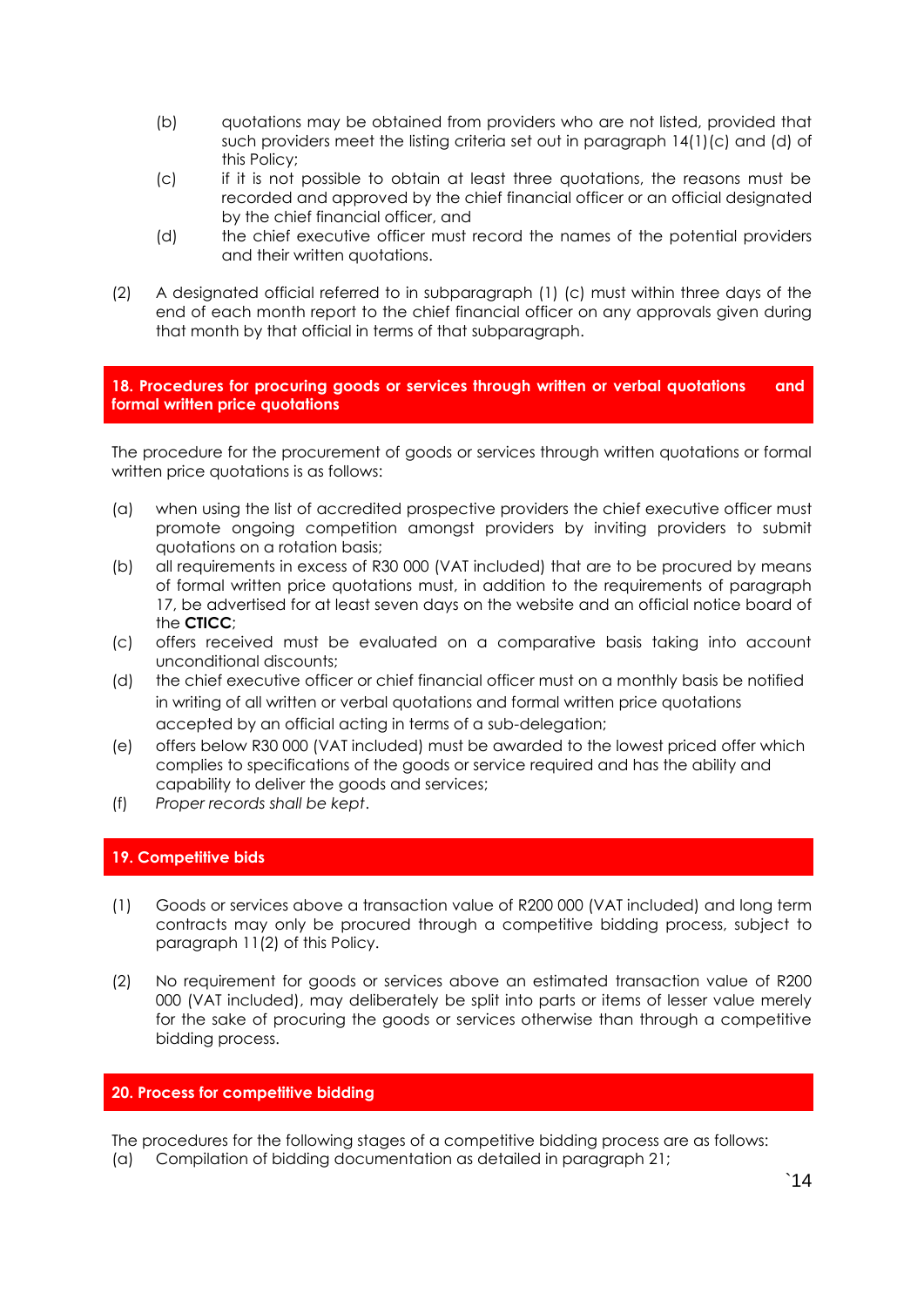- (b) Public invitation of bids as detailed in paragraph 22;
- (c) Site meetings or briefing sessions (if applicable) as detailed in paragraph 22;
- (d) Handling of bids submitted in response to public invitation as detailed in paragraph 23;
- (e) Evaluation of bids as detailed in paragraph 28;
- (f) Award of contracts as detailed in paragraph 29;
- (g) Administration of contracts
- (h) Proper record keeping

#### **21. Bid documentation for competitive bids**

- (1) The bid documentation for a competitive bidding process must, in addition to the requirements of paragraph 13 –
	- (a) take into account
		- (i) the general conditions of contract and any special conditions of contract, if specified;
		- (ii) any Treasury guidelines on bid documentation;
		- (iii) the requirements of the CTICC's Cost Containment Policy, in the case of bids related to consulting services, office furniture and travel and subsistence; and
		- (iv) the requirements of the Construction Industry Development Board, in the case of a bid relating to construction, upgrading or refurbishment of buildings or infrastructure;
	- (b) include the preference points system to be used, goals as contemplated in the CTICC Preferential Procurement Policy and evaluation and adjudication criteria, including any criteria required by other applicable legislation;
	- (c) compel bidders to declare any conflict of interest they may have in the transaction for which the bid is submitted;
	- (d) if the value of the transaction is expected to exceed R10 million (VAT included), require bidders to furnish–
		- (i) if the bidder is required by law to prepare annual financial
			- statements for auditing, their audited annual financial statements –
				- (aa) for the past three years; or
				- (bb) since their establishment if established during the past three years;
		- (ii) a certificate signed by the bidder certifying that the bidder has no undisputed commitments for municipal services towards a municipality or other service provider in respect of which payment is overdue for more than 30 days;
		- (iii) particulars of any contracts awarded to the bidder by an organ of state during the past five years, including particulars of any material non-compliance or dispute concerning the execution of such contract;
		- (iv) a statement indicating whether any portion of the goods or services are expected to be sourced from outside the Republic, and, if so, what portion and whether any portion of payment from CTICC is expected to be transferred out of the Republic;
	- (e) stipulate that disputes must be settled by means of mutual consultation, mediation (with or without legal representation), or, when unsuccessful, in a South African court of law.
- (2) The Board holds the right to charge a fee for its bidding documents and may from time to time alter the fee charged.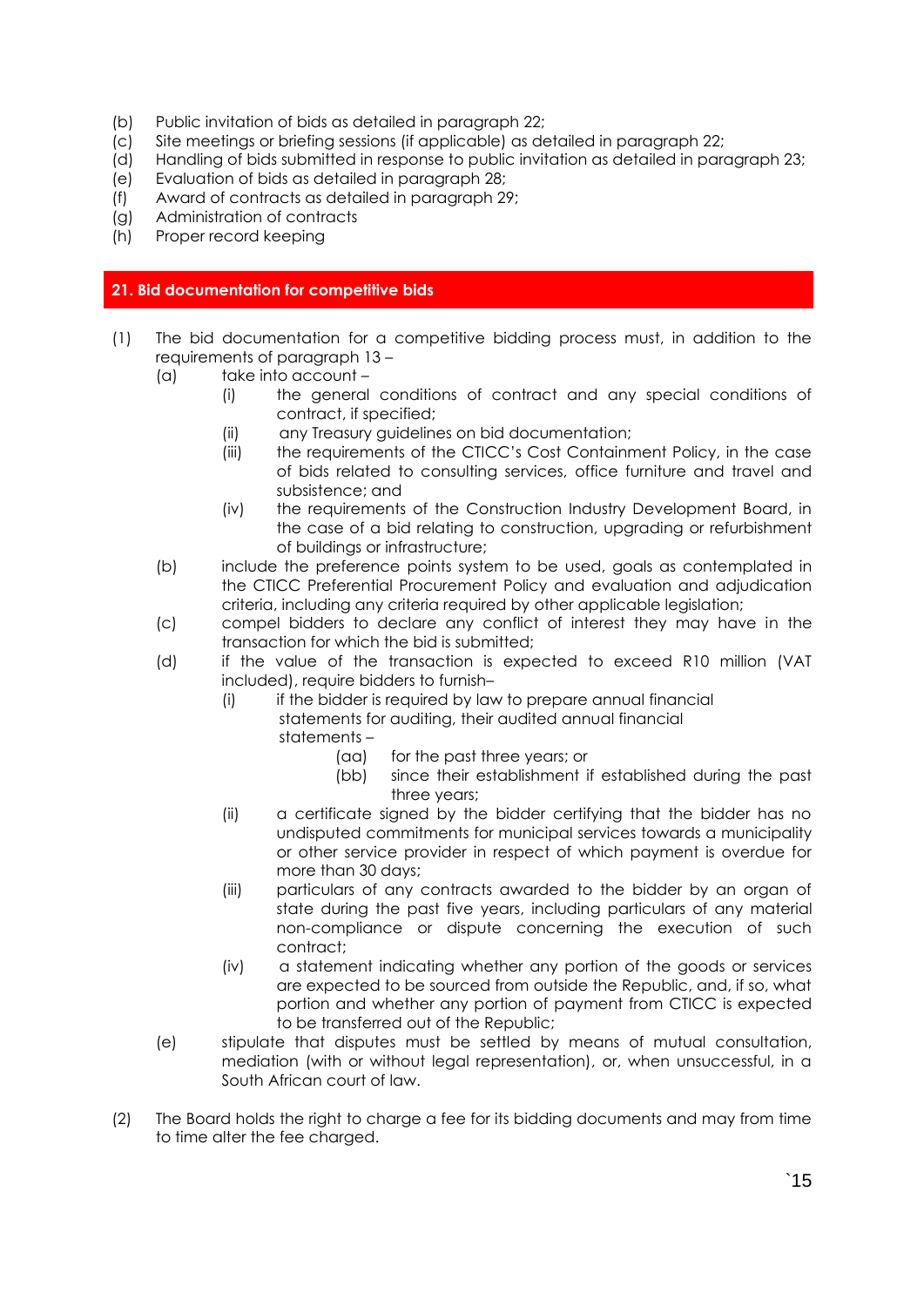(3) The period for which bids are to remain valid, irrevocable and open for acceptance must be indicated in the bid documents. Bids shall remain valid for acceptance for a period of six (6) months after the expiry of the original validity period, unless the CTICC is notified in writing of anything to the contrary by the bidder.

#### **22. Public invitation for competitive bids**

- (1) The procedure for the invitation of competitive bids is as follows:
	- (a) Any invitation to prospective providers to submit bids must be by means of a public advertisement in newspapers commonly circulating locally, the website of the **CTICC** or any other appropriate ways (which may include an advertisement in the Government Tender Bulletin); and
		- (b) the information contained in a public advertisement, must include
			- (i) the closure date for the submission of bids, which may not be less than 30 days in the case of transactions over R10 million (VAT included), or which are of a long term nature, or 14 days in any other case, from the date on which the advertisement is placed in a newspaper, subject to subparagraph (2) of this policy;
				- a) The provisions of this clause will not apply to contracts where the CTICC intends to appoint a Preferred Supplier, where majority of the revenue generated by the contractor is associated with services or goods rendered to CTICC's clientele.
			- (ii) a statement that bids may only be submitted on the bid documentation provided by the **CTICC**; and
			- (iii) date time and venue of any proposed site meetings or briefing sessions.
- (2) The chief executive officer may determine a closure date for the submission of bids which is less than the 30 or 14 days requirement, but only if such shorter period can be justified on the grounds of urgency or emergency or any exceptional case where it is impractical or impossible to follow the official procurement process.
- (3) Bids submitted must be sealed.
- (4) Where bids are requested in electronic format, such bids may be supplemented by sealed hard copies.

## **23. Procedure for Electronic Bid Submission**

- (1) Where the bidder is required, or has the option, to submit a bid through CTICC's online procurement system, such a requirement will be clearly stated in the tender document and invitation. Where only electronic bid submissions are requested, then only submissions received through the CTICC's online procurement system will be considered as valid submissions.
- (2) The bidder will be required to register a user profile on the online procurement system. The submission procedures set out in the online procurement system and tender document shall apply, and it is solely the bidder's responsibility to ensure that its bid is received by the online procurement system before the closing date and time of the bid.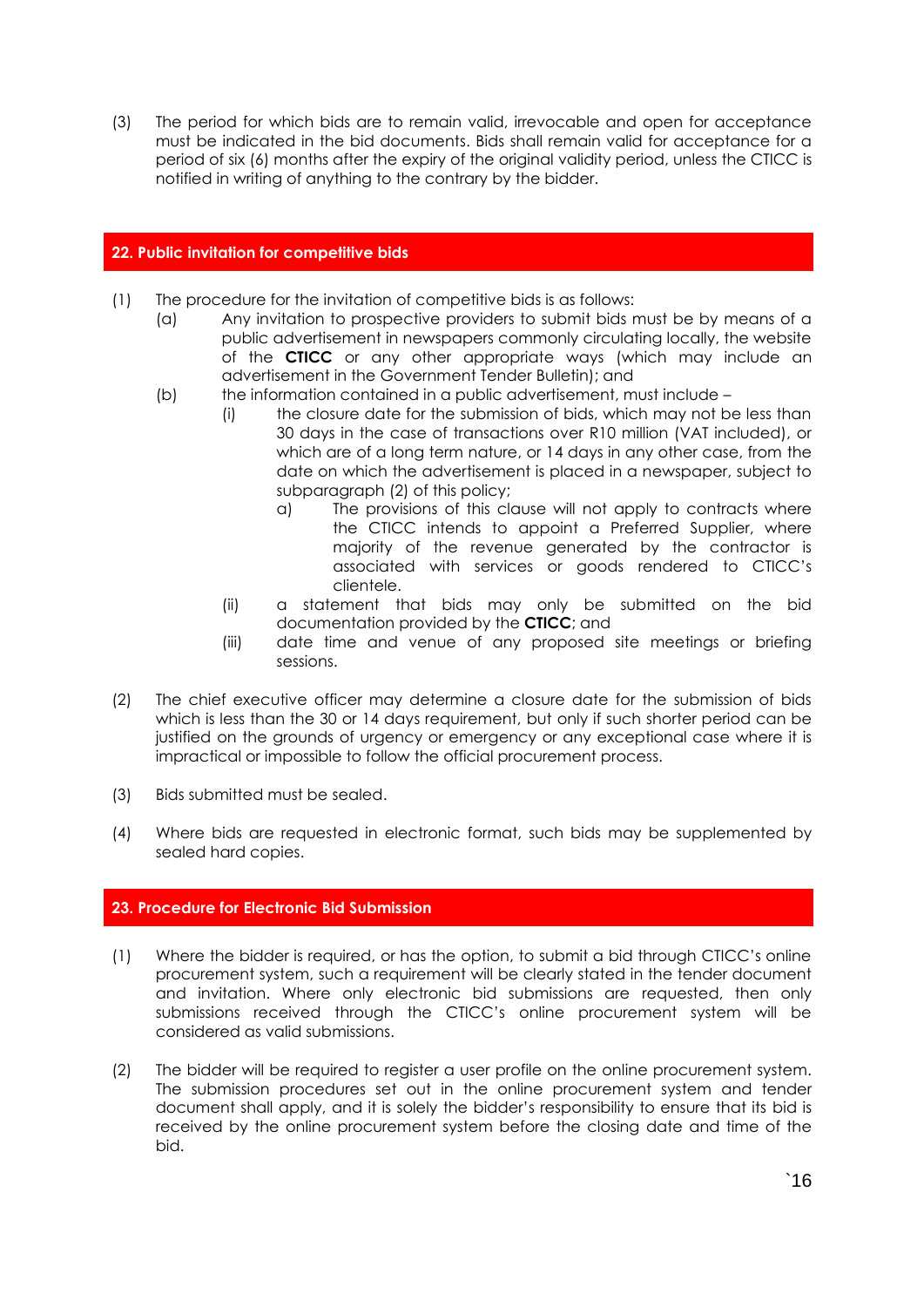- (3) Bids received after the closing time will not be considered.
- (4) Adjustments by telephone, facsimile, electronic transmission or letter to a bid already submitted will not be considered. A bidder desiring to make adjustments to a bid may do so through the CTICC's online procurement system.
- (5) The online procurement system places all bid submissions into a virtual lock box where they cannot be viewed by the CTICC until after the closing date and time.
- (6) A register of the bidders who submitted bids in time, as well as their respective total bidding prices and B-BBEE status claims, shall be posted on the CTICC's website.
- (7) Where both physical and electronic submissions are allowed, the electronic register referred to in point 23(6) shall form part of the public bid opening and be read out along with all the physical submissions received.

#### **24. Procedure for handling, opening and recording of bids**

The procedures for the handling, opening and recording of bids, are as follows:

- (a) Bids–
	- (i) must be opened only in public, for all bids where physical bid submission is required;
	- (ii) must be opened at the same time and as soon as possible after the period for the submission of bids has expired; and
	- (iii) received after the closing time should not be considered and, where feasible, be returned unopened.
- (b) For all bids where physical bid submission is required, any bidder or member of the public has the right to request that the names of the bidders who submitted bids in time be read out and, if practical, also each bidder's total bidding price and B-BBEE status claimed;
- (c) No information, except the provisions in subparagraph (b), relating to the bid should be disclosed to bidders or other persons until the successful bidder is notified of the award; and
- (d) The chief executive officer must
	- (i) record in a register all bids received in time;
	- (ii) make the register available for public inspection; and
	- (iii) publish the entries in the register and the bid results on the CTICC website.

## **25. Negotiations with preferred bidders**

- (1) The chief executive officer may negotiate the final terms of a contract with bidders identified through a competitive bidding process as preferred bidders, provided that such negotiation –
	- (a) does not allow any preferred bidder a second or unfair opportunity;
	- (b) is not to the detriment of any other bidder; and
	- (c) does not lead to a higher price than the bid as submitted.
- (2) Minutes of such negotiations must be kept for record purposes.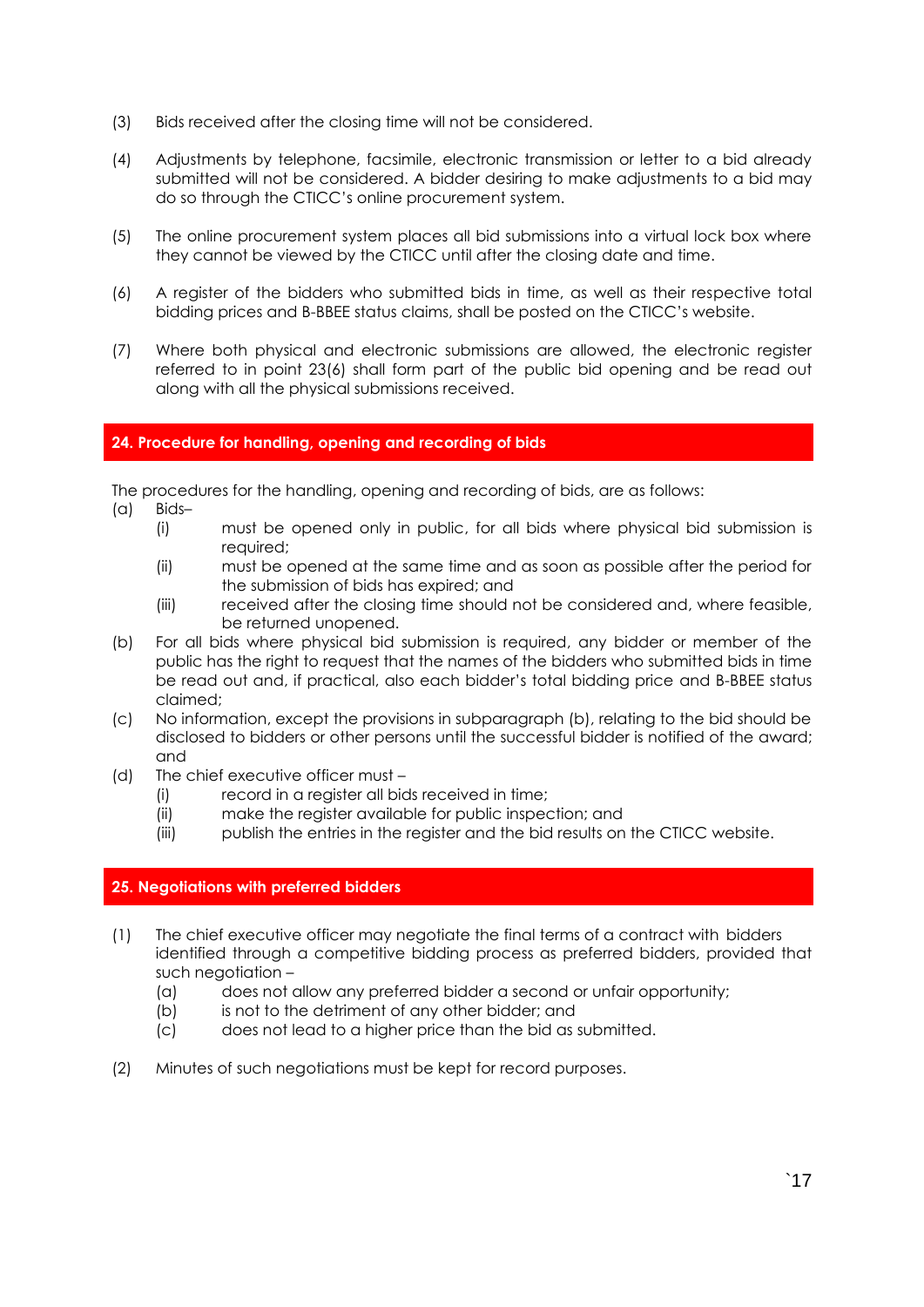#### **26. Two-stage bidding process**

- (1) A two-stage bidding process is allowed for
	- (a) large complex projects;
	- (b) projects where it may be undesirable to prepare complete detailed technical specifications; or
	- (c) long term projects with a duration period exceeding three years.
- (2) In the first stage technical proposals on conceptual design or performance specifications should be invited, subject to technical as well as commercial clarifications and adjustments.
- (3) In the second stage final technical proposals and priced bids should be invited.

#### **27. Committee system for competitive bids**

- **.** (1) A committee system for competitive bids is hereby established, consisting of the following committees for each procurement or cluster of procurements as the chief executive officer may determine:
	- (a) a bid specification committee;
	- (b) a bid evaluation committee; and
	- (c) a bid adjudication committee;
- (2) The chief executive officer appoints the members of each committee, taking into account section 117 of the Act; and
- (3) A neutral or independent observer, appointed by the chief executive officer, must attend or oversee a committee when this is appropriate for ensuring fairness and promoting transparency.
- (4) The committee system must be consistent with
	- (a) paragraph 28, 29 and 30 of this Policy; and
	- (b) any other applicable legislation.
- (5) The chief executive officer may apply the committee system to formal written price quotations.

#### **28. Bid specification committees**

- (1) A bid specification committee must compile the specifications for each procurement of goods or services by the **CTICC.**
- (2) Specifications
	- (a) must be drafted in an unbiased manner to allow all potential suppliers to offer their goods or services;
	- (b) must take account of any accepted standards such as those issued by Standards South Africa, the International Standards Organisation, or an authority accredited or recognised by the South African National Accreditation System with which the equipment or material or workmanship should comply;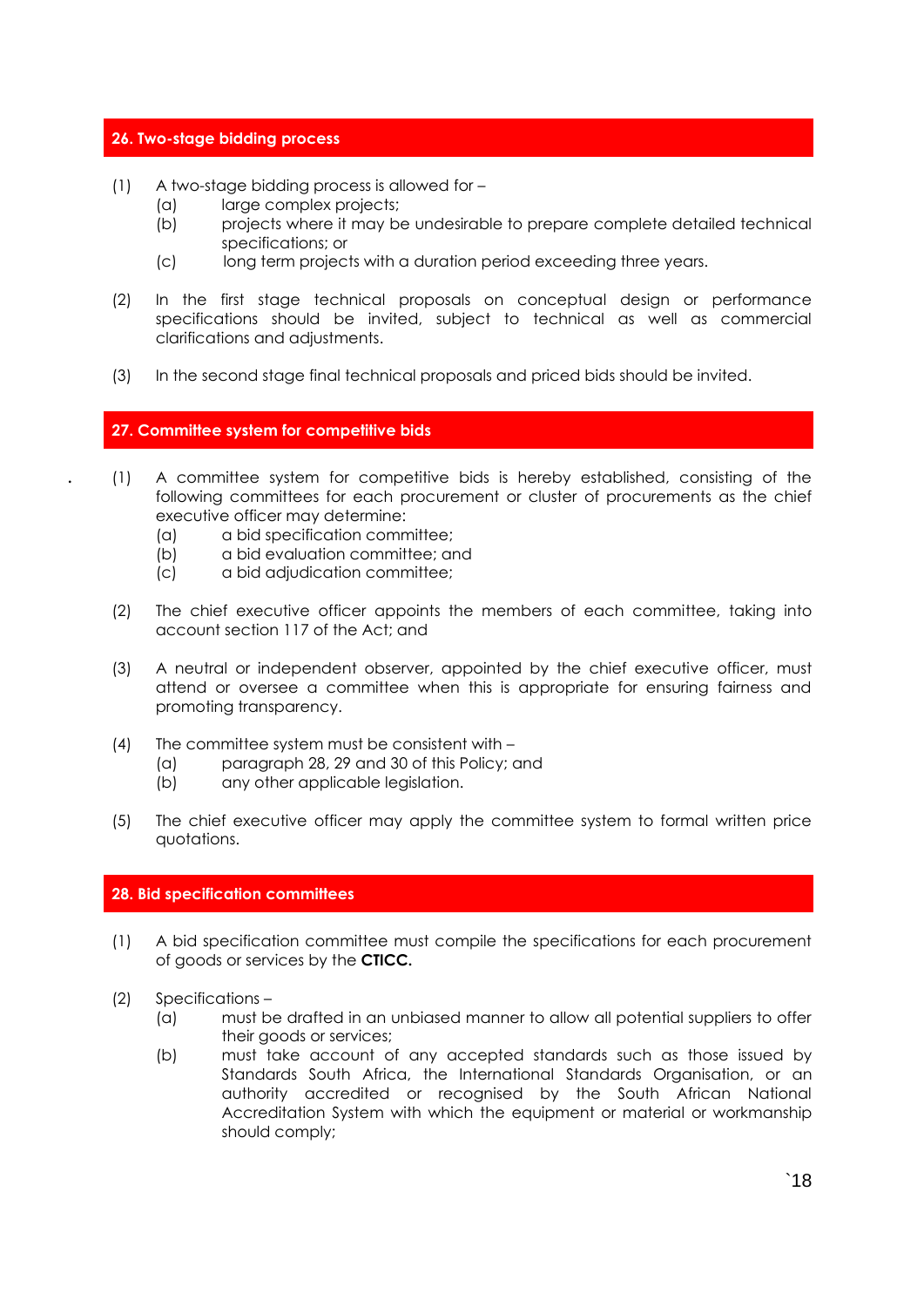- (c) where possible, be described in terms of performance required rather than in terms of descriptive characteristics for design;
- (d) where feasible, include requirements in line with the CTICC's ISO standards/certification and sustainability objectives.
- (e) may not create trade barriers in contract requirements in the forms of specifications, plans, drawings, designs, testing and test methods, packaging, marking or labeling of conformity certification;
- (f) may not make reference to any particular trade mark, name, patent, design, type, specific origin or producer unless there is no other sufficiently precise or intelligible way of describing the characteristics of the work, in which case such reference must be accompanied by the word "equivalent";
- (g) must indicate each specific goal for which points may be awarded in terms of the points system set out in the CTICC Preferential Procurement Policy; and
- (h) must be approved by the chief executive officer or delegated official prior to publication of the invitation for bids in terms of paragraph 22 of this Policy.
- (3) Site inspections/clarification meetings in respect of bids exceeding R200 000 will, in general, not be compulsory. Where site inspections/clarification meetings are made compulsory, the date for the site inspection/clarification meeting shall be at least 7 (seven) days after the bid has been advertised.
- (4) Provision for monetary allowances (i.e. Provisional Sums) shall as far as possible be avoided. Where these are unavoidable, the total value of such allowances shall not exceed 20% of the total estimated value of the tender unless otherwise approved by the relevant Senior Manager.
- (5) A bid specification committee must be composed of one or more officials of the **CTICC** preferably the manager responsible for the function involved, and may, when appropriate, include external specialist advisors.
- (6) No person, advisor or corporate entity involved with the bid specification committee, or director of such a corporate entity, may bid for any resulting contracts.

#### **29. Bid evaluation committees**

- (1) A bid evaluation committee must
	- (a) evaluate bids in accordance with
		- (i) the specifications for a specific procurement; and
		- (ii) the points system set out in terms of paragraph  $28(2)(g)$ .
	- (b) evaluate each bidder's ability to execute the contract;
	- (c) check in respect of the recommended bidder whether municipal rates and taxes and municipal service charges are not in arrears, and;
	- (d) submit to the adjudication committee a report and recommendations regarding the award of the bid or any other related matter.
- (2) A bid evaluation committee must as far as possible be composed of-
	- (a) officials from departments requiring the goods or services; and
	- (b) at least one supply chain management practitioner of the **CTICC.**
- (3) In the event that a contract is not concluded after an award has been made by the Bid Adjudication Committee, the Bid Evaluation Committee may reconsider all remaining bids received and may submit further reports to the Bid Adjudication Committee for consideration.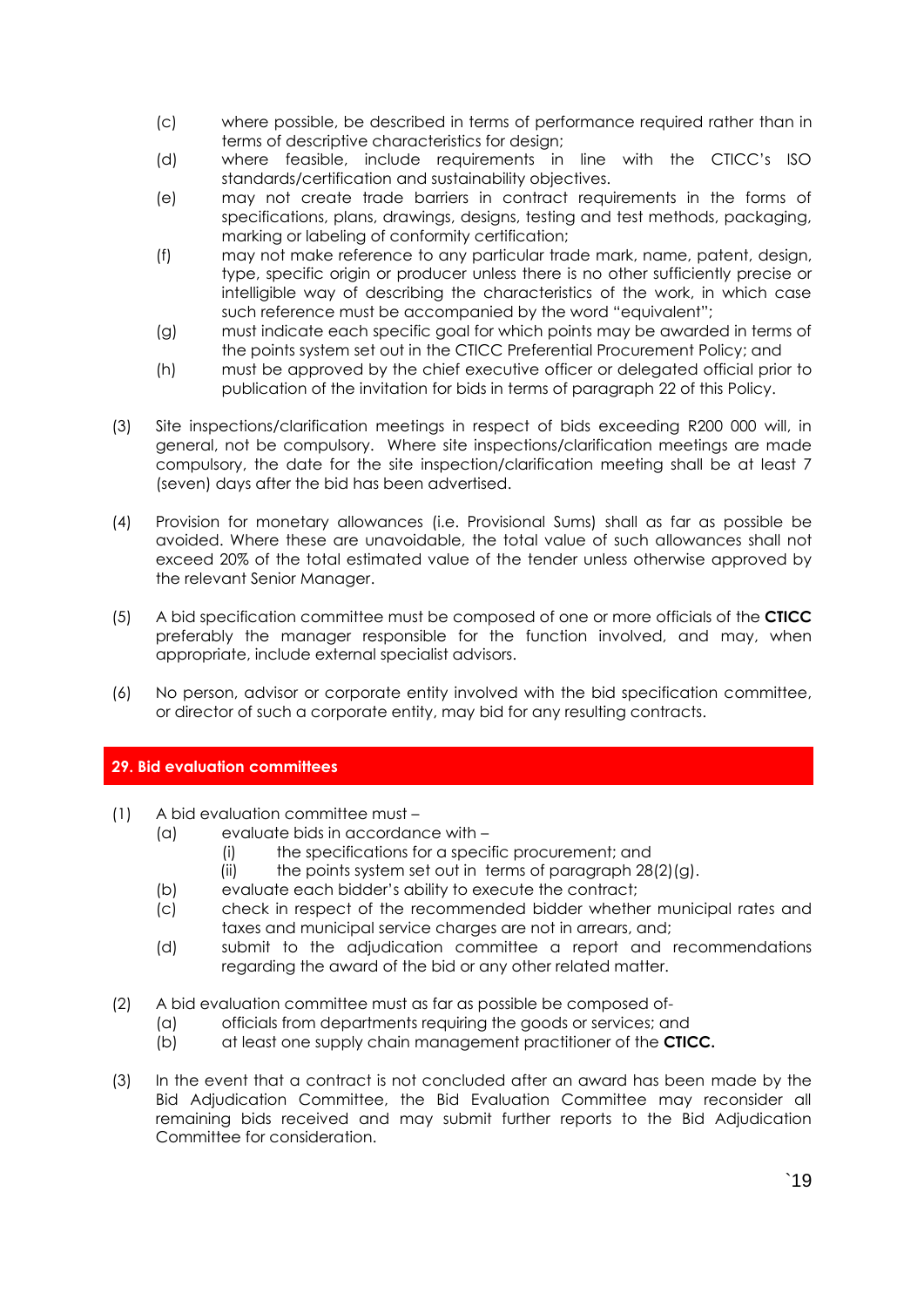(4) In the event that a contract is terminated during the execution thereof, and the remaining bids associated with initial procurement process are still considered open for acceptance in terms of paragraph 21(3) of this policy, the Bid Evaluation Committee may submit a report to the Bid Adjudication Committee recommending the award, or non-award, of the contract to the alternative bidder. Should any revised terms, rates or conditions be negotiated, a report detailing these must be submitted to the Bid Adjudication Committee.

#### **30. Bid adjudication committees**

- (1) A bid adjudication committee must
	- (a) consider the report and recommendations of the bid evaluation committee; and
	- (b) either
		- (i) depending on its delegations, make a final award or a recommendation to the chief executive officer to make the final award; or
		- (ii) make another recommendation to the chief executive officer how to proceed with the relevant procurement.
- (2) A bid adjudication committee must consist of at least four senior managers of the **CTICC** which must include –
	- (a) the chief financial officer or, if the chief financial officer is not available, another manager in the budget and treasury office reporting directly to the chief financial officer and designated by the chief financial officer; and
	- (b) at least one senior supply chain management practitioner who is an official of the **CTICC**; and
	- (c) a technical expert in the relevant field who is an official, if such an expert exists.
- (3) The chief executive officer must appoint the chairperson of the committee. If the chairperson is absent from a meeting, the members of the committee who are present must elect one of them to preside at the meeting.
- (4) Neither a member of a bid evaluation committee, nor an advisor or person assisting the evaluation committee, may be a member of a bid adjudication committee.
- (5) (a) If the bid adjudication committee decides to award a bid other than the one recommended by the bid evaluation committee, the bid adjudication committee must prior to awarding the bid –
	- (i) check in respect of the preferred bidder whether that bidder's municipal rates and taxes and municipal service charges are not in arrears, and;
	- (ii) notify the chief executive officer.
	- (b) The chief executive officer may
		- (i) after due consideration of the reasons for the deviation, ratify or reject the decision of the bid adjudication committee referred to in paragraph (a); and
		- (ii) if the decision of the bid adjudication committee is rejected, refer the decision of the adjudication committee back to that committee for reconsideration.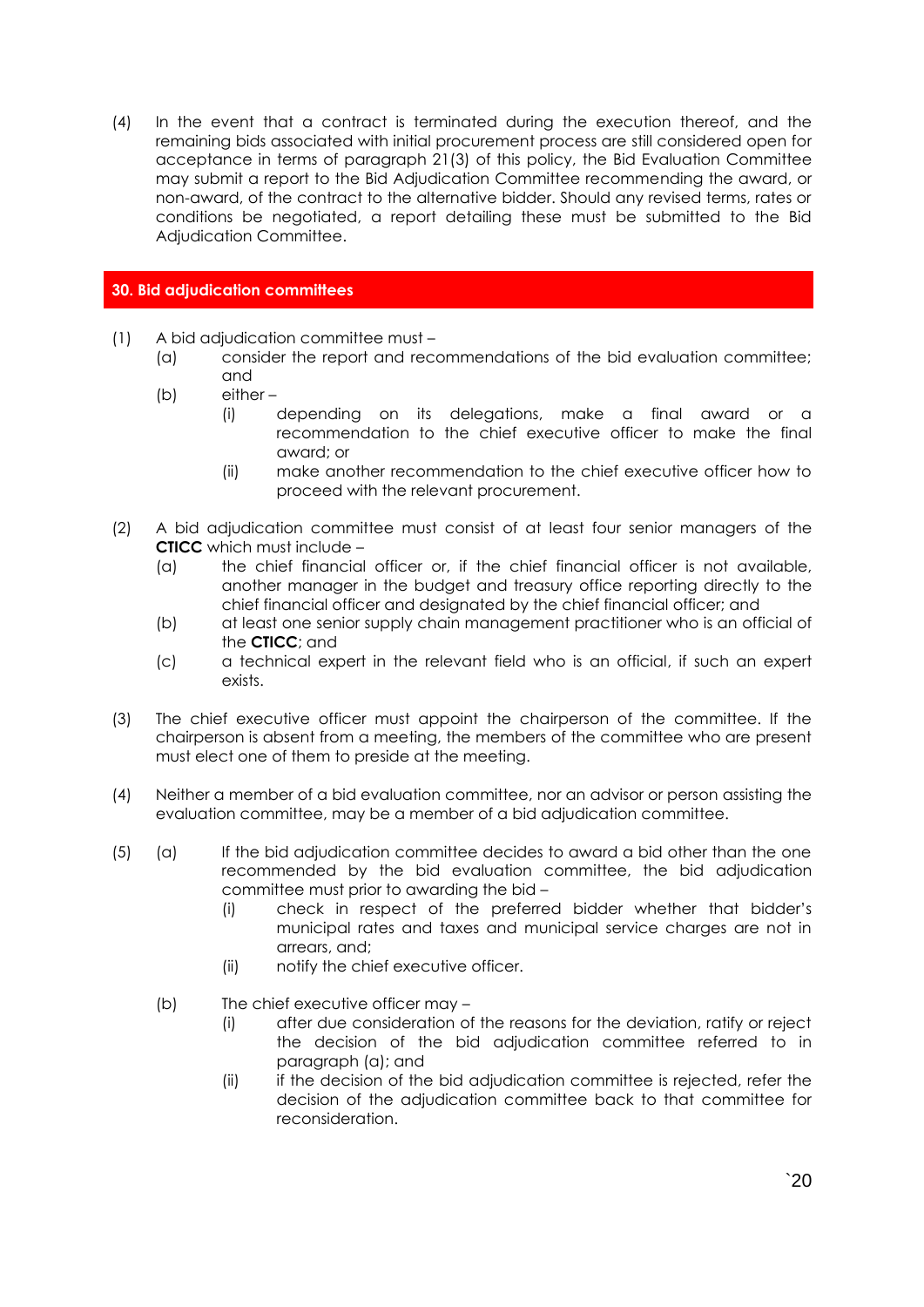- (6) The chief executive officer may at any stage of a bidding process, refer any recommendation made by the evaluation committee or the adjudication committee back to that committee for reconsideration of the recommendation.
- (7) The chief executive officer must comply with section 114 of the Act within 10 working days.

#### **31. Procurement of banking services**

- (1) A contract for banking services
	- (a) must be procured through competitive bids;
	- (b) must be consistent with section 7 or 85 of the Act; and
	- (c) may not be for a period of more than five years at a time.
- (2) The process for procuring a contract for banking services must commence at least nine months before the end of an existing contract.
- (3) The closure date for the submission of bids may not be less than 60 days from the date on which the advertisement is placed in a newspaper in terms of paragraph 22(1). Bids must be restricted to banks registered in terms of the Banks Act, 1990 (Act No. 94 of 1990).

#### **32. Procurement of IT related goods or services**

- (1) The chief executive officer may request the State Information Technology Agency (SITA) to assist with the acquisition of IT related goods or services through a competitive bidding process.
- (2) Both parties must enter into a written agreement to regulate the services rendered by, and the payments to be made to, SITA.
- (3) The chief executive officer must notify SITA together with a motivation of the IT needs if –
	- (a) the transaction value of IT related goods or services required in any financial year will exceed R50 million (VAT included); or
	- (b) the transaction value of a contract to be procured whether for one or more years exceeds R50 million (VAT included).
- (4) If the State Information Technology Agency (SITA) comments on the submission and **CTICC** disagrees with such comments, the comments and the reasons for rejecting or not following such comments must be submitted to the board of directors, the National Treasury, the relevant provincial treasury and the Auditor General.

## **33. Procurement of goods and services under contracts secured by other organs of state**

- (1) The chief executive officer may procure goods or services under a contract secured by another organ of state, but only if –
	- (a) the contract has been secured by that other organ of state by means of a competitive bidding process applicable to that organ of state;
	- (b) there is no reason to believe that such contract was not validly procured;
	- (c) there are demonstrable discounts or benefits to do so; and
	- (d) that other organ of state and the provider have consented to such procurement in writing.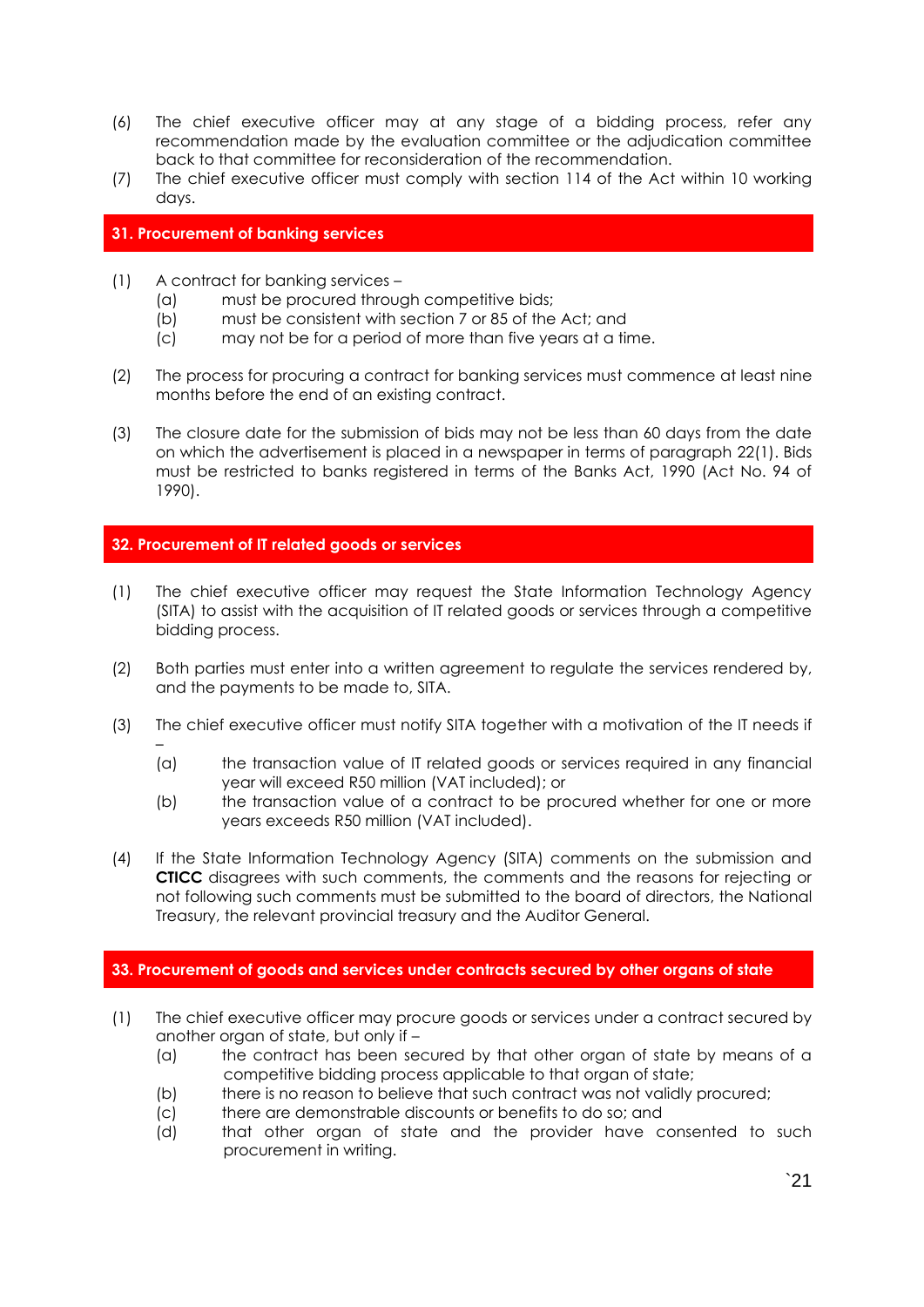- (2) Subparagraphs (1)(c) and (d) do not apply if
	- (a) CTICC procures goods or services through a contract secured by City of Cape Town (parent municipality); or
	- (b) City of Cape Town municipality procures goods or services through a contract secured by CTICC.
- (3) Commodities, services and products covered by a transversal contract by the National Treasury must be considered before approaching the market, to benefit from savings and lower prices or rates that have been negotiated.

#### **34. Procurement of goods necessitating special safety arrangements**

- (1) The acquisition and storage of goods in bulk (other than water), which necessitate special safety arrangements, including gasses and fuel, should be avoided where ever possible.
- (2) Where the storage of goods in bulk is justified, such justification must be based on sound reasons, including the total cost of ownership, cost advantages and environmental impact and must be approved by the chief executive officer.

## **35. Proudly SA Campaign and Preference in terms of the B-BBEE Sector Codes**

- (1) **The CTICC** supports the Proudly SA Campaign to the extent that, as far as possible, preference is given to procuring local goods and services.
- (2) (a) Where the CTICC applies prequalification criteria in terms of section 4 of the CTICC Preferential Procurement Policy, tenders may be advertised with a specific tender condition that only one or more of the following tenderers may respond, as governed by the B-BBEE Tourism Sector Codes:
	- (i) A tenderer being 30% Black Woman Owned;
	- (ii) A tenderer being an EME or QSE who is 51% Black Owned;
	- (iii) A tenderer being 51% Black Owned professional service providers and entrepreneurs;
	- (iv) A tenderer subcontracting a minimum of 30% toan EME or QSE which is at least 51% owned by black people; an EME or QSE which is at least 51% owned by black people who are women;
	- (b) When the CTICC applies any of the above prequalification criteria to a tender, the following will be noted:
		- (i)  $EME =$  an enterprise with a total annual revenue of R 5 million or less;
		- (ii)  $QSE =$  an enterprise with a total annual revenue of between R 5 million to R 45 million.
	- (c) Where any discrepancies arise between the above and the CTICC Preferential Procurement Policy, the above (as per the B-BBEE Tourism Sector Codes) will prevail.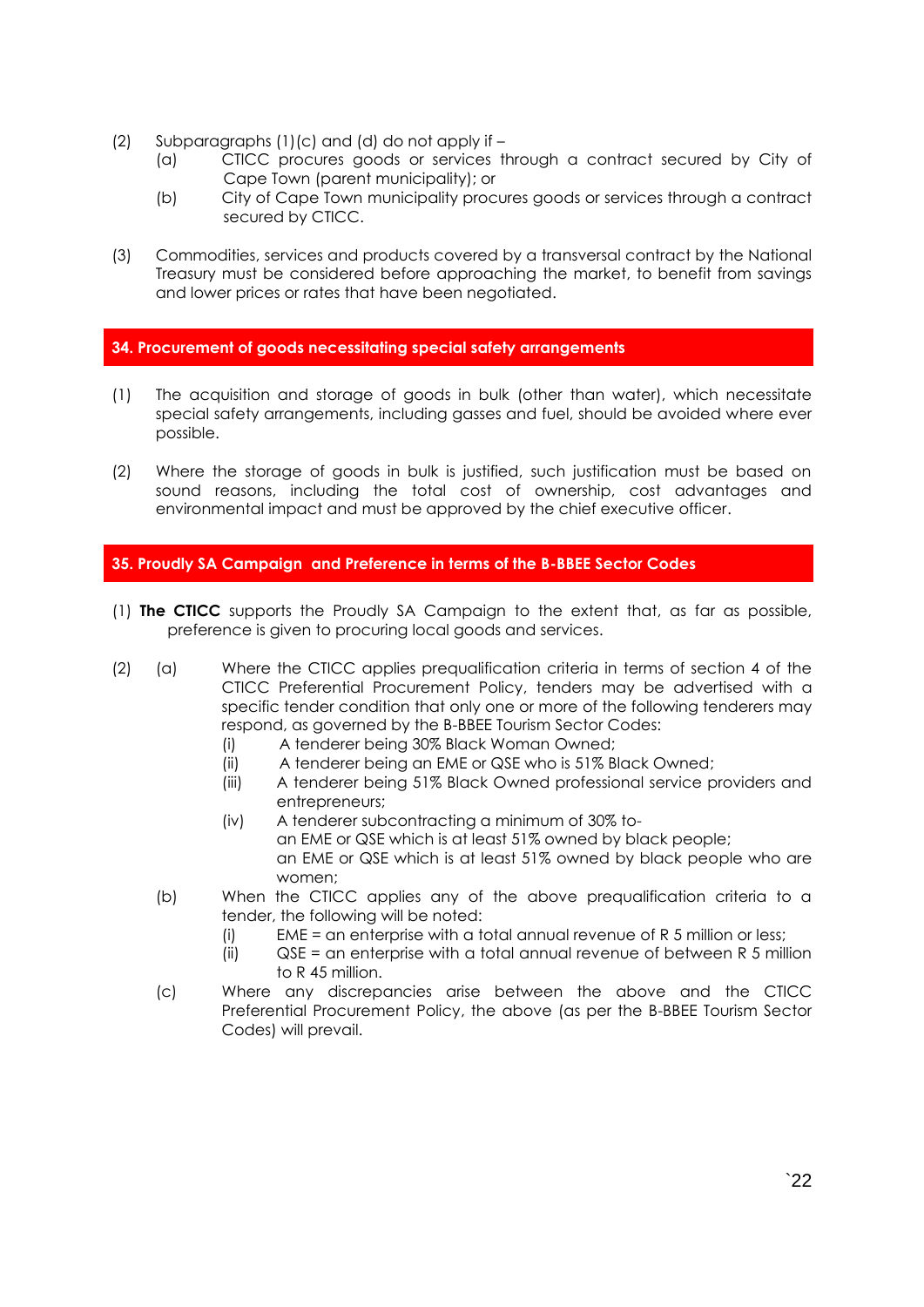## **36. Appointment of consultants**

In the procurement of consulting services cognisance should be taken of any National Treasury guidelines for consulting services and the CTICC's Cost Containment Policy when such procurements are made.

#### **Procurement Process (over R200 000):**

- 1.1 Where the estimated value of the fees exceeds R200 000(VAT inclusive), or where the duration of the appointment will exceed one year, consulting services shall be procured through a competitive bidding process.
- 1.2 The practice of breaking out (parceling) consultant appointments in order to circumvent the competitive bidding process is not permitted.

#### **Procurement process (up to R200 000):**

- 2.1 Where the estimated value of the fees is less than or equal to R200 00(VAT inclusive), the duration of the appointment is less than one year, the selection of a consultant to provide the required service shall follow a written price quotation or a formal written price quotation as described in this Policy.
- 2.2 A price/preference points system, as described in the preferential procurement section of this Policy, must be applied to such quotations when the value is above R30,000 (Incl. VAT).
- 2.3 Where it is in the interest of the CTICC to follow an advertised process, a formal competitive bidding process in accordance with the requirements of this policy may be followed.

#### **Single-source Selection**

- 3.1 National Treasury Guidelines provide for single-source selection in exceptional cases. The justification for single-source selection must be examined in the context of the overall interest of the CTICC and the project.
- 3.2 Single-source selection may be appropriate only if it presents a clear advantage over competitive bidding process:
	- 3.2.1 For service that represents a natural contribution of previous work carried out by the consultant, and continuity of downstream work is considered essential.
	- 3.2.2 Where rapid selection is essential
	- 3.2.3 For very small appointments not exceeding R50 000 (incl. VAT)
	- 3.2.4 When only one consultant is qualified or has experience of exceptional worth for the project.
- 3.3 The reasons for single-source selection must be motivated in a report and approved by Chief Executive Officer prior to conclusion of a contract.
- 4 In addition to requirements prescribed by this Policy for competitive bids, bidders must furnish the CTICC with particulars of:
	- 4.1 all consultancy services provided to an organ of state in the last five years; and
	- 4.2 any similar consultancy services provided to an organ of state in the last five years.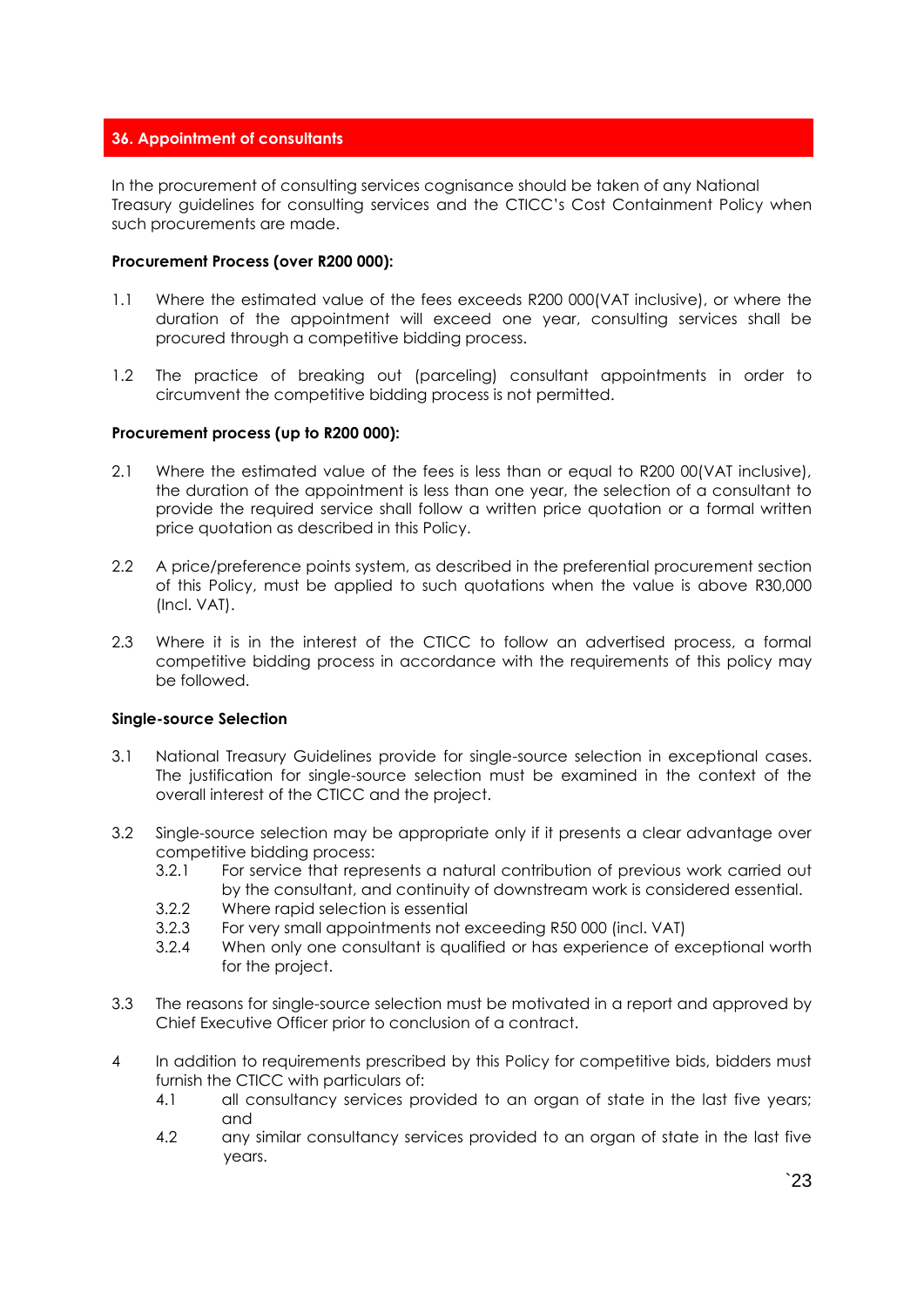- 5 The chief executive officer must ensure that:
	- 5.1 prior to the execution of any acquisition management process outlined in this policy, the necessary assessment of needs and requirements has been conducted to support the use of consultants;
	- 5.2 cognisance is taken of the CTICC's consultancy reduction plan;
	- 5.3 bidding documentation contains the necessary contractual conditions, Service Level Agreement and penalty clauses required by the CTICC's Cost Containment Policy; and
	- 5.4 copyright in any document produced, and the patent rights or ownership in any plant, machinery, thing, system or process designed or devised, by a consultant in the course of the consultancy service is vested in the **CTICC.**

## **37. Deviation from, and ratification of minor breaches of, procurement processes**

- (1) The chief executive officer may
	- (a) dispense with the official procurement processes established by this Policy and to procure any required goods or services through any convenient process, which may include direct negotiations, but only -
		- (i) in an emergency; defined as cases where immediate action is necessary in order to avoid a hazardous or risky situation, misery or situation that may cause CTICC operations to be severely disrupted and early delivery is of critical importance.
		- (ii) if such goods or services are produced or available from a single provider only;
		- (iii) for the acquisition of special works of art or historical objects where specifications are difficult to compile;
		- (iv) acquisition of animals for zoos; or
		- (v) in any other exceptional case where it is impractical or impossible to follow the official procurement processes;
		- (vi) commission to be paid to Professional Conference Organizer (PCO) for events secured and hosted at the CTICC; and
		- (vii) In respect of any contract relating to the provision of legal services.
	- (b) ratify any minor breaches of the procurement processes by an official or committee acting in terms of written delegated powers or duties which are purely of a technical nature. The chief executive may only ratify a breach of process, and not the irregular expenditure itself.
- (2) The chief executive officer must record the reasons for any deviations in terms of subparagraphs (1)(a) and (b) of this policy and report them to the next meeting of the board of directors and include as a note to the annual financial statements.
- (3) Subparagraph (2) does not apply to the procurement of goods and services contemplated in paragraph 11(2) of this policy.

## **38. Unsolicited bids**

- (1) In accordance with section 113 of the Act there is no obligation to consider unsolicited bids received outside a normal bidding process.
- (2) The chief executive officer may decide in terms of section 113(2) of the Act to consider an unsolicited bid, only if –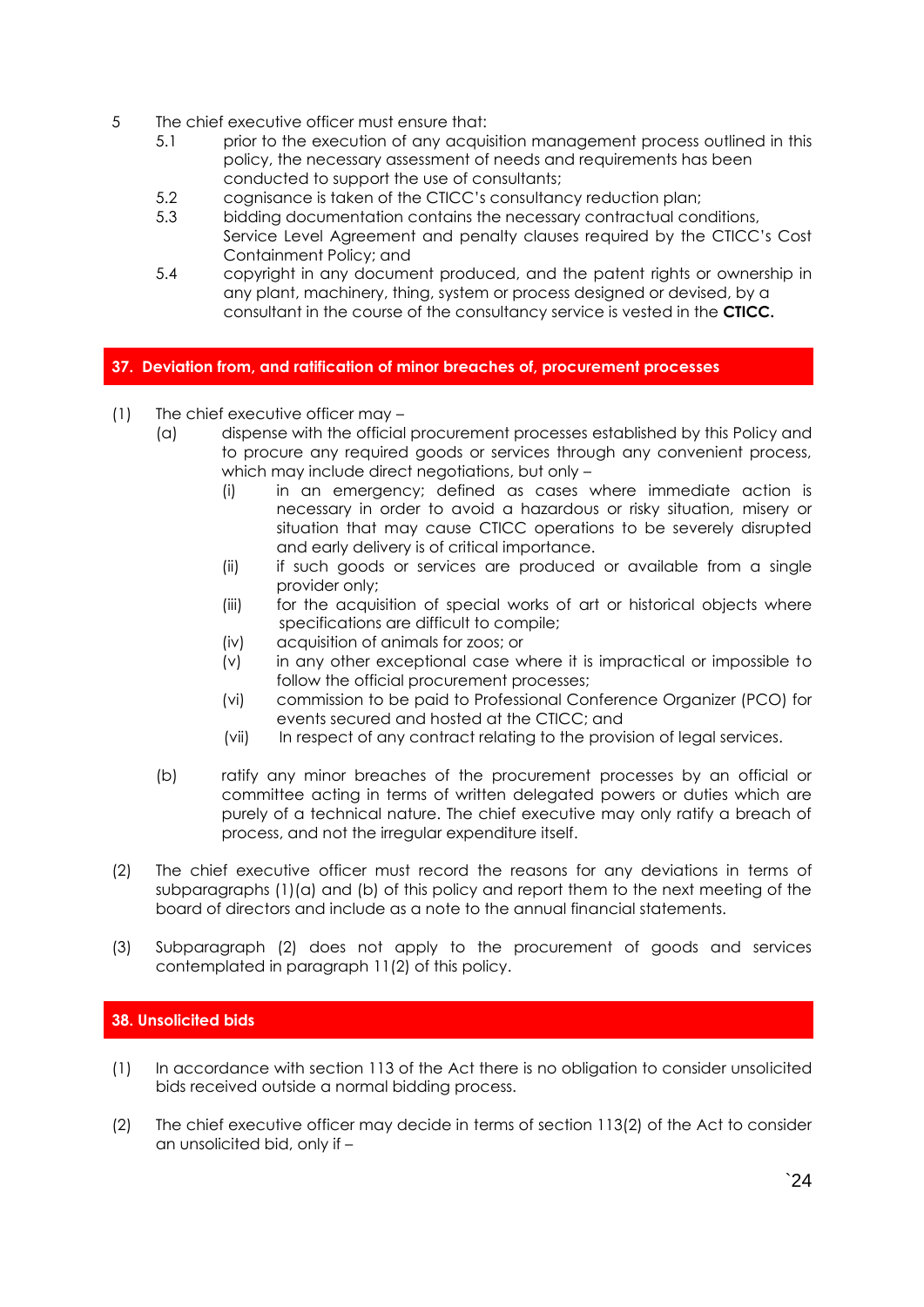- (a) the product or service offered in terms of the bid is a demonstrably or proven unique innovative concept;
- (b) the product or service will be exceptionally beneficial to, or have exceptional cost advantages;
- (c) the person who made the bid is the sole provider of the product or service; and
- (d) the reasons for not going through the normal bidding processes are found to be sound by the chief executive officer.
- (3) If the chief executive officer decides to consider an unsolicited bid that complies with subparagraph (2) of this policy, the decision must be made public in accordance with section 21A of the Municipal Systems Act, together with –
	- (a) reasons as to why the bid should not be open to other competitors;
	- (b) an explanation of the potential benefits if the unsolicited bid were accepted; and
	- (c) an invitation to the public or other potential suppliers to submit their comments within 30 days of the notice.
- (4) The chief executive officer must submit all written comments received pursuant to subparagraph (3), including any responses from the unsolicited bidder, to the National Treasury and the relevant provincial treasury for comment.
- (5) The adjudication committee must consider the unsolicited bid and may award the bid or make a recommendation to the chief executive officer, depending on its delegations.
- (6) A meeting of the adjudication committee to consider an unsolicited bid must be open to the public.
- (7) When considering the matter, the adjudication committee must take into account
	- (a) any comments submitted by the public; and
	- (b) any written comments and recommendations of the National Treasury or the relevant provincial treasury.
- (8) If any recommendations of the National Treasury or provincial treasury are rejected or not followed, the chief executive officer must submit to the Auditor General, the relevant provincial treasury and the National Treasury the reasons for rejecting or not following those recommendations.
- (9) Such submission must be made within seven days after the decision on the award of the unsolicited bid is taken, but no contract committing the **CTICC** to the bid may be entered into or signed within 30 days of the submission.

## **39. Combating of abuse of supply chain management system**

- (1) The chief executive officer must–
	- (a) take all reasonable steps to prevent abuse of the supply chain management system;
	- (b) investigate any allegations against an official or other role player of fraud, corruption, favouritism, unfair or irregular practices or failure to comply with this Policy, and when justified –
		- (i) take appropriate steps against such official or other role player; or
		- (ii) report any alleged criminal conduct to the South African Police Service;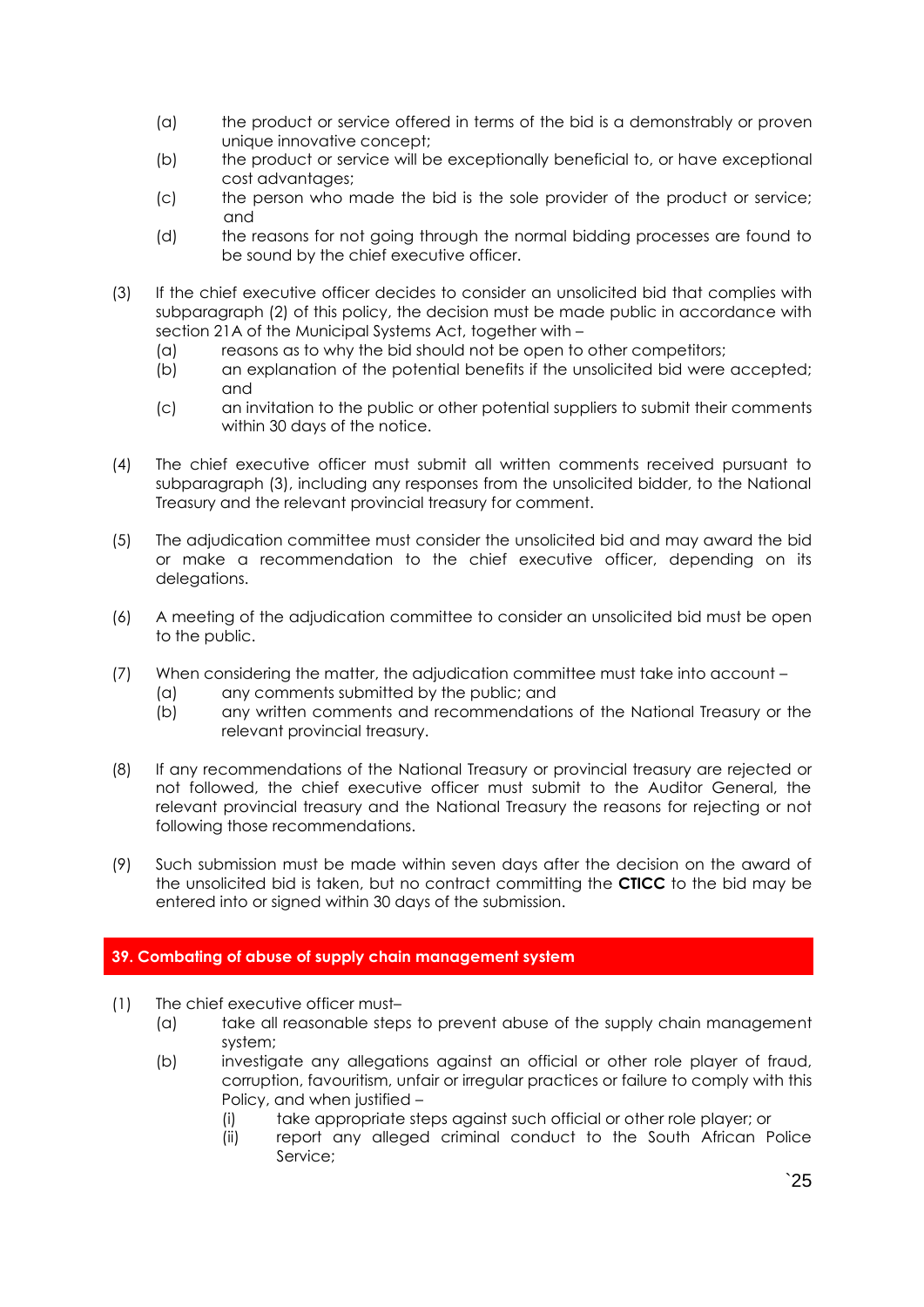- (c) check the National Treasury's database prior to awarding any contract to ensure that no recommended bidder, or any of its directors, is listed as a person prohibited from doing business with the public sector;
- (d) reject any bid from a bidder–
	- (i) if any municipal rates and taxes or municipal service charges owed by that bidder or any of its directors to the **CTICC**, or to any other municipality or municipal entity, are in arrears for more than three months; or
	- (ii) who during the last five years has failed to perform satisfactorily on a previous contract with the **CTICC** or any other organ of state after written notice was given to that bidder that performance was unsatisfactory;
- (e) reject a recommendation for the award of a contract if the recommended bidder, or any of its directors, has committed a corrupt or fraudulent act in competing for the particular contract;
- (f) cancel a contract awarded to a person if
	- (i) the person committed any corrupt or fraudulent act during the bidding process or the execution of the contract; or
	- (ii) an official or other role player committed any corrupt or fraudulent act during the bidding process or the execution of the contract that benefited that person; and
- (g) reject the bid of any bidder if that bidder or any of its directors
	- (i) has abused the supply chain management system of the **CTICC** or has committed any improper conduct in relation to such system;
	- (ii) has been convicted for fraud or corruption during the past five years;
	- (iii) has willfully neglected, reneged on or failed to comply with any government, municipal or other public sector contract during the past five years; or
	- (iv) has been listed in the Register for Tender Defaulters and Database of Restricted Suppliers in terms of section 29 of the Prevention and Combating of Corrupt Activities Act (No 12 of 2004).
- (2) The chief executive officer must inform the National Treasury and relevant provincial treasury in writing of any actions taken in terms of subparagraphs (1)(b)(ii), (e) or (f) of this policy.
- (3) This process provided above should be read in line with the CTICC Combating Abuse of Supply Chain Management System Policy.

## **40. Logistics management**

The chief executive officer must establish and implement an effective system of logistics management, which must include -

- (a) the monitoring of spending patterns on types or classes of goods and services incorporating, where practical, the coding of items to ensure that each item has a unique number;
- (b) the setting of inventory levels that includes minimum and maximum levels and lead times wherever goods are placed in stock;
- (c) the placing of manual or electronic orders for all acquisitions other than those from petty cash;
- (d) before payment is approved, certification by the responsible officer that the goods and services are received or rendered on time and is in accordance with the order, the general conditions of contract and specifications where applicable and that the price charged is as quoted in terms of a contract;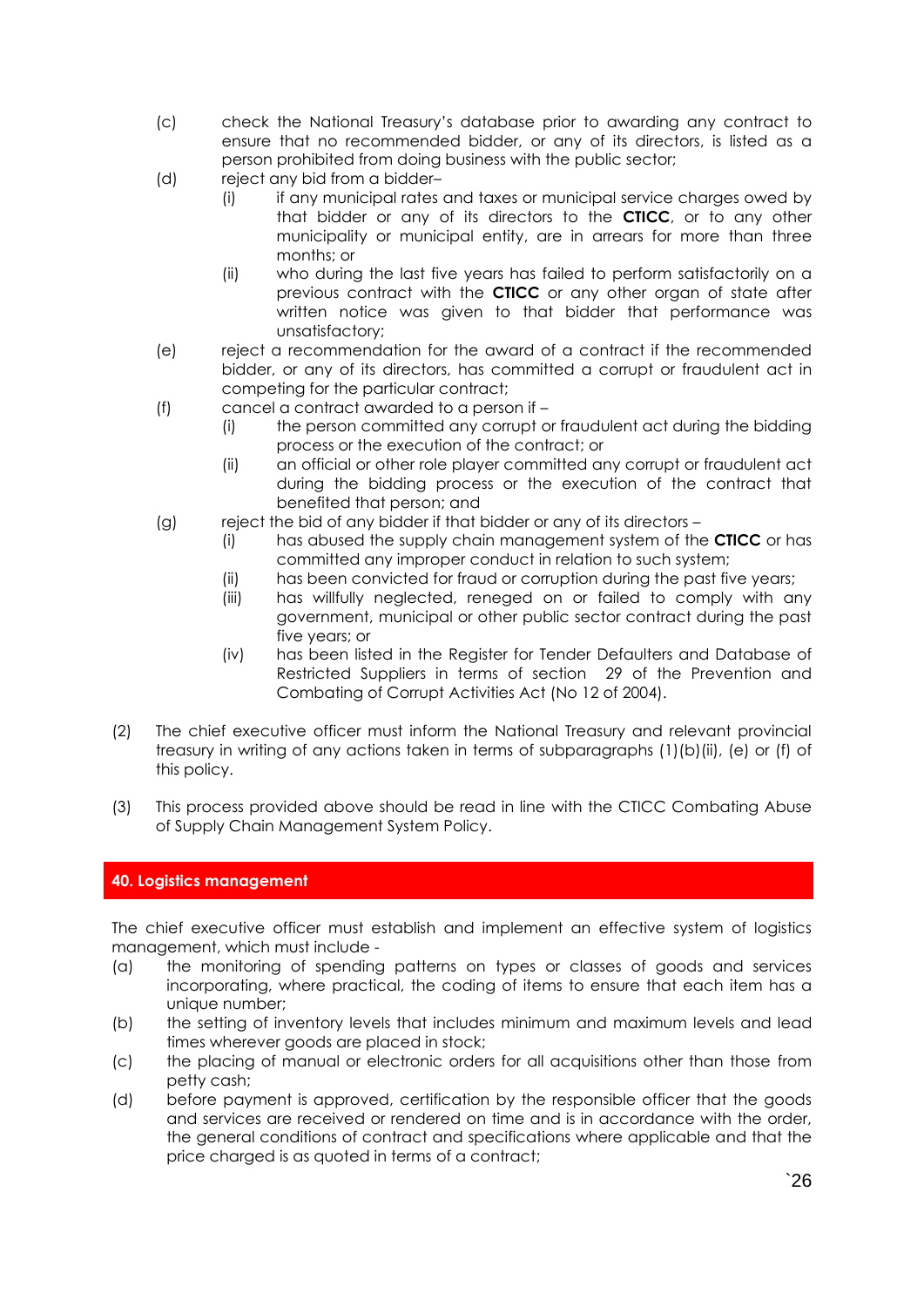- (e) appropriate standards of internal control and warehouse management to ensure that goods placed in stores are secure and only used for the purpose for which they were purchased;
- (f) regular checking to ensure that all assets including official vehicles are properly managed, appropriately maintained and only used for official purposes; and
- (g) monitoring and review of the supply vendor performance to ensure compliance with specifications and contract conditions for particular goods or services.

#### **41. Disposal management**

- (1) The Chief Executive officer must provide for an effective system for the disposal or letting of assets, including unserviceable, redundant or obsolete assets, subject to sections 14 and 90 of the Act.
- (2) Assets may be disposed of by
	- (a) transferring the asset to another organ of state in terms of a provision of the Act enabling the transfer of assets;
	- (b) transferring the asset to another organ of state at market related value or, when appropriate, free of charge;
	- (c) selling the asset; or
	- (d) destroying the asset.
- (3) The chief executive officer must ensure that
	- (a) immovable property is sold only at market related prices except when the public interest or the plight of the poor demands otherwise;
	- (b) movable assets are sold either by way of written price quotations, a competitive bidding process, auction or at market related prices, whichever is the most advantageous;
	- (c) firearms are not sold or donated to any person or institution within or outside the Republic unless approved by the National Conventional Arms Control Committee:
	- (d) immovable property is let at market related rates except when the public interest or the plight of the poor demands otherwise;
	- (e) all fees, charges, rates, tariffs, scales of fees or other charges relating to the letting of immovable property are annually reviewed;
	- (f) where assets are traded in for other assets, the highest possible trade-in price is negotiated; and
	- (g) in the case of the free disposal of computer equipment, the provincial department of education is first approached to indicate within 30 days whether any of the local schools are interested in the equipment.

## **42. Risk Management**

- (1) Risk Management shall provide for an effective system for the identification, consideration and avoidance of potential risks in the CTICC's supply chain management system.
- (2) Managing risk must be part of the CTICC's philosophy, practices and business plans and should not be viewed or practiced as a separate activity in isolation from line managers.
- (3) Risk Management shall be an integral part of effective management practice.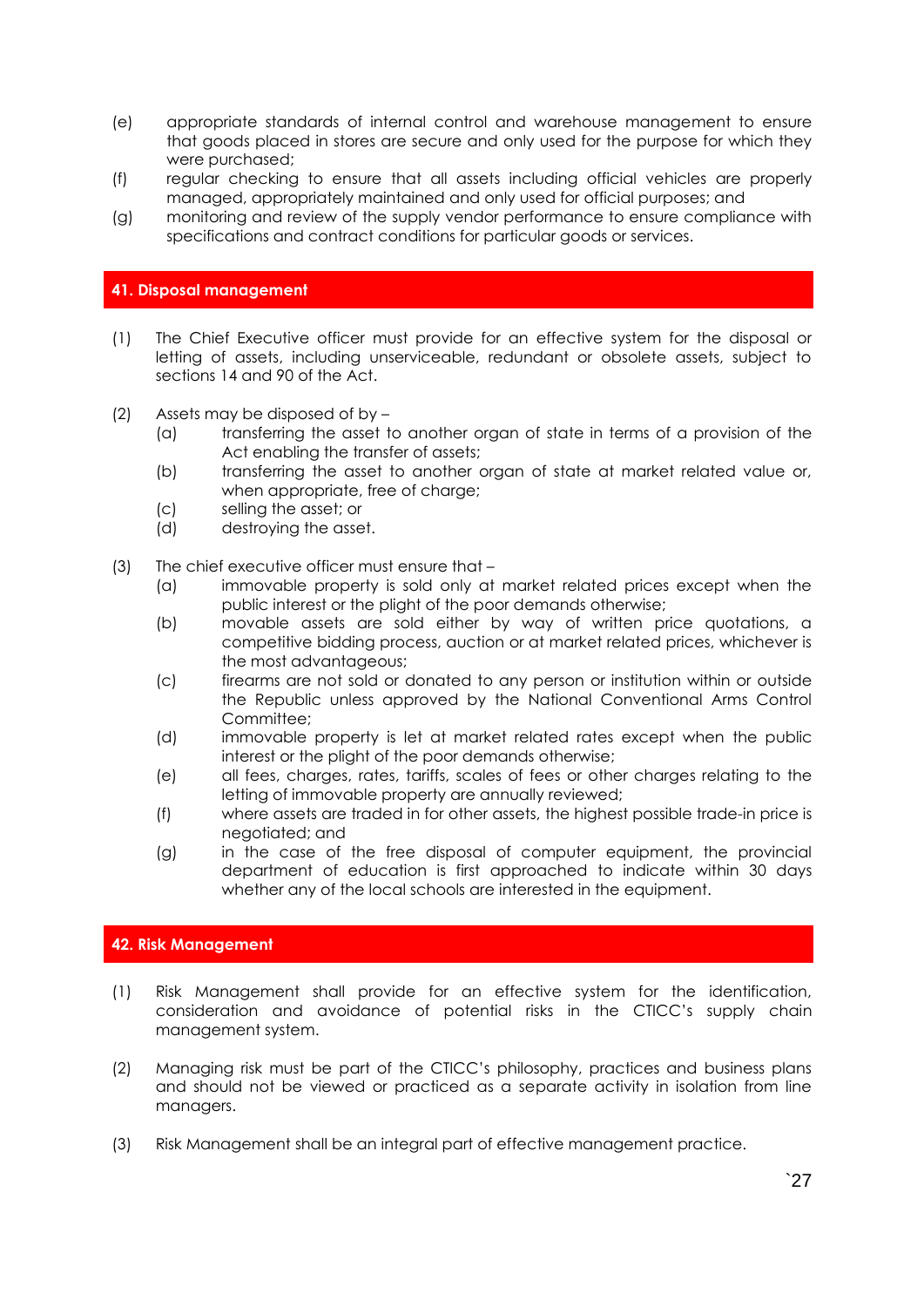- (4) The risk management process
	- (a) The risk management process shall be applied to all stages of supply chain management, be it the conceptual stage, project definition, specification preparation, acquisition approval or implementation to completion.
	- (b) Risk management is an integral part of good management of acquisition activities and cannot be effectively performed in isolation from other aspects of acquisition management.
	- (c) Appropriate risk management conditions should therefore be incorporated in contracts.
- (5) The key principles on managing risk in supply chain management include
	- (a) early and systematic identification of risk on a case-by-case basis, analysis and assessment of risks, including conflicts of interest and the development of plans for handling them;
	- (b) allocating and acceptance of responsibility to the party best placed to manage risk;
	- (c) management of risks in a pro-active manner and the provision of adequate cover for residual risks;
	- (d) assignment of relative risks to the contracting parties through clear and unambiguous contract documentation;
	- (e) acceptance of the cost of the risk where the cost of transferring the risk is greater than that of retaining it; and
	- (f) ensuring that the costs incurred in managing risks are commensurate with the importance of the purchase and the risks to the CTICC's operations.
- (6) Guidelines
	- (a) The CTICC shall demonstrate that in its supply chain management
		- (i) there exists a systematic approach to identifying risks including potential conflicts of interest, analysing their possible likelihood, impacts and consequences and managing those risks as the project proceeds through the phases of pre-bid, post-bid and contract management;
		- (ii) the integrity and correctness of the process of risk identification, analysis, assessment and treatment is such that the relevant CTICC Department can demonstrate the scope of the risk analysis is appropriate for the stated objectives;
		- (iii) all pertinent matters and assumptions have been tested adequately and that appropriate risk treatment techniques have been implemented;
		- (iv) the causes of risk are clearly identified;
		- (v) the means of treating the identified risks are apparent;
		- (vi) the party who accepts the risks also accepts responsibility for management of those risks, except where informed, and objective decisions are taken to share risks;
	- (b) alternatives have been evaluated; and
	- (c) appropriate conditions are to be incorporated in contracts to avoid or minimise risk including warranties and penalties where appropriate.
- (7) Steps in the risk management There are six steps in the risk management process, namely –
	- (a) establish a framework;
	- (b) risk identification;
	- (c) risk analysis;
	- (d) risk assessment;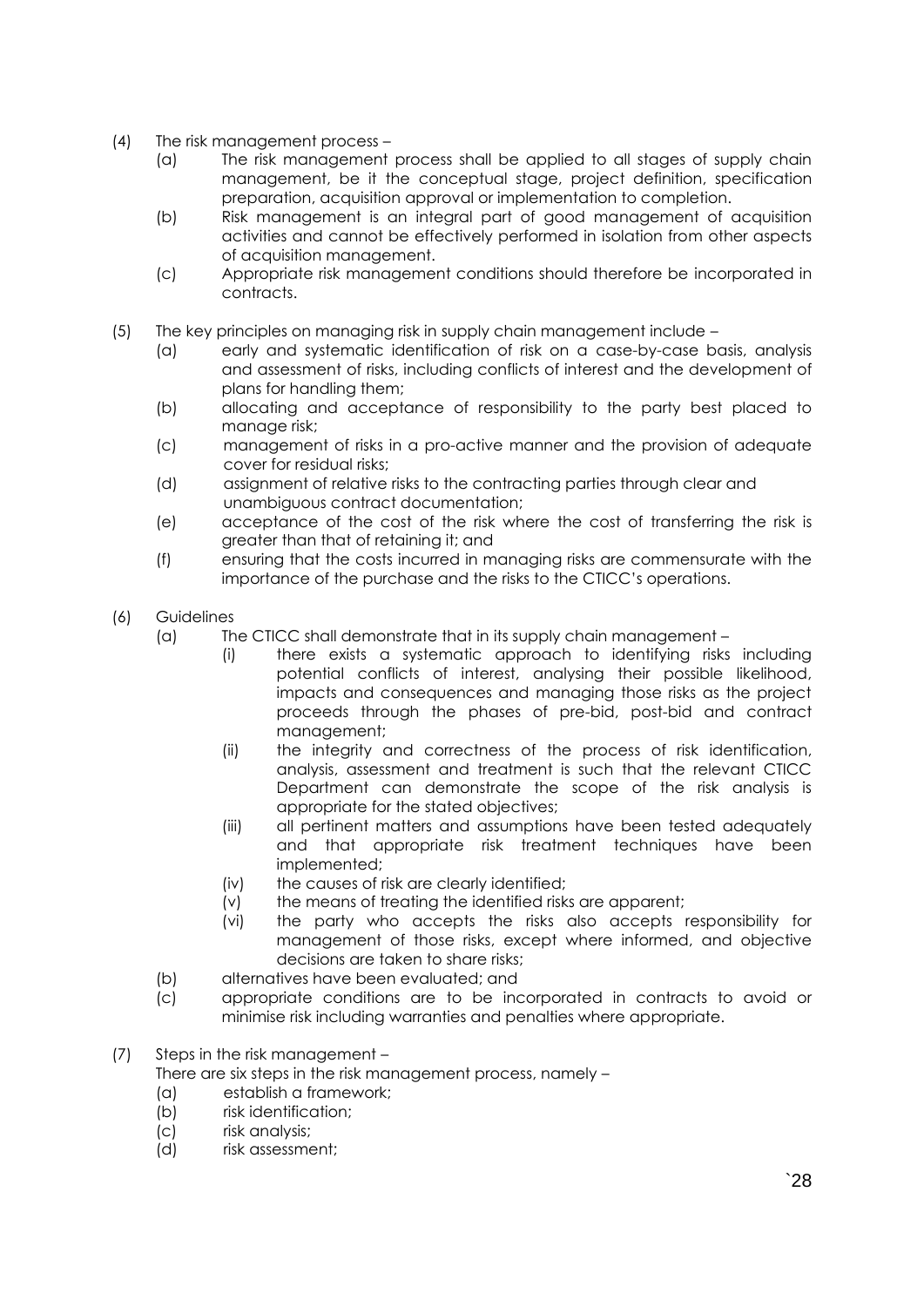- (e) risk treatment; and
- (f) implementation, monitoring and review.

#### **43. Performance management**

- (1) The chief executive officer must establish and implement an internal monitoring system in order to determine, on the basis of a retrospective analysis, whether the authorised supply chain management processes were followed and whether the objectives of this Policy were achieved.
- (2) This process provided above should be read in line with the CTICC Performance Information Measurement Policy.

#### **44. Contract management**

- (1) In order to effectively manage such risk in terms of paragraph 41, the Chief Executive Officer may renew or extend the contracts of any service provider or supplier, subject to the following –
	- (a) failure to extend or renew such contract would have a material adverse effect on the CTICC's operations;
	- (b) any renewal or extension shall be transitional/interim and endure for no longer than for a period of 50% of the original duration of the contract; and
	- (c) shall terminate upon the appointment of service provider and/or supplier.
- (2) Subparagraph 1 only applies subject to the provisions of Section 116 of the MFMA (Act 57 of 2003) and National Treasury MFMA Circular No.62.
- (3) There are three levels of contract management:
	- (a) The first operational level is for standard contracts for goods and services. Day to day contract administration should become no more than monitoring, record keeping and price adjustment authorization role.
	- (b) The second or intermediate level is for more complex contracts for services. An example would be a contract to outsource cleaning services. This type of contract will require a more active role for the line manager responsible for the contract in developing the relationship between the CTICC and the contractor.
	- (c) The third level is for strategic contractors involving complex partnership and outsourcing arrangements. These contracts need more active management for the business relationships between the supplier and the users, for example to manage outputs and not the process. Sufficient resources need to be dictated by all parties to successfully manage these contractor relationship and where flexible, to achieve partnership. A partnership is the result of mutual commitment to a continuing co-operative relationship, rather than parties working on a competitive and adversarial basis.
- (4) This process provided above should be read in line with Section 116 of the MFMA.
- (5) Goods and services rendered by a contractor after the expiry of the contract will only be allowed in instances where a confirmed commitment/obligation to render the necessary goods and/or services was raised prior to the expiry of the contract. For all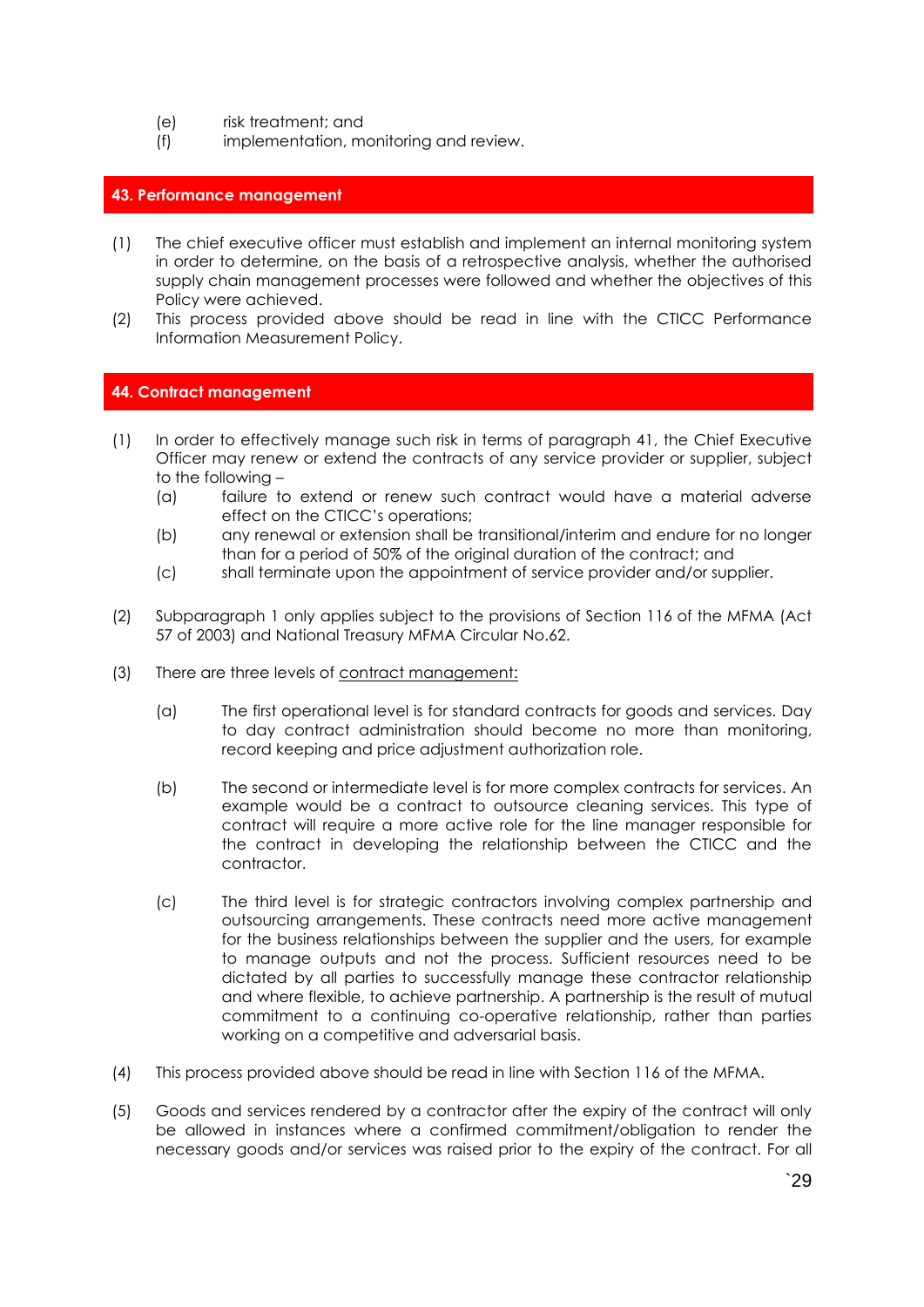contracts, excluding those with Preferred Suppliers, delivery of the goods or rendering of the services must take place within 30 days of contract expiring.

#### **45. Prohibition on awards to persons whose tax matters are not in order**

- (1) No award above R30 000 may be made in terms of this Policy to a person whose tax matters have not been declared by the South African Revenue Service to be in order.
- (2) Before making an award to a person the chief executive officer must first check with SARS whether that person's tax matters are in order.
- (3) If SARS does not respond within 7 days such person's tax matters may for purposes of subparagraph (1) be presumed to be in order.

#### **46. Prohibition on awards to persons in the service of the state**

Irrespective of the procurement process followed, no award may be made to a person in terms of this Policy –

- (a) who is in the service of the state;
- (b) if that person is not a natural person, of which any director, manager, principal shareholder or stakeholder is a person in the service of the state; or
- (c) a person who is an advisor or consultant contracted with the **CTICC**.

#### **47. Awards to close family members of persons in the service of the state**

The chief executive officer must ensure that the notes to the annual financial statements disclose particulars of any award of more than R2000 to a person who is a spouse, child or parent of a person in the service of the state, or has been in the service of the state in the previous twelve months, including –

- (a) the name of that person;
- (b) the capacity in which that person is in the service of the state; and
- (c) the amount of the award.

#### **48. Ethical standards**

- (1) A code of ethical standards as set out in **the "***National Treasury's code of conduct for supply chain management practitioners and other role players involved in supply chain management***"** is hereby established for officials and other role players in the supply chain management system of the **CTICC** in order to promote –
	- (a) mutual trust and respect; and
	- (b) an environment where business can be conducted with integrity and in a fair and reasonable manner.
- (2) A breach of the code of ethics must be dealt with as follows
	- (a) in the case of an employee, in terms of the disciplinary procedures of the **CTICC** envisaged in section 67(1)(h) of the Municipal Systems Act;
	- (b) in the case a role player who is not an employee, through other appropriate means in recognition of the severity of the breach.
	- (c) In all cases, financial misconduct must be dealt with in terms of chapter 15 of the Act.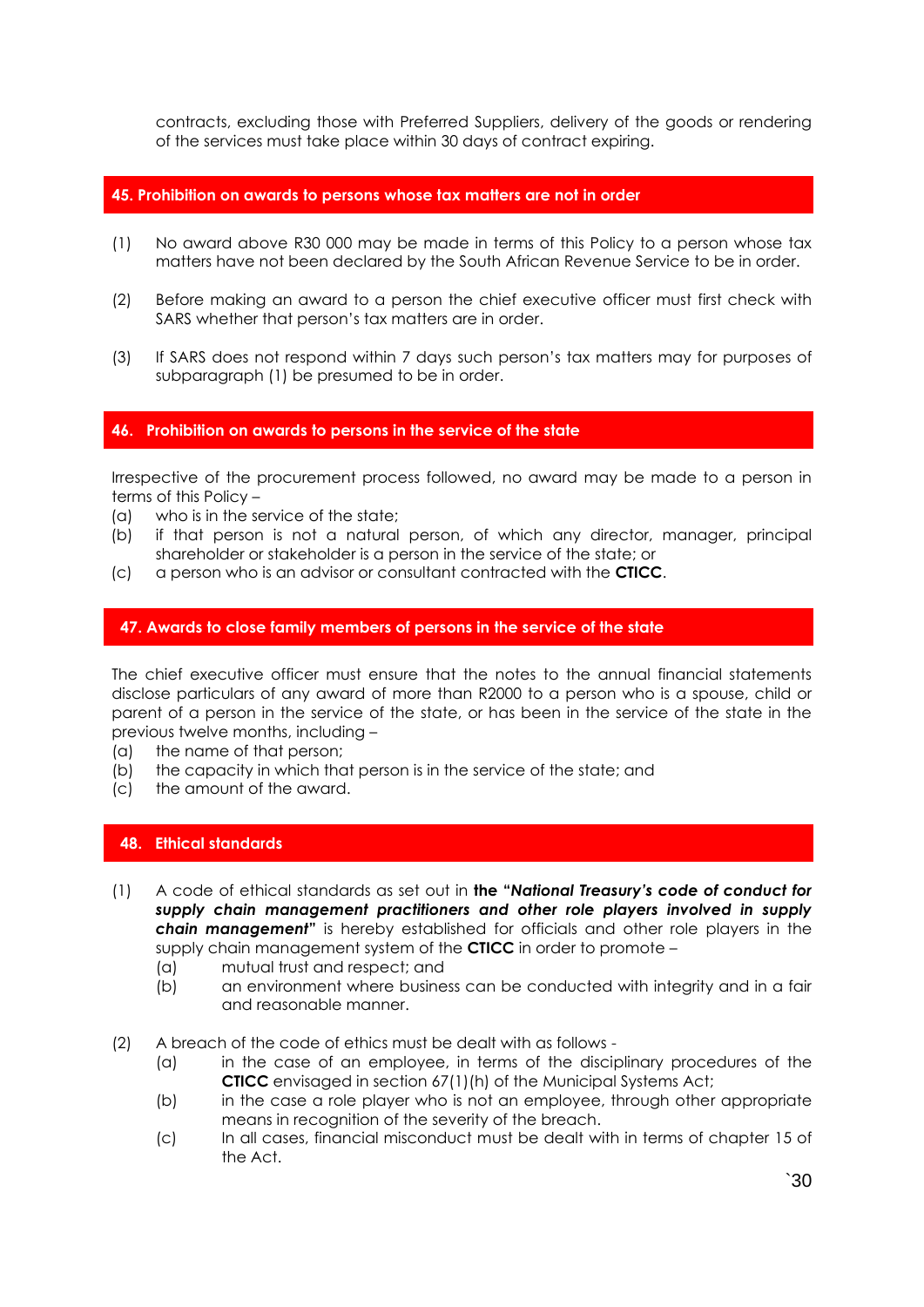(3) This section should be read in line with the CTICC Code of Conduct Policy.

 **49. Inducements, rewards, gifts and favours to CTICC, officials and other role players**

- (1) No person who is a provider or prospective provider of goods or services, or a recipient or prospective recipient of goods disposed or to be disposed of may either directly or through a representative or intermediary promise, offer or grant –
	- (a) any inducement or reward to the **CTICC** for or in connection with the award of a contract; or
	- (b) any reward, gift, favour or hospitality to
		- (i) any official of the CTICC; or
		- (ii) any other role player involved in the implementation of this Policy.
- (2) The chief executive officer must promptly report any alleged contravention of subparagraph (1) to the National Treasury for considering whether the offending person, and any representative or intermediary through which such person is alleged to have acted, should be listed in the National Treasury's database of persons prohibited from doing business with the public sector.
- (3) Subparagraph (1) does not apply to gifts less than R350 in value.
- (4) This process provided above should be read in line with and the CTICC's Procedure for the Acceptance of Gifts

#### **50. Sponsorships**

The chief executive officer must promptly disclose to the National Treasury and the relevant provincial treasury any sponsorship promised, offered or granted, whether directly or through a representative or intermediary, by any person who is –

- (a) a provider or prospective provider of goods or services; or
- (b) a recipient or prospective recipient of goods disposed or to be disposed.

## **51. Objections and complaints**

Persons aggrieved by decisions or actions taken in the implementation of this supply chain management system, may lodge within 14 days of the decision or action, a written objection or complaint against the decision or action.

## **52. Resolution of disputes, objections, complaints and queries**

- (1) The chief executive officer must appoint an independent and impartial person, not directly involved in the supply chain management processes –
	- (a) to assist in the resolution of disputes between the **CTICC** and other persons regarding
		- (i) any decisions or actions taken in the implementation of the supply chain management system; or
		- (ii) any matter arising from a contract awarded in the course of the supply chain management system; or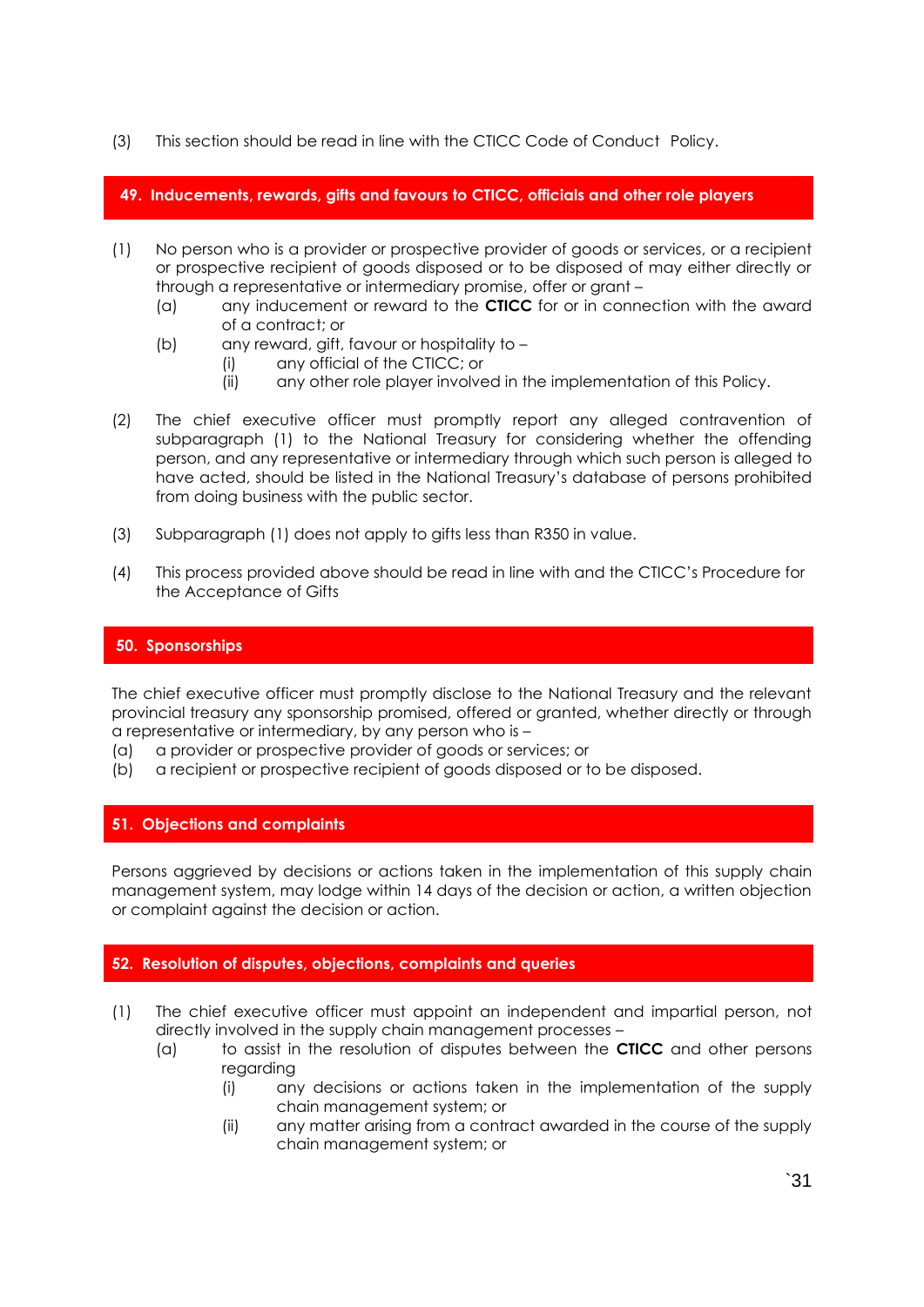- (b) to deal with objections, complaints or queries regarding any such decisions or actions or any matters arising from such contract.
- (2) The chief executive officer, or another official designated by the chief executive officer, is responsible for assisting the appointed person to perform his or her functions effectively.
- (3) The person appointed must
	- (a) strive to resolve promptly all disputes, objections, complaints or queries received; and
	- (b) submit monthly reports to the chief executive officer on all disputes, objections, complaints or queries received, attended to or resolved.
- (4) A dispute, objection, complaint or query may be referred to the relevant provincial treasury if –
	- (a) the dispute, objection, complaint or query is not resolved within 60 days; or
	- (b) no response is forthcoming within 60 days.
- (5) If the provincial treasury does not or cannot resolve the matter, the dispute, objection, complaint or query may be referred to the National Treasury for resolution.
- (6) This paragraph must not be read as affecting a person's rights to approach a court at any time.

## **53. Contracts providing for compensation based on turnover**

If a service provider acts on behalf of a **CTICC** to provide any service or act as a collector of fees, service charges or taxes and the compensation payable to the service provider is fixed as an agreed percentage of turnover for the service or the amount collected, the contract between the service provider and the **CTICC** must stipulate –

(a) a cap on the compensation payable to the service provider; and

(b) that such compensation must be performance based.

## **54. APPROVAL**

This policy was approved by the Convenco Board of Directors on xx April 2022.

**\_\_\_\_\_\_\_\_\_\_\_\_\_\_\_\_\_\_\_\_\_\_\_\_\_\_\_\_ \_\_\_\_\_\_\_\_\_\_\_\_\_\_\_\_\_\_\_\_\_**

**Chairperson Date**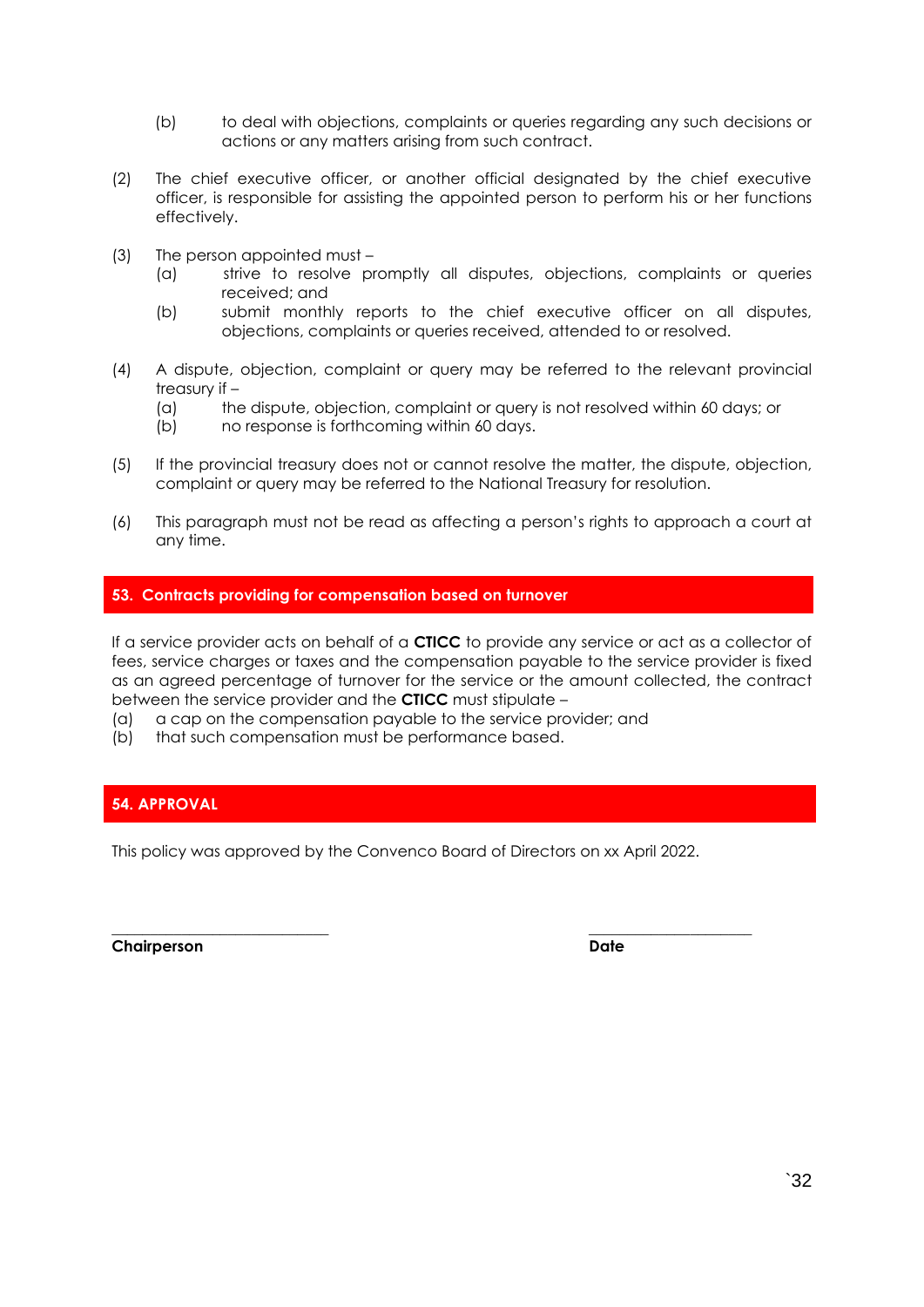#### **PART B**

**PREFERENTIAL PROCUREMENT POLICY** adopted in terms of section 2 of the Preferential Procurement Policy Framework Act, No. 5 of 2000. This serves as an interim solution until such time as the new Preferential Procurement Regulations come into effect.

## **PURPOSE**

**The Board of Directors** resolved that in terms of section 2 of the Preferential Procurement Policy Framework Act, No. 5 of 2000 that the principles embodied in the Preferential Procurement Regulations, 2017 are herewith integrated into the Supply Chain Management Policy of the **Cape Town International Convention Centre Company SOC Limited (RF)** to form the basis of the evaluation criteria for quotations and competitive tenders.

#### **Contents**

- 1. Definitions
- 2. Application
- 3. Identification of preference point system, designated sector, pre-qualification criteria, objective criteria and subcontracting
- 4. Prequalification criteria for preferential procurement
- 5. Tenders to be evaluated on functionality
- 6. 80/20 preference point system for acquisition of goods or services for Rand value equal to or above R30 000 and up to R50 million
- 7. 90/10 preference point system for acquisition of goods or services with Rand value above R50 million
- 8. Criteria for breaking deadlock in scoring
- 9. Award of contracts to tenderers not scoring highest points
- 10. Subcontracting after award of tender
- 11. Cancellation of tender
- 12. Remedies
- 13. Approval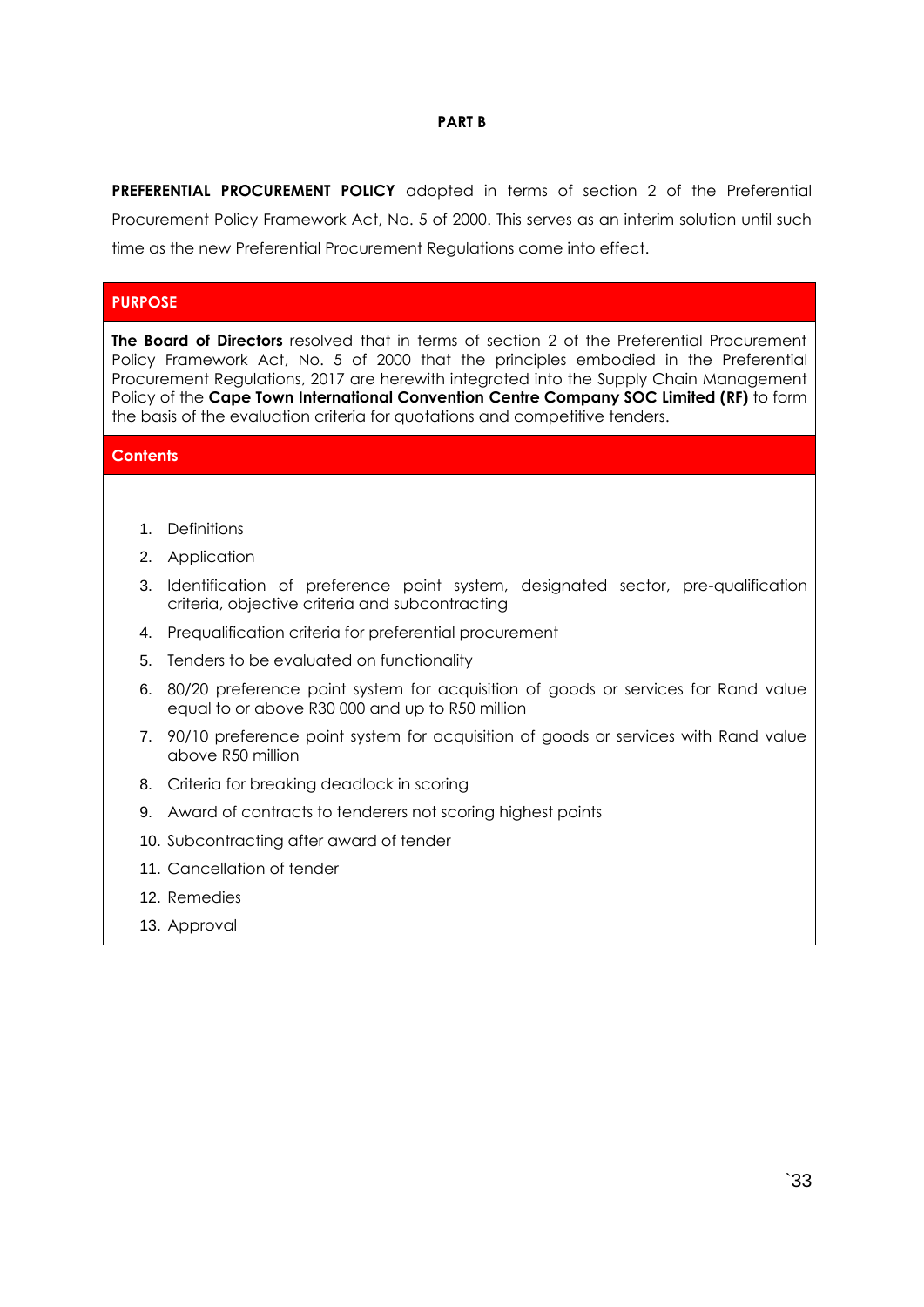## **1. Definitions**

In this policy, unless the context indicates otherwise, a word or expression to which a meaning has been assigned in the Act bears the same meaning, and:

| "all applicable taxes"                                              | includes<br>Value-Added Tax, Pay-as-you-Earn,<br>Income<br>Tax,<br>Unemployment Insurance Fund Contributions and Skills Development<br>Levies;                                                                                                                                                                                                                          |
|---------------------------------------------------------------------|-------------------------------------------------------------------------------------------------------------------------------------------------------------------------------------------------------------------------------------------------------------------------------------------------------------------------------------------------------------------------|
| "B-BBEE"                                                            | means Broad-Based Black Economic Empowerment as defined in<br>Section 1 of the Broad-Based Black Economic Empowerment Act;                                                                                                                                                                                                                                              |
| "B-BBEE status level of<br>contributor"                             | means the B-BBEE status of an entity in terms of a code of good<br>practice on black economic empowerment issued in terms of<br>section 9(1) of the Broad-Based Black Economic Empowerment Act;                                                                                                                                                                         |
| "black designated<br>groups"                                        | has the meaning assigned to it in the codes of good practice issued<br>in terms of section 9(1) of the Broad-Based Black Economic<br><b>Empowerment Act;</b>                                                                                                                                                                                                            |
| "black people"                                                      | has the meaning assigned to it in section 1 of the Broad-Based Black<br>Economic Empowerment Act;                                                                                                                                                                                                                                                                       |
| "Broad-Based Black<br><b>Economic Empowerment</b><br>Act" (B-BBEEA) | means the Broad-Based Black Economic Empowerment Act, 2003<br>(Act No.53 of 2003);                                                                                                                                                                                                                                                                                      |
| "co-operative"                                                      | means a co-operative registered in terms of section 7 of the<br>Cooperatives Act, 2005 (Act No. 14 of 2005);                                                                                                                                                                                                                                                            |
| "Comparative price"                                                 | means the price after the factors of a non-firm price and all<br>unconditional discounts that can be utilised have been taken into<br>consideration;                                                                                                                                                                                                                    |
| "Consortium or Joint<br>Venture"                                    | means an association of persons for the purpose of combining their<br>expertise, property, capital, efforts, skill and knowledge in an activity<br>for the execution of a contract;                                                                                                                                                                                     |
| "Contract"                                                          | means the agreement that results from the acceptance of a tender                                                                                                                                                                                                                                                                                                        |
| "designated group"                                                  | means-<br>(a) black designated groups;<br>(b) black people;<br>(c) women;<br>(d) people with disabilities; or<br>(e) small enterprises, as defined in section 1 of the National Small<br>Enterprise Act, 1996 (Act No. 102 of 1996);                                                                                                                                    |
| "EME"                                                               | means an exempted micro enterprise in terms of a code of good<br>practice on black economic empowerment issued in terms of<br>section 9(1) of the Broad-Based Black Economic Empowerment Act;                                                                                                                                                                           |
| "Functionality"                                                     | means the measurement according to predetermined norms, as set<br>out in the tender documents, of a service or commodity that is<br>designed to be practical and useful, working or operating, taking<br>into account, among other factors, the quality, reliability, viability and<br>durability of a service and the technical capacity and ability of a<br>tenderer; |
| "National Treasury"                                                 | has the meaning assigned to it in section 1 of the Public Finance<br>Management Act, 1999 (Act No. 1 of 1999);                                                                                                                                                                                                                                                          |
| "Person"                                                            | includes reference to a juristic person;                                                                                                                                                                                                                                                                                                                                |
| "people with disabilities"                                          | has the meaning assigned to it in section 1 of the Employment Equity<br>Act, 1998 (Act No. 55 of 1998);                                                                                                                                                                                                                                                                 |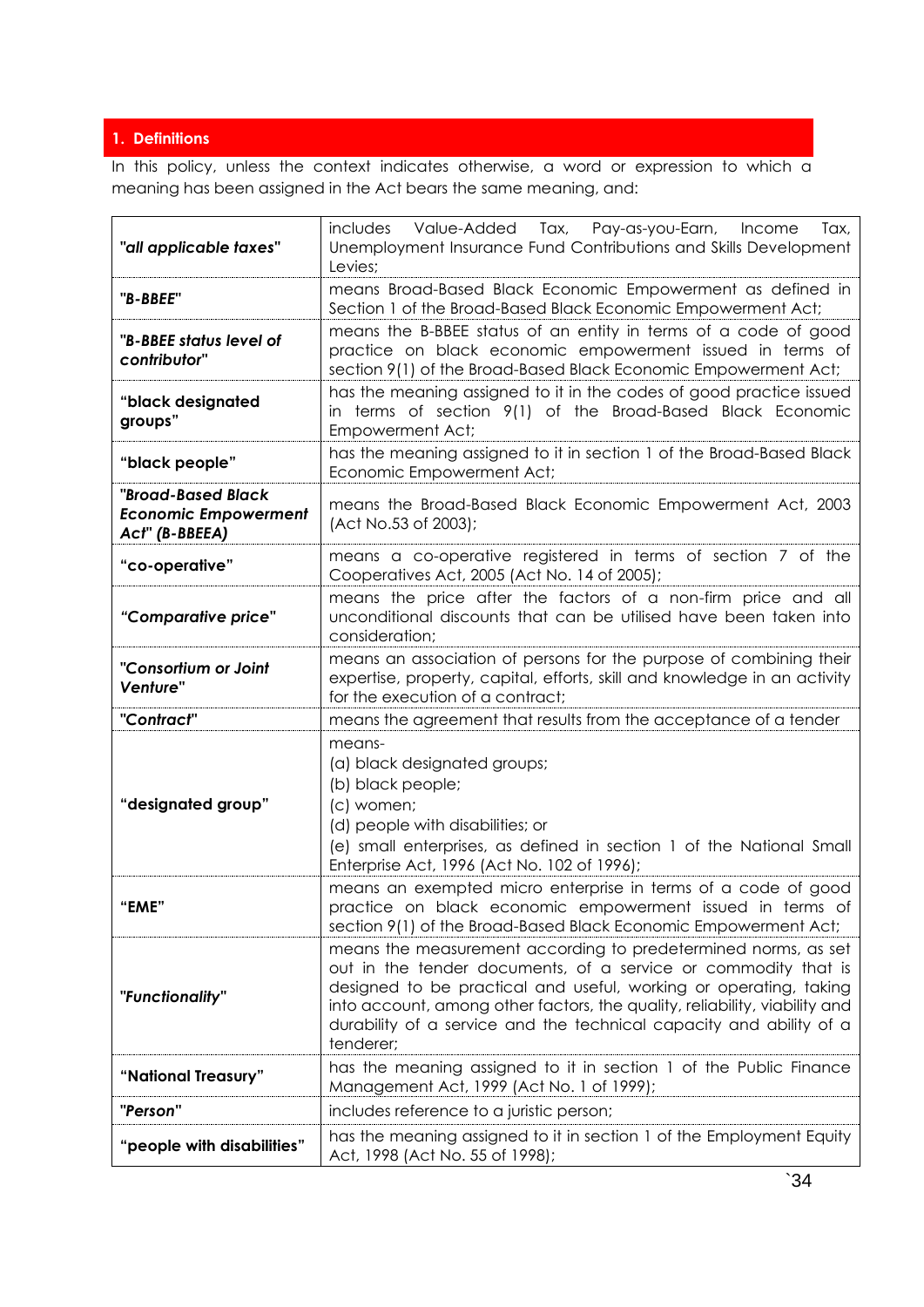| "Policy"                                         | Means the Preferential Procurement Policy of the CTICC                                                                                                                                                                                                                                        |
|--------------------------------------------------|-----------------------------------------------------------------------------------------------------------------------------------------------------------------------------------------------------------------------------------------------------------------------------------------------|
| "price"                                          | includes all applicable taxes less all unconditional discounts;                                                                                                                                                                                                                               |
| "proof of B-BBEE status<br>level of contributor" | means-<br>(a) the B-BBEE status level certificate issued by an authorised body or<br>person;<br>(b) a sworn affidavit as prescribed by the B-BBEE Codes of Good<br>Practice; or<br>(c) any other requirement prescribed in terms of the Broad-Based<br><b>Black Economic Empowerment Act;</b> |
| "QSE"                                            | means a qualifying small business enterprise in terms of a code of<br>good practice on black economic empowerment issued in terms of<br>section 9(1) of the Broad-Based Black Economic Empowerment Act;                                                                                       |
| "Rand value"                                     | means the total estimated value of a contract in Rand, calculated at<br>the time of the tender invitation;                                                                                                                                                                                    |
| "Sub-Contract"                                   | means the primary contractor's assigning or leasing or making out<br>work to, or employing, another person to support such primary<br>contractor in the execution of part of a project in terms of the<br>contract;                                                                           |
| "Tender"                                         | means a written offer in a prescribed or stipulated form in response to<br>an invitation by the CTICC for the provision of services, works or<br>goods, through price quotations, advertised competitive tender<br>processes or proposals;                                                    |
| "the Act"                                        | means the Preferential Procurement Policy Framework Act, 2000 (Act<br>No. 5 of 2000);                                                                                                                                                                                                         |
| "Total revenue"                                  | bears the same meaning assigned to this expression as in the Codes<br>of Good Practice on Black Economic Empowerment, issued in terms<br>of section 9(1) of the Broad-Based Black Economic Empowerment<br>Act, 2003 and promulgated in the Government Gazette on 9<br>February 2007;          |
| "treasury"                                       | has the meaning assigned to it in section 1 of the Public Finance<br>Management Act, 1999 (Act No. 1 of 1999); and                                                                                                                                                                            |

## **2. Application**

This Policy applies to all of the CTICC's acquisition management and procurement process, as described in PART A Clause 11 & 12 of the CTICC'S Supply Chain Management Policy, for transactions above R30,000 (Incl. VAT). This policy shall also be read in conjunction with the CTICC's Supply Chain Management Policy.

## **3. Identification of preference point system, designated sector, pre-qualification criteria, objective criteria and sub-contracting**

- 1. The CTICC must
	- a) determine and stipulate in the tender documents
		- i) the preference point system applicable to the tender as envisaged in clause 6 or 7; or
		- ii) if it is unclear which preference point system will be applicable, that either the 80/20 or 90/10 preference point system will apply and that the lowest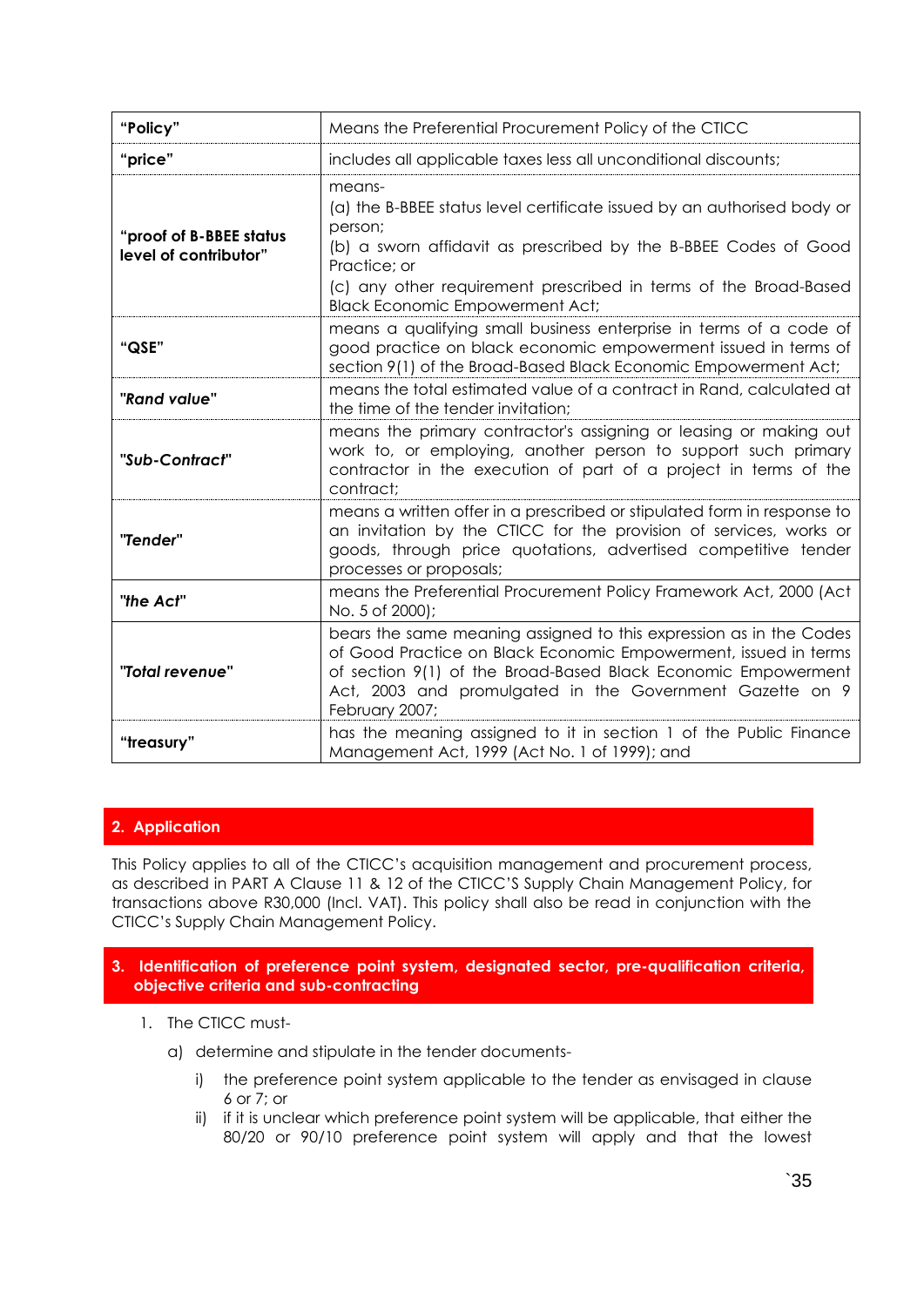acceptable tender will be used to determine the applicable preference point system;

- b) determine whether pre-qualification criteria are applicable to the tender as envisaged in clause 4; and
- c) determine whether objective criteria are applicable to the tender as envisaged in clause 9.

#### **4. Pre-qualification criteria for preferential procurement**

- 1. If the CTICC decides to apply pre-qualifying criteria to advance certain designated groups, the CTICC must advertise the tender with a specific tendering condition that only one or more of the following tenderers may respond
	- a) a tenderer having a stipulated minimum B-BBEE status level of contributor;
	- b) an EME or QSE;
	- c) a tenderer being 30% Black Woman Owned;
	- d) a tenderer being an EME or QSE who is 51% Black Owned;
	- e) a tenderer being 51% Black Owned professional service providers and entrepreneurs;
	- f) a tenderer subcontracting a minimum of 30% to
		- i. an EME or QSE which is at least 51% owned by black people;
		- ii. an EME or QSE which is at least 51% owned by black people who are women;
- 2. A tender that fails to meet any pre-qualifying criteria stipulated in the tender documents is an unacceptable tender.

#### **5. Tenders to be evaluated on functionality**

- 1. The CTICC must indicate in the tender documents if the tender will be evaluated on functionality;
- 2. The evaluation criteria for measuring functionality must be objective.
- 3. The tender documents must specify
	- a) evaluation criteria for measuring functionality;
	- b) the points for each criteria and, if any, each sub-criterion; and
	- c) minimum qualifying score for functionality,
- 4. The minimum qualifying score for functionality for a tender to be considered further
	- a) must be determined separately for each tender; and
	- b) may not be so
		- i) low that it may jeopardise the quality of the required goods or services; or
		- ii) high that it is unreasonably restrictive.
- 5. Points scored for functionality must be rounded off to the nearest two decimal places.
- 6. A tender that fails to obtain the minimum qualifying score for functionality as indicated in the tender documents is not an acceptable tender.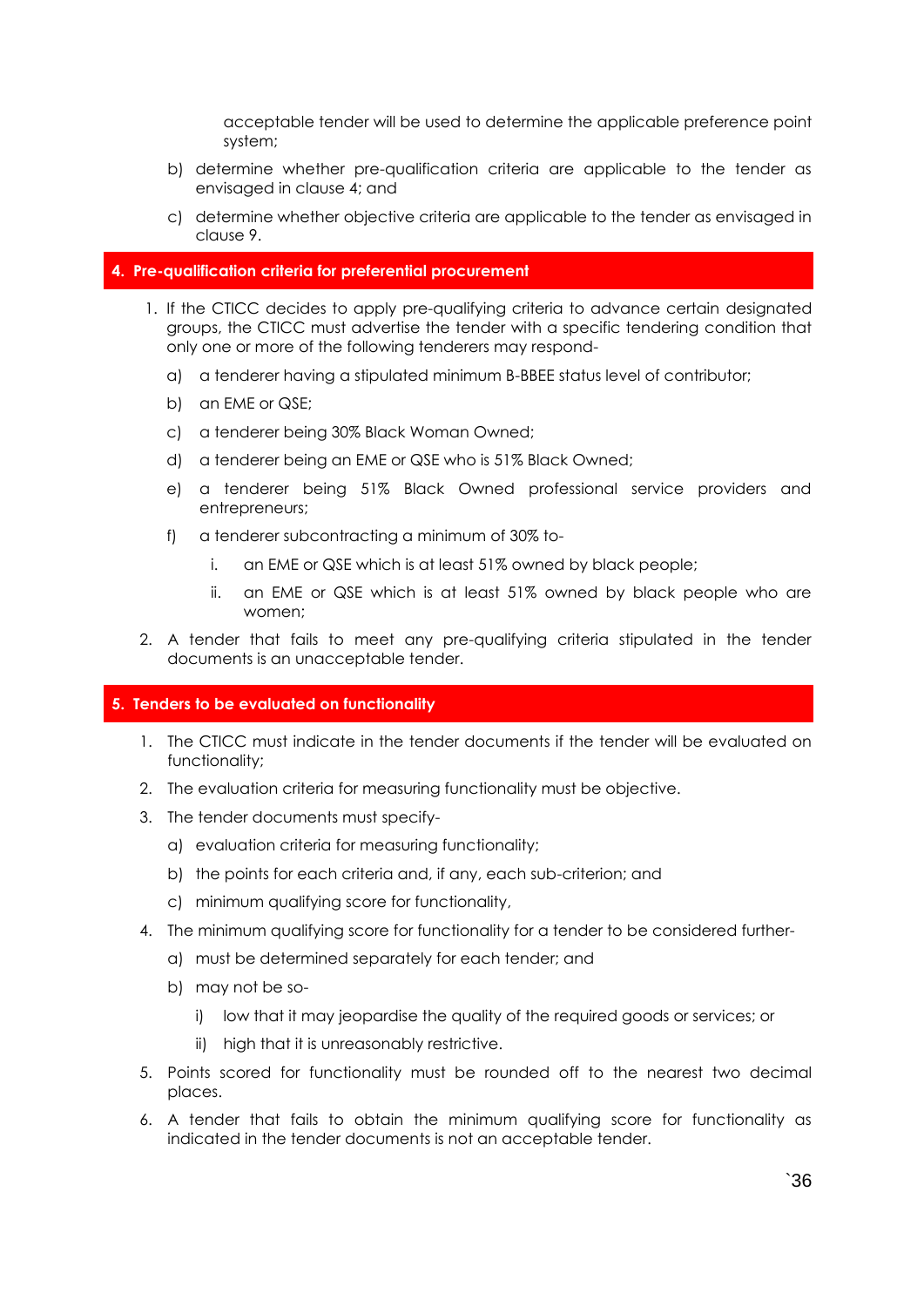7. Each tender that obtained the minimum qualifying score for functionality must be evaluated further in terms of price and the preference point system and any objective criteria envisaged in clause 9.

## **6. 80/20 Preference point system for acquisition of goods or services for Rand value equal to or above R30 000 and up to R50 million**

1. The following formula must be used to calculate the points out of 80 for price in respect of a tender (including price quotations) with a Rand value equal to, or above R 30 000 and up to a Rand value of R50 million inclusive of all applicable taxes:

$$
P_S = 80 \qquad \left(1 - \frac{(Pt-Pmin)}{Pmin}\right)
$$

*Where;*

*Ps = Points scored for price of tender under consideration;*

*Pt = Price of tender under consideration; and*

*Pmin = Price of lowest acceptable tender.*

2. The following table must be used to calculate the score out of 20 for BBBEE:

| <b>B-BBEE Status Level of</b><br>Contributor | <b>Number of Points</b> |
|----------------------------------------------|-------------------------|
|                                              | 20                      |
| 2                                            | 18                      |
| 3                                            | 14                      |
|                                              | 12                      |
| 5                                            | 8                       |
| 6                                            |                         |
|                                              |                         |
|                                              | 2                       |
| Non-compliant contributor                    |                         |

- 3. A tenderer must submit proof of its B-BBEE status level of contributor.
- 4. A tenderer failing to submit proof of B-BBEE status level of contributor or is a noncompliant contributor to B-BBEE may not be disqualified, but
	- a) may only score points out of 80 for price; and
	- b) scores 0 points out of 20 for B-BBEE.
- 5. A tenderer may not be awarded points for B-BBEE status level of contributor if the tender documents indicate that the tenderer intends subcontracting more than 25% of the value of the contract to any other person not qualifying for at least the points that the tenderer qualifies for, unless the intended subcontractor is an EME that has the capability to execute the subcontract.
- 6. The points scored by a tenderer for B-BBEE in terms of sub-clause (2) must be added to the points scored for price under sub-clause (1).
- 7. The points scored must be rounded off to the nearest two decimal places.
- 8. Subject to sub-clause 9, the contract must be awarded to the tenderer scoring the highest points.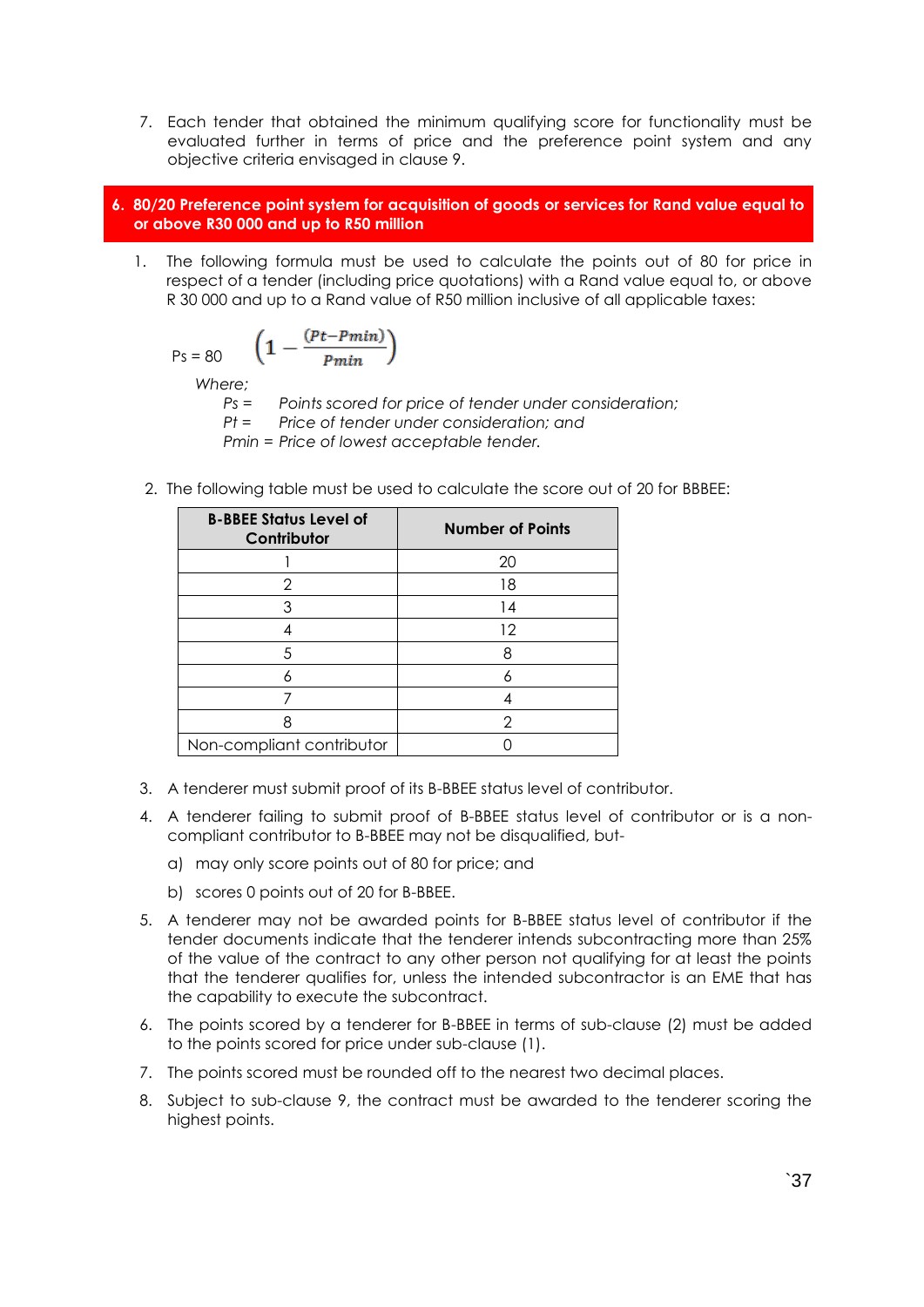- 9. If the price offered by a tenderer scoring the highest points is not market-related, the CTICC may not award the contract to that tenderer.
	- a) The CTICC may
		- i) negotiate a market-related price with the tenderer scoring the highest points or cancel the tender;
		- ii) if the tenderer does not agree to a market-related price, negotiate a marketrelated price with the tenderer scoring the second highest points or cancel the tender;
		- iii) if the tenderer scoring the second highest points does not agree to a marketrelated price, negotiate a market-related price with the tenderer scoring the third highest points or cancel the tender.
	- b) If a market-related price is not agreed as envisaged in paragraph (a)(iii), the CTICC must cancel the tender.

#### **7. 90/10 Preference point system for acquisition of goods or services for Rand value above R50 million**

1. The following formula must be used to calculate the points out of 90 for price in respect of a tender with a Rand value above R50 million, inclusive of all applicable taxes:

$$
P_S = 90 \left( 1 - \frac{(Pt-Pmin)}{Pmin} \right)
$$

*Where*

*Ps = Points scored for price of tender under consideration;*

*Pt = Price of tender under consideration; and*

*Pmin = Price of lowest acceptable tender*

2. The following table must be used to calculate the score out of 10 for BBBEE:

| <b>B-BBEE Status Level of</b><br>Contributor | <b>Number of Points</b> |
|----------------------------------------------|-------------------------|
|                                              | 10                      |
|                                              |                         |
| 3                                            | n                       |
|                                              | 5                       |
| 5                                            |                         |
| 6                                            | 3                       |
|                                              | 2                       |
|                                              |                         |
| Non-compliant contributor                    |                         |

- 3. A tenderer must submit proof of its B-BBEE status level of contributor.
- 4. A tenderer failing to submit proof of B-BBEE status level of contributor or is a noncompliant contributor to B-BBEE may not be disqualified, but
	- a) may only score points out of 90 for price; and
	- b) scores 0 points out of 10 for B-BBEE.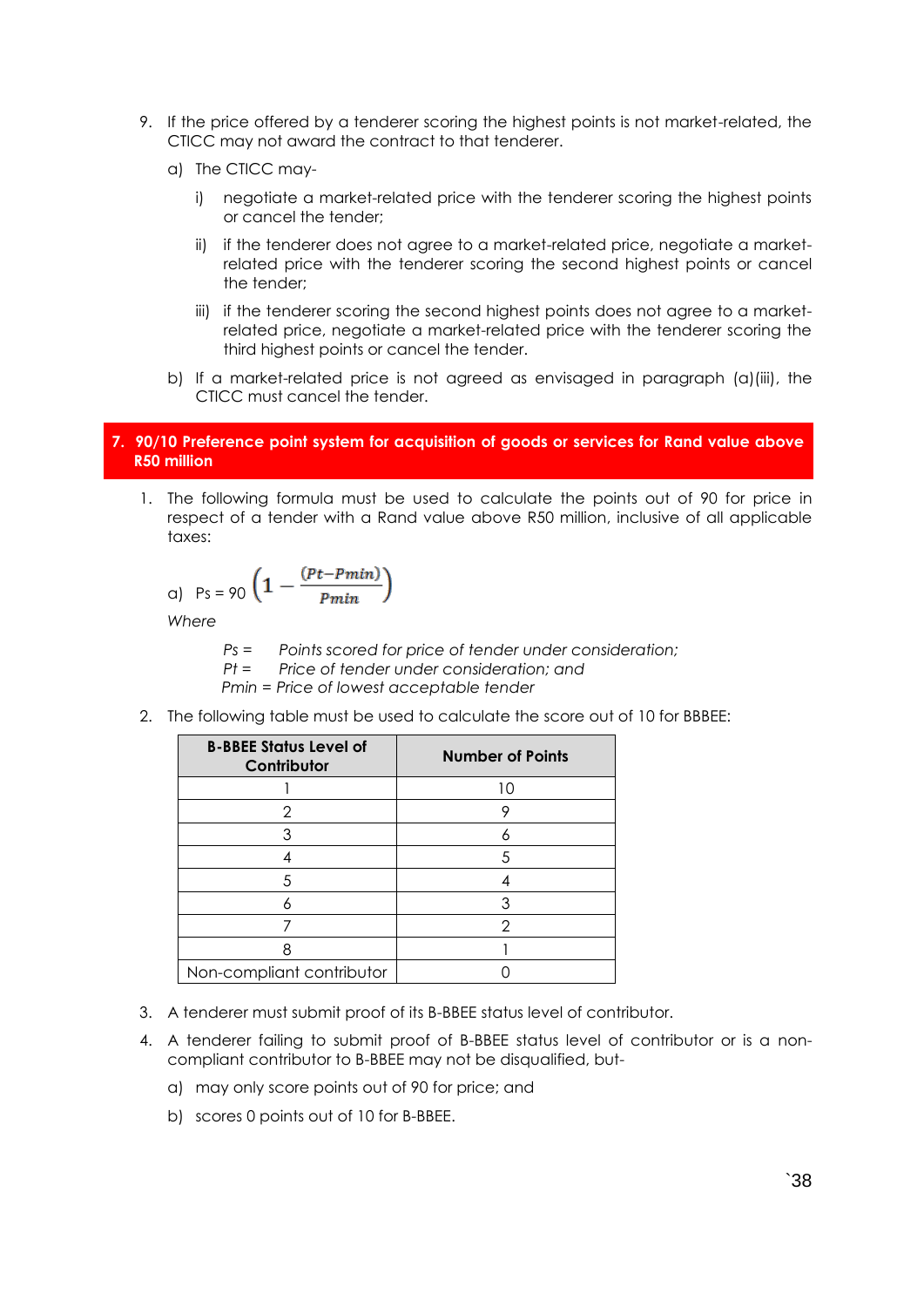- 5. A tenderer may not be awarded points for B-BBEE status level of contributor if the tender documents indicate that the tenderer intends subcontracting more than 25% of the value of the contract to any other person not qualifying for at least the points that the tenderer qualifies for, unless the intended subcontractor is an EME that has the capability to execute the subcontract.
- 6. The points scored by a tenderer for B-BBEE in terms of sub-clause (2) must be added to the points scored for price under sub-clause (1).
- 7. The points scored must be rounded off to the nearest two decimal places.
- 8. Subject to sub-clause 9, the contract must be awarded to the tenderer scoring the highest points.
- 9. If the price offered by a tenderer scoring the highest points is not market-related, the CTICC may not award the contract to that tenderer.
	- a) The CTICC may
		- i) negotiate a market-related price with the tenderer scoring the highest points or cancel the tender;
		- ii) if the tenderer does not agree to a market-related price, negotiate a marketrelated price with the tenderer scoring the second highest points or cancel the tender;
		- iii) if the tenderer scoring the second highest points does not agree to a marketrelated price, negotiate a market-related price with the tenderer scoring the third highest points or cancel the tender.
	- b) If a market-related price is not agreed as envisaged in paragraph (a)(iii), the CTICC must cancel the tender.

## **8. Criteria for breaking deadlock in scoring**

- 1. If two or more tenderers score an equal total number of points, the contract must be awarded to the tenderer that scored the highest points for B-BBEE.
- 2. If functionality is part of the evaluation process and two or more tenderers score equal total points and equal preference points for B-BBEE, the contract must be awarded to the tenderer that scored the highest points for functionality.
- 3. If two or more tenderers score equal total points in all respects, the award must be decided by the drawing of lots.

## **9. Award of contracts to tenderers not scoring highest points**

- 1. A contract may be awarded to a tenderer that did not score the highest points only in accordance with section 2(1)(f) of the Act.
- 2. If the CTICC intends to apply objective criteria in terms of section 2(1)(f) of the Act, the CTICC must stipulate the objective criteria in the tender documents.

## **10. Subcontracting after award of tender**

- 1. A person awarded a contract may only enter into a subcontracting arrangement with the approval of the CTICC.
- 2. A person awarded a contract may not subcontract more than 25% of the value of the contract to any other enterprise that does not have an equal or higher B-BBEE status level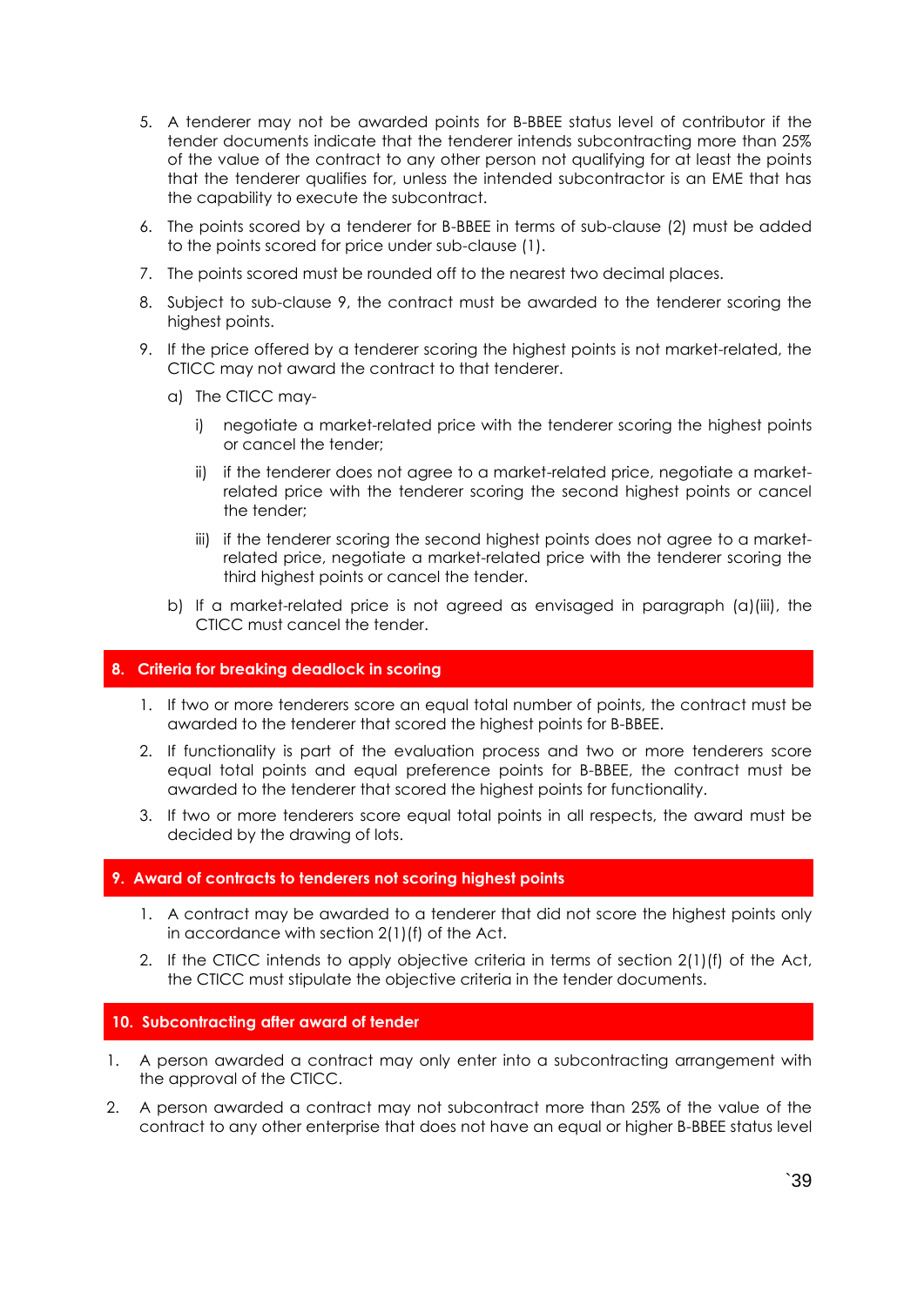of contributor than the person concerned, unless the contract is subcontracted to an EME that has the capability and ability to execute the subcontract.

#### **11. Cancellation of tender**

- 1. The CTICC may, before the award of a tender, cancel a tender invitation if
	- a) due to changed circumstances, there is no longer a need for the goods or services specified in the invitation;
	- b) funds are no longer available to cover the total envisaged expenditure;
	- c) no acceptable tender is received; or
	- d) there is a material irregularity in the tender process.
- 2. The decision to cancel a tender invitation in terms of sub-clause (1) must be published in the same manner in which the original tender invitation was advertised.

## **12. Remedies**

- 1. Upon detecting that a tenderer submitted false information regarding its B-BBBEE status level of contributor, or any other matter required in terms of this policy which will affect or has affected the evaluation of a tender, or where a tenderer has failed to declare any subcontracting arrangements, the CTICC must
	- a) inform the tenderer accordingly;
	- b) give the tenderer an opportunity to make representations within 14 days as to why
		- i) the tender submitted should not be disqualified or, if the tender has already been awarded to the tenderer, the contract should not be terminated in whole or in part;
		- ii) if the successful tenderer subcontracted a portion of the tender to another person without disclosing it, the tenderer should not be penalised up to 10 percent of the value of the contract; and
		- iii) the tenderer should not be restricted by the National Treasury from conducting any business for a period not exceeding 10 years with any organ of state; and
	- c) if it concludes, after considering the representations referred to in sub-clause (1)(b), that
		- i) such false information was submitted by the tenderer
			- a) disqualify the tenderer or terminate the contract in whole or in part; and
			- b) if applicable, claim damages from the tenderer; or
		- ii) the successful tenderer subcontracted a portion of the tender to another person without disclosing, penalise the tenderer up to 10 percent of the value of the contract.
- 2. The CTICC must
	- i) inform the National Treasury, in writing, of any actions taken in terms of subclause (1);
	- ii) provide written submissions as to whether the tenderer should be restricted from conducting business with any organ of state; and
	- iii) submit written representations from the tenderer as to why that tenderer should not be restricted from conducting business with any organ of state.